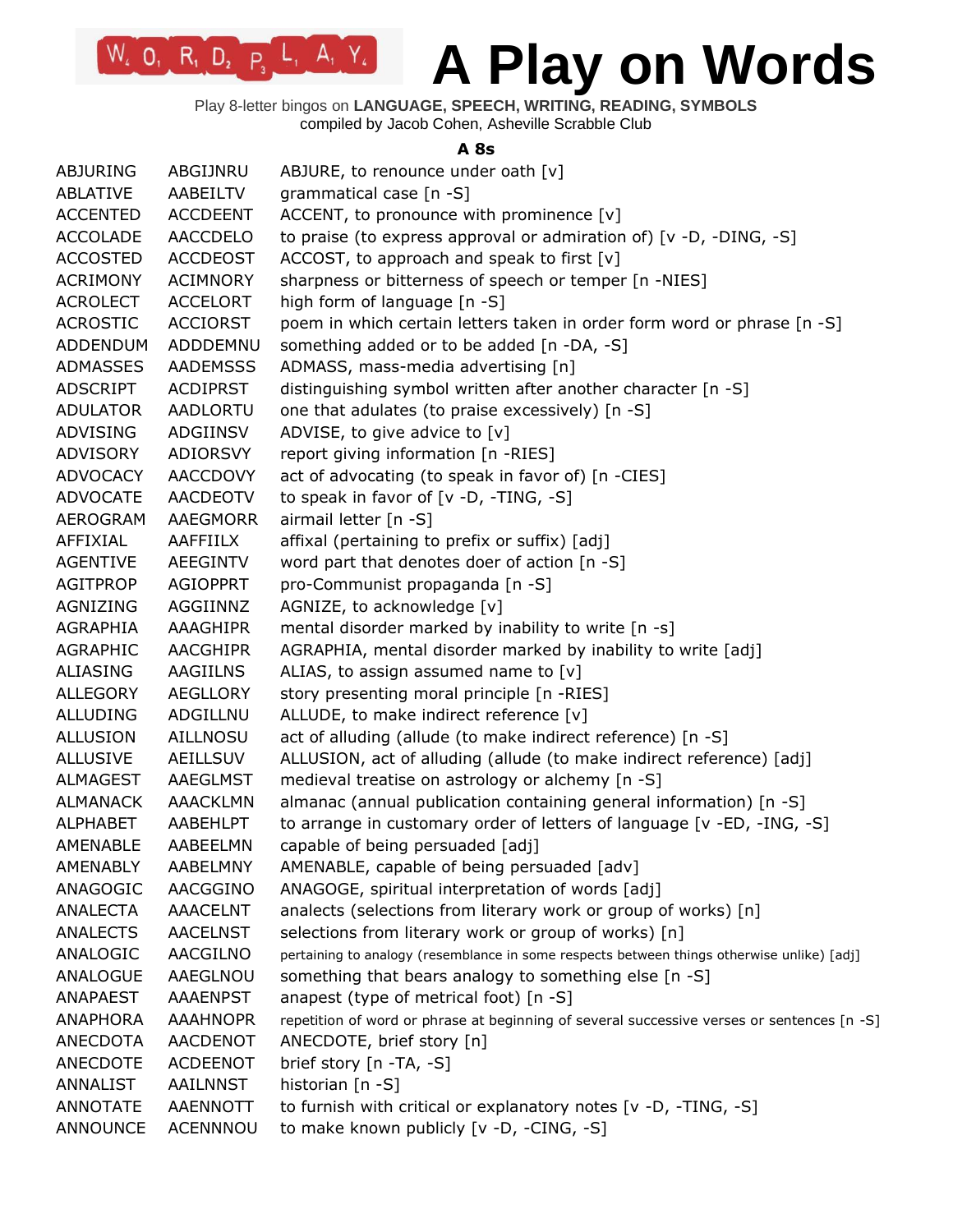Play 8-letter bingos on **LANGUAGE, SPEECH, WRITING, READING, SYMBOLS** compiled by Jacob Cohen, Asheville Scrabble Club

| <b>ANSWERED</b> | <b>ADEENRSW</b> | ANSWER, to say, write, or act in return $[v]$                                                                   |
|-----------------|-----------------|-----------------------------------------------------------------------------------------------------------------|
| ANSWERER        | <b>AEENRRSW</b> | one that answers (to say, write, or act in return) [n -S]                                                       |
| ANTILOGY        | <b>AGILNOTY</b> | contradiction in terms or ideas [n -GIES]                                                                       |
| ANTINOME        | AEIMNNOT        | one that is opposite to another [n -S]                                                                          |
| ANTINOMY        | <b>AIMNNOTY</b> | contradiction between two seemingly valid principles [n -MIES]                                                  |
| <b>ANTONYMY</b> | AMNNOTYY        | state of being antonym [n -MIES]                                                                                |
| AORISTIC        | <b>ACIIORST</b> | AORIST, verb tense [adj]                                                                                        |
| APAGOGIC        | AACGGIOP        | APAGOGE, establishment of thesis by showing its contrary to be absurd [adj]                                     |
| APHASIAC        | <b>AAACHIPS</b> | one suffering from aphasia (loss of ability to use words) [n -S]                                                |
| <b>APHORISE</b> | <b>AEHIOPRS</b> | to aphorize (to write or speak in aphorisms) [v -D, -SING, -S]                                                  |
| APHORISM        | <b>AHIMOPRS</b> | brief statement of truth or principle [n -S]                                                                    |
| <b>APHORIST</b> | <b>AHIOPRST</b> | one that aphorizes (to write or speak in aphorisms) [n -S]                                                      |
| APHORIZE        | <b>AEHIOPRZ</b> | to write or speak in aphorisms [v -D, -ZING, -S]                                                                |
| <b>APOCOPIC</b> | <b>ACCIOOPP</b> | APOCOPE, omission of last sound of word [adj]                                                                   |
| <b>APODOSIS</b> | <b>ADIOOPSS</b> | main clause of conditional sentence [n -SES]                                                                    |
| APOLOGAL        | <b>AAGLLOOP</b> | pertaining to apologue (allegory (story presenting moral principle)) [adj]                                      |
| APOLOGIA        | AAGILOOP        | formal justification or defense [n -S, -E]                                                                      |
| <b>APOLOGUE</b> | <b>AEGLOOPU</b> | allegory (story presenting moral principle) [n -S]                                                              |
| <b>APOPHONY</b> | <b>AHNOOPPY</b> | ablaut (patterned change in root vowels of verb forms) [n -NIES]                                                |
| APOTHEGM        | <b>AEGHMOPT</b> | maxim (brief statement of general truth or principle) [n -S]                                                    |
| APPEALED        | AADEELPP        | APPEAL, to make earnest request [v]                                                                             |
| <b>APPEALER</b> | <b>AAEELPPR</b> | one that appeals (to make earnest request) [n -S]                                                               |
| APPENDIX        | <b>ADEINPPX</b> | collection of supplementary material at end of book [n -ES, -ICES]                                              |
| <b>APPOSITE</b> | <b>AEIOPPST</b> | relevant (pertaining to matter at hand) [adj]                                                                   |
| <b>APPRISER</b> | <b>AEIPPRRS</b> | one that apprises (to notify (to inform)) [n -S]                                                                |
| <b>AQUATONE</b> | AAENOQTU        | type of printing process [n -S]                                                                                 |
| <b>ARCHAISE</b> | <b>AACEHIRS</b> | to archaize (to use archaisms (archaic word, idiom, or expression)) [v -D, -SING, -S]                           |
| <b>ARCHAISM</b> | <b>AACHIMRS</b> | archaic word, idiom, or expression [n -S]                                                                       |
| ARCHAIZE        | AACEHIRZ        | to use archaisms (archaic word, idiom, or expression) [v -D, -ZING, -S]                                         |
| ARCHIVAL        | <b>AACHILRV</b> | ARCHIVE, to file in archive (place where records are kept) [adj]                                                |
| ARGUABLE        | AABEGLRU        | capable of being argued (present reasons for or against) [adj]                                                  |
| <b>ARGUFIED</b> | ADEFGIRU        | ARGUFY, to argue stubbornly [v]                                                                                 |
| <b>ARGUFIER</b> | AEFGIRRU        | one that argufies (to argue stubbornly) [n -S]                                                                  |
| <b>ARGUFIES</b> | AEFGIRSU        | ARGUFY, to argue stubbornly [v]                                                                                 |
| ARMORIAL        | AAILMORR        | treatise on heraldry [n -S]                                                                                     |
| <b>ASPERITY</b> | <b>AEIPRSTY</b> | acrimony (sharpness or bitterness of speech or temper) [n -TIES]                                                |
| <b>ASPERSER</b> | <b>AEEPRRSS</b> | one that asperses (to spread false charges against) [n -S]                                                      |
| <b>ASPERSOR</b> | <b>AEOPRRSS</b> | asperser (one that asperses (to spread false charges against)) [n -S]                                           |
| <b>ASPIRATA</b> | <b>AAAIPRST</b> | type of plosive (sound produced by plosion (release of breath after articulation of certain consonants)) [n -E] |
| <b>ASPIRATE</b> | AAEIPRST        | to pronounce with initial release of breath [v -D, -TING, -S]                                                   |
| <b>ASSENTED</b> | <b>ADEENSST</b> | ASSENT, to express agreement [v]                                                                                |
| <b>ASSENTER</b> | <b>AEENRSST</b> | one that assents (to express agreement) [n -S]                                                                  |
| <b>ASSENTOR</b> | <b>AENORSST</b> | assenter (one that assents (to express agreement)) [n -S]                                                       |
| <b>ASSERTED</b> | ADEERSST        | ASSERT, to state positively [v]                                                                                 |
| <b>ASSERTER</b> | <b>AEERRSST</b> | one that asserts (to state positively) [n -S]                                                                   |
| <b>ASSERTOR</b> | <b>AEORRSST</b> | asserter (one that asserts (to state positively)) [n -S]                                                        |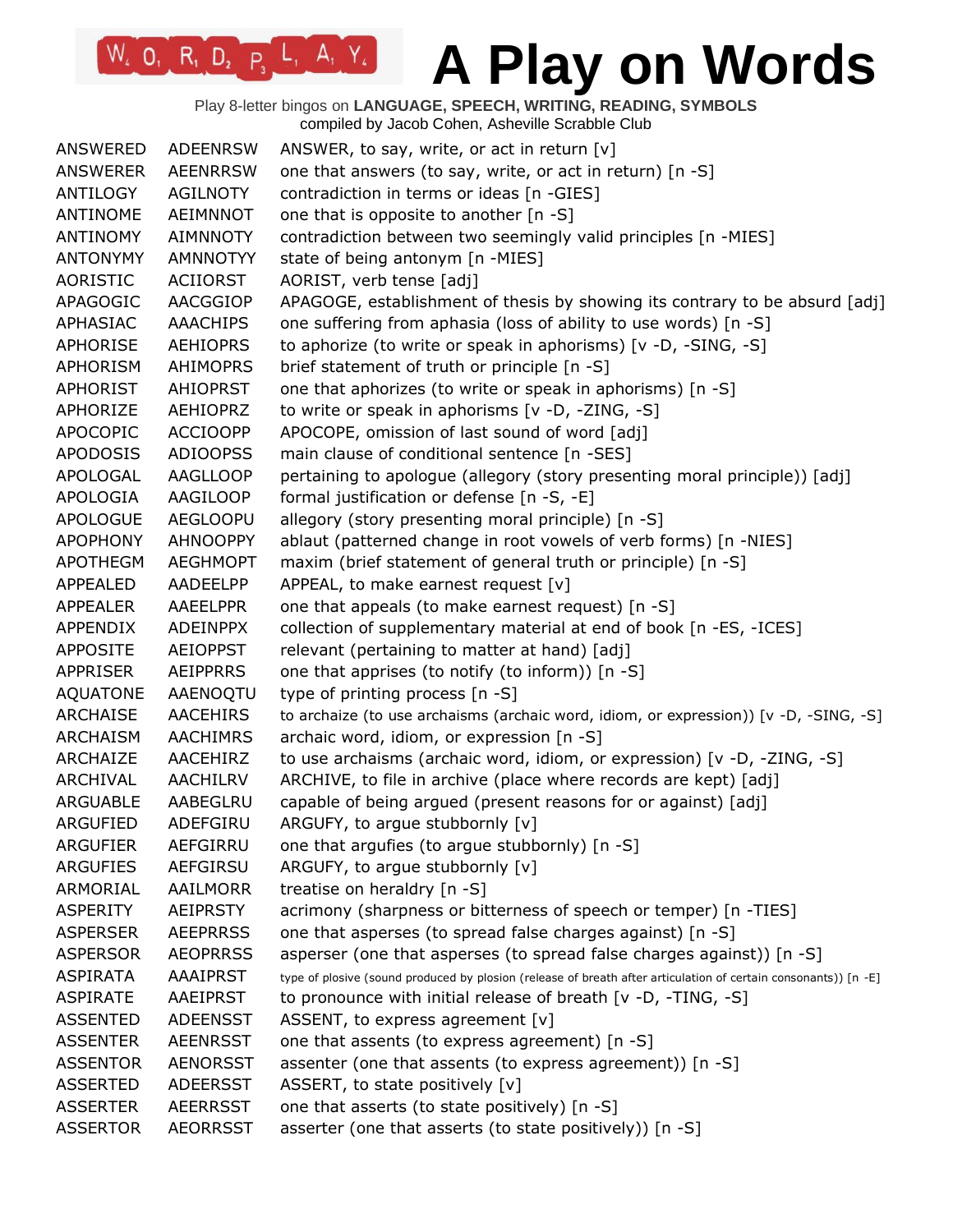Play 8-letter bingos on **LANGUAGE, SPEECH, WRITING, READING, SYMBOLS** compiled by Jacob Cohen, Asheville Scrabble Club

| <b>ASSONANT</b> | <b>AANNOSST</b> | word or syllable that resembles another in sound [n -S]                         |
|-----------------|-----------------|---------------------------------------------------------------------------------|
| <b>ASSONATE</b> | <b>AAENOSST</b> | to use word or syllable that resembles another in sound [v -D, -TING, -S]       |
| <b>ASTERISK</b> | AEIKRSST        | to mark with asterisk (star-shaped printing mark) [v -ED, -ING, -S]             |
| <b>ASYNDETA</b> | <b>AADENSTY</b> | omissions of certain conjunctions [n]                                           |
| <b>ATHENEUM</b> | AEEHMNTU        | literary institution [n -S]                                                     |
| <b>ATTAGIRL</b> | <b>AAGILRTT</b> | --used to express encouragement or approval to woman or girl [interj]           |
| <b>ATTICISM</b> | <b>ACIIMSTT</b> | concise and elegant expression [n -S]                                           |
| <b>ATTICIST</b> | <b>ACIISTTT</b> | one who uses atticisms (concise and elegant expression) [n -S]                  |
| <b>ATTICIZE</b> | ACEIITTZ        | to use atticisms (concise and elegant expression) [v -D, -ZING, -S]             |
| <b>AUSPICES</b> | <b>ACEIPSSU</b> | AUSPEX, soothsayer of ancient Rome [n]                                          |
| <b>AUTHORED</b> | ADEHORTU        | AUTHOR, to write (to form characters or symbols on surface with instrument) [v] |
| <b>AUTOSAVE</b> | AAEOSTUV        | to save periodically [v -D, -VING, -S]                                          |
| <b>AVERMENT</b> | <b>AEEMNRTV</b> | act of averring (to declare positively) [n -S]                                  |
| <b>AVERRING</b> | AEGINRRV        | AVER, to declare positively [v]                                                 |
| AVOWABLE        | AABELOVW        | AVOW, to declare openly [adj]                                                   |
| AVOWABLY        | AABLOVWY        | AVOW, to declare openly [adv]                                                   |
| <b>AVOWEDLY</b> | ADELOVWY        | AVOW, to declare openly [adv]                                                   |
|                 |                 | <b>B</b> 8s                                                                     |
| <b>BABBLING</b> | ABBBGILN        | idle talk [n -S] / BABBLE, to talk idly or excessively [v]                      |
| <b>BACCHIUS</b> | <b>ABCCHISU</b> | type of metrical foot [n -II]                                                   |
| <b>BACKBITE</b> | ABBCEIKT        | to slander (to defame (to attack good name of)) [v -BIT, -TTEN, -TING, -S,      |
| <b>BACKCHAT</b> | <b>AABCCHKT</b> | repartee (quick, witty reply) [n -S]                                            |
| <b>BACKLIST</b> | <b>ABCIKLST</b> | to include in publisher's list of older book titles [v -ED, -ING, -S]           |
| <b>BACKTALK</b> | <b>AABCKKLT</b> | impudent reply [n -S]                                                           |
| <b>BADGERED</b> | ABDDEEGR        | BADGER, to harass (to bother persistently) [v]                                  |
| <b>BADGERLY</b> | ABDEGLRY        | bothersome [adj]                                                                |
| <b>BADINAGE</b> | AABDEGIN        | to banter (to exchange mildly teasing remarks) [v -D, -GING, -S]                |
| <b>BADMOUTH</b> | <b>ABDHMOTU</b> | to criticize [v -ED, -ING, -S]                                                  |
| <b>BALLADIC</b> | AABCDILL        | BALLAD, narrative poem or song [adj]                                            |
| <b>BALLADRY</b> | AABDLLRY        | ballad poetry [n -RIES]                                                         |
| <b>BALLYHOO</b> | ABHLLOOY        | to promote by uproar [v -ED, -ING, -S]                                          |
| <b>BANKNOTE</b> | <b>ABEKNNOT</b> | promissory note [n -S]                                                          |
| <b>BANTERED</b> | <b>ABDEENRT</b> | BANTER, to exchange mildly teasing remarks [v]                                  |
| <b>BANTERER</b> | ABEENRRT        | one that banters (to exchange mildly teasing remarks) [n -S]                    |
| <b>BASILECT</b> | <b>ABCEILST</b> | least prestigious language of area [n -s]                                       |
| <b>BAWDIEST</b> | ABDEISTW        | BAWDY, obscene (indecent (not decent)) [adj]                                    |
| <b>BEADROLL</b> | ABDELLOR        | list of names $[n - S]$                                                         |
| <b>BEDUMBED</b> | <b>BBDDEEMU</b> | BEDUMB, to render speechless [v]                                                |
| <b>BEGORRAH</b> | <b>ABEGHORR</b> | begorra (mild oath) [interj]                                                    |
| <b>BEJABERS</b> | ABBEEJRS        | bejesus (exclamation used as mild oath) [n -ES]                                 |
| <b>BEJEEZUS</b> | <b>BEEEJSUZ</b> | bejesus (exclamation used as mild oath) [n -ES]                                 |
| <b>BELABOUR</b> | ABBELORU        | to belabor (to discuss for absurd amount of time) [v -ED, -ING, -S]             |
| <b>BELADIED</b> | ABDDEEIL        | BELADY, to apply title of lady to [v]                                           |
| <b>BELADIES</b> | <b>ABDEEILS</b> | BELADY, to apply title of lady to $[v]$                                         |
| <b>BELAUDED</b> | ABDDEELU        | BELAUD, to praise (to express approval or admiration of) [v]                    |
| <b>BELITTLE</b> | <b>BEEILLTT</b> | to disparage [v -D, -LING, -S]                                                  |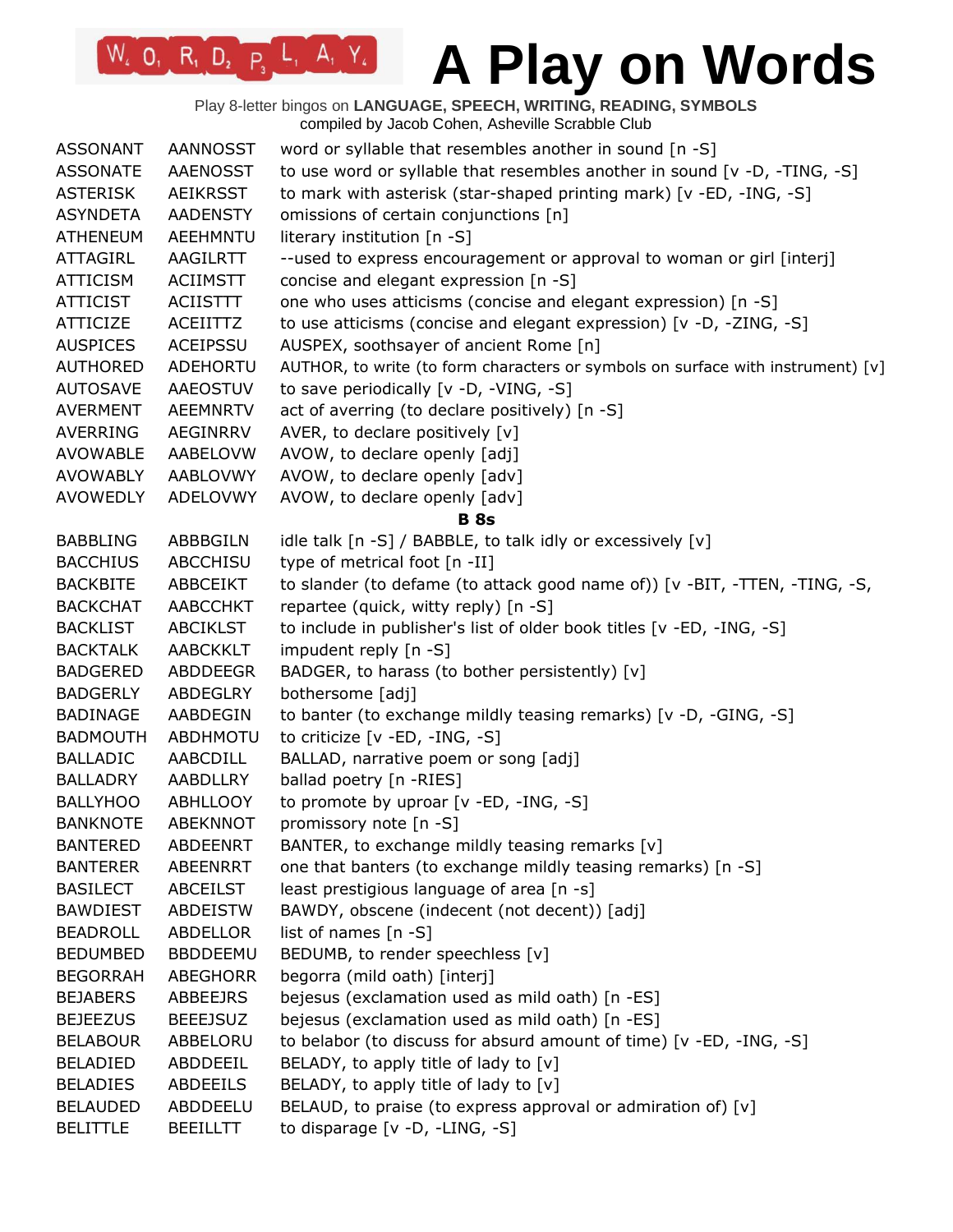Play 8-letter bingos on **LANGUAGE, SPEECH, WRITING, READING, SYMBOLS** compiled by Jacob Cohen, Asheville Scrabble Club

| <b>BELLOWED</b> | <b>BDEELLOW</b> | BELLOW, to shout in deep voice [v]                                           |
|-----------------|-----------------|------------------------------------------------------------------------------|
| <b>BELLOWER</b> | <b>BEELLORW</b> | one that bellows (to shout in deep voice) [n -S]                             |
| <b>BEMOANED</b> | ABDEEMNO        | BEMOAN, to lament (to express sorrow or regret for) [v]                      |
| <b>BEMOCKED</b> | <b>BCDEEKMO</b> | BEMOCK, to mock (to ridicule (to make fun of)) [v]                           |
| <b>BENAMING</b> | ABEGIMNN        | BENAME, to name (to give title to) [v]                                       |
| <b>BEQUEATH</b> | ABEEHQTU        | to grant by testament [v -ED, -ING, -S]                                      |
| <b>BERATING</b> | ABEGINRT        | BERATE, to scold severely [v]                                                |
| <b>BERIMING</b> | <b>BEGIIMNR</b> | BERIME, to berhyme [v]                                                       |
| <b>BESETTER</b> | <b>BEEERSTT</b> | one that besets (to assail (to attack)) [n -S]                               |
| <b>BESTIARY</b> | ABEIRSTY        | collection of animal fables [n -RIES]                                        |
| <b>BEWAILED</b> | ABDEEILW        | BEWAIL, to lament (to express sorrow or regret for) [v]                      |
| <b>BEWAILER</b> | ABEEILRW        | one that bewails (to lament (to express sorrow or regret for)) [n -S]        |
| <b>BIBLICAL</b> | ABBCIILL        | BIBLE, authoritative publication [adj]                                       |
| <b>BICKERED</b> | <b>BCDEEIKR</b> | BICKER, to argue (to present reasons for or against [v]                      |
| <b>BICKERER</b> | <b>BCEEIKRR</b> | one that bickers (to argue (to present reasons for or against)) [n -S]       |
| <b>BIGMOUTH</b> | <b>BGHIMOTU</b> | talkative person [n -S]                                                      |
| <b>BILABIAL</b> | AABBIILL        | sound articulated with both lips [n -S]                                      |
| <b>BILLHEAD</b> | ABDEHILL        | letterhead [n -S]                                                            |
| <b>BITCHING</b> | <b>BCGHIINT</b> | BITCH, to complain (to express discontent) [v]                               |
| <b>BITINGLY</b> | <b>BGIILNTY</b> | sarcastically (in sarcastic manner) [adv]                                    |
| <b>BIWEEKLY</b> | <b>BEEIKLWY</b> | publication issued every two weeks [n -LIES]                                 |
| <b>BLABBIER</b> | ABBBEILR        | BLABBY, talkative [adj]                                                      |
| <b>BLABBING</b> | ABBBGILN        | BLAB, to talk idly [v]                                                       |
| <b>BLAGGING</b> | ABGGGILN        | BLAG, informal talk in public [n -S]                                         |
| <b>BLANDISH</b> | <b>ABDHILNS</b> | to coax by flattery [v -ED, -ING, -ES]                                       |
| <b>BLANKETY</b> | <b>ABEKLNTY</b> | used as euphemism for unmentionable word [n -TIES]                           |
| <b>BLANKING</b> | ABGIKLNN        | BLANK, to delete (to remove written or printed matter) [v]                   |
| <b>BLAZONED</b> | ABDELNOZ        | BLAZON, to proclaim (to make known publicly or officially) [v]               |
| <b>BLAZONER</b> | ABELNORZ        | one that blazons (to proclaim (to make known publicly or officially)) [n -S] |
| <b>BLOGGIER</b> | <b>BEGGILOR</b> | BLOGGY, characteristic of blogging [adj]                                     |
| <b>BLOGGING</b> | <b>BGGGILNO</b> | act or practice of recording personal comments on Web site [n -S] / BLOG [v] |
| <b>BLOVIATE</b> | ABEILOTV        | to speak pompously [v -D, -TING, -S]                                         |
| <b>BLOWHARD</b> | <b>ABDHLORW</b> | braggart (one who brags) [n -S]                                              |
| <b>BLUEBOOK</b> | <b>BBEKLOOU</b> | examination booklet [n -S]                                                   |
| <b>BLURBING</b> | <b>BBGILNRU</b> | BLURB, to praise in publicity notice [v]                                     |
| <b>BLURBIST</b> | <b>BBILRSTU</b> | one that blurbs (to praise in publicity notice) [n -S]                       |
| <b>BLURTING</b> | <b>BGILNRTU</b> | BLURT, to speak abruptly [v]                                                 |
| <b>BOASTING</b> | ABGINOST        | BOAST, to brag (to speak vainly of one's deeds) [v]                          |
| <b>BOLDFACE</b> | ABCDEFLO        | to print in thick type [v -D, -CING, -S]                                     |
| <b>BOOKCASE</b> | <b>ABCEKOOS</b> | case which holds books (literary volumes) [n -S]                             |
| <b>BOOKLICE</b> | <b>BCEIKLOO</b> | wingless insects that damage books [n BOOKLICE]                              |
| <b>BOOKLORE</b> | <b>BEKLOOOR</b> | book learning [n -S]                                                         |
| <b>BOOKMARK</b> | <b>ABKKMOOR</b> | to create shortcut to previously viewed website [v -ED, -ING, -S]            |
| <b>BOOKRACK</b> | <b>ABCKKOOR</b> | support for open book [n -S]                                                 |
| <b>BOOKREST</b> | <b>BEKOORST</b> | bookrack (support for open book) [n -S]                                      |
|                 |                 |                                                                              |
| <b>BOOKSHOP</b> | <b>BHKOOOPS</b> | store where books are sold [n -S]                                            |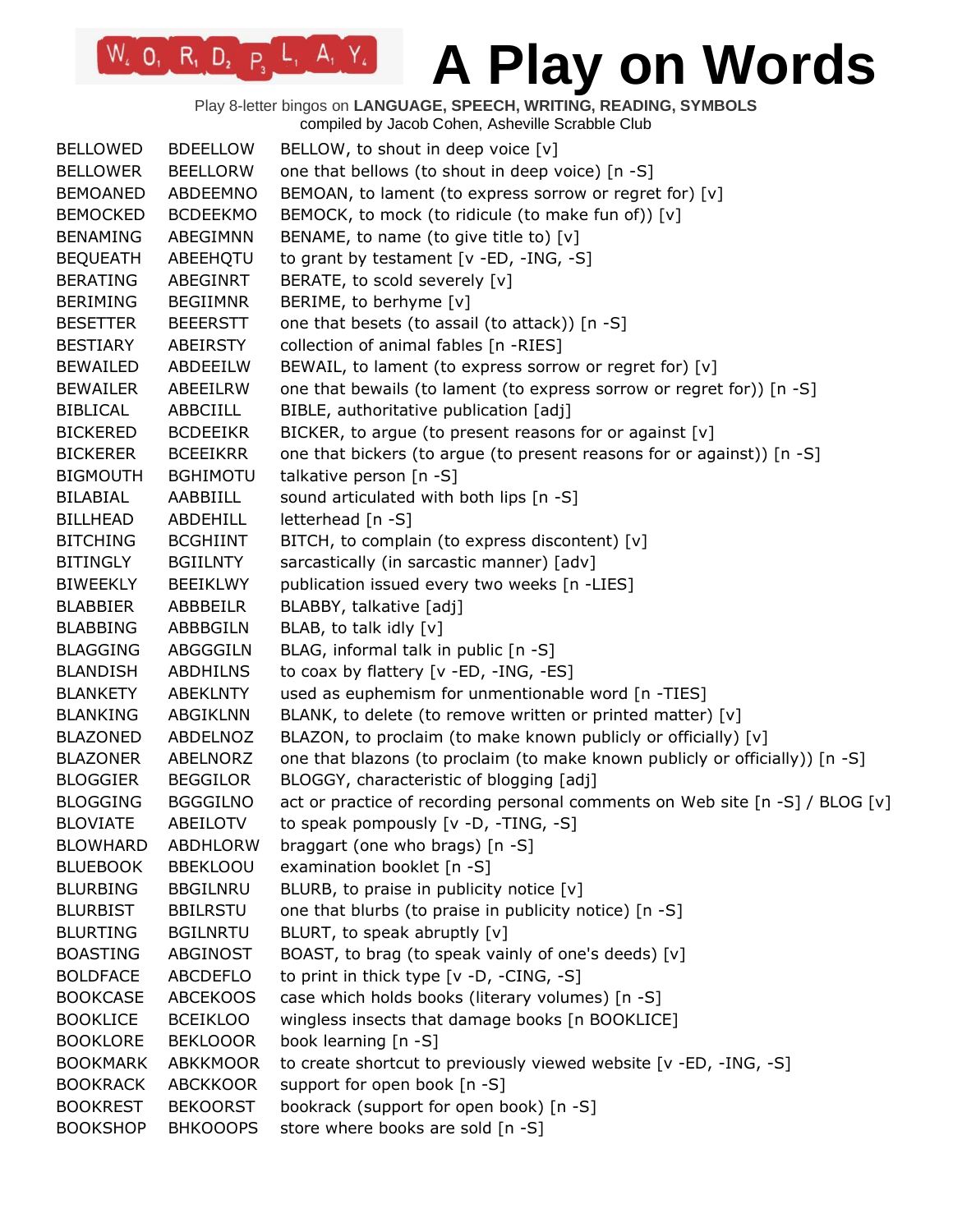Play 8-letter bingos on **LANGUAGE, SPEECH, WRITING, READING, SYMBOLS**

compiled by Jacob Cohen, Asheville Scrabble Club

| <b>BOOKWORM</b> | <b>BKMOOORW</b> | avid book reader $[n - S]$                                                                       |
|-----------------|-----------------|--------------------------------------------------------------------------------------------------|
| <b>BRAGGART</b> | AABGGRRT        | one who brags [n -S]                                                                             |
| <b>BRAGGIER</b> | ABEGGIRR        | BRAGGY, tending to brag [adj]                                                                    |
| <b>BRAGGING</b> | ABGGGINR        | BRAG, to speak vainly of one's deeds [v]                                                         |
| <b>BRAILLER</b> | ABEILLRR        | machine for printing in braille [n -S]                                                           |
| <b>BRANDING</b> | <b>ABDGINNR</b> | BRAND, to mark with hot iron [v] / promoting of product by associating it with brand name [n -S] |
| <b>BREAKING</b> | ABEGIKNR        | change of pure vowel to diphthong [n -S]                                                         |
| <b>BREVETCY</b> | <b>BCEERTVY</b> | honorary rank [n -CIES                                                                           |
| <b>BREVETED</b> | <b>BDEEERTV</b> | BREVET, to confer honorary rank upon [v]                                                         |
| <b>BREVIARY</b> | ABEIRRVY        | prayer book [n -RIES]                                                                            |
| <b>BROCHURE</b> | <b>BECHORRU</b> | pamphlet [n -S]                                                                                  |
| <b>BROGUERY</b> | <b>BEGORRUY</b> | use of Irish accent [n -RIES]                                                                    |
| <b>BROGUISH</b> | <b>BGHIORSU</b> | resembling brogue (Irish accent) [adj]                                                           |
| <b>BROMIDIC</b> | <b>BCDIIMOR</b> | commonplace; trite [adj]                                                                         |
| <b>BRUITING</b> | <b>BGIINRTU</b> | BRUIT, to spread news of [v]                                                                     |
| <b>BULLETIN</b> | <b>BEILLNTU</b> | to issue news item [v -ED, -ING, -S]                                                             |
| <b>BULLSHIT</b> | <b>BHILLSTU</b> | offensive word [v -HAT, TTED, -TTING, -S]                                                        |
| <b>BUNCOMBE</b> | <b>BBCEMNOU</b> | nonsense (behavior or language that is meaningless or absurd) [n -S]                             |
| <b>BURBLIER</b> | <b>BBEILRRU</b> | BURBLY, burbling (to speak quickly and excitedly) [adj]                                          |
| <b>BURBLING</b> | <b>BBGILNRU</b> | BURBLE, to speak quickly and excitedly [v]                                                       |
| <b>BUZZWORD</b> | <b>BDORUWZZ</b> | word used to impress someone [n -S]                                                              |
| <b>BYLINING</b> | <b>BGIILNNY</b> | BYLINE, to write under byline (line giving author's name) [v]                                    |
|                 |                 | C <sub>8s</sub>                                                                                  |
| <b>CACONYMY</b> | <b>ACCMNOYY</b> | state of having erroneous name [n -MIES]                                                         |
| <b>CADASTER</b> | <b>AACDERST</b> | public record of land ownership [n -S]                                                           |
| <b>CADASTRE</b> | <b>AACDERST</b> | cadaster (public record of land ownership) [n -S]                                                |
| <b>CAESURAL</b> | <b>AACELRSU</b> | CAESURA, pause in line of verse [adj]                                                            |
| <b>CAESURIC</b> | ACCEIRSU        | CAESURA, pause in line of verse [adj]                                                            |
| <b>CAJOLERY</b> | <b>ACEJLORY</b> | persuasion by flattery [n -RIES]                                                                 |
| <b>CAJOLING</b> | ACGIJLNO        | CAJOLE, to persuade by flattery [v]                                                              |
| <b>CALLABLE</b> | <b>AABCELLL</b> | CALL, to summon [adj]                                                                            |
| CALQUING        | ACGILNQU        | CALQUE, to model word's meaning upon that of analogous word in another language [v]              |
| <b>CANDIDER</b> | <b>ACDDEINR</b> | CANDID, frank and sincere [adj]                                                                  |
| <b>CANDIDLY</b> | <b>ACDDILNY</b> | in candid (frank and sincere) manner [adv]                                                       |
| <b>CARRITCH</b> | <b>ACCHIRRT</b> | religious handbook [n -ES]                                                                       |
| <b>CARTOUCH</b> | <b>ACCHORTU</b> | scroll-like tablet [n -S]                                                                        |
| <b>CASEBOOK</b> | <b>ABCEKOOS</b> | law textbook [n -S]                                                                              |
| <b>CASHBOOK</b> | <b>ABCHKOOS</b> | book of monetary records [n -S]                                                                  |
| <b>CATCHIER</b> | <b>ACCEHIRT</b> | CATCHY, pleasing and easily remembered [adj]                                                     |
| <b>CATCHILY</b> | <b>ACCHILTY</b> | CATCHY, pleasing and easily remembered [adv]                                                     |
| <b>CATEGORY</b> | <b>ACEGORTY</b> | division in any system of classification [n -S]                                                  |
| <b>CAUSERIE</b> | ACEEIRSU        | informal conversation [n -S]                                                                     |
| <b>CAVEATED</b> | <b>AACDEETV</b> | CAVEAT, to enter type of legal notice [v]                                                        |
| <b>CAVEATOR</b> | <b>AACEORTV</b> | one that files caveat type of legal notice) [n -S]                                               |
| <b>CAVILING</b> | ACGIILNV        | CAVIL, to carp (to find fault unreasonably) [v]                                                  |
| CAVILLED        | <b>ACDEILLV</b> | CAVIL, to carp (to find fault unreasonably) [v]                                                  |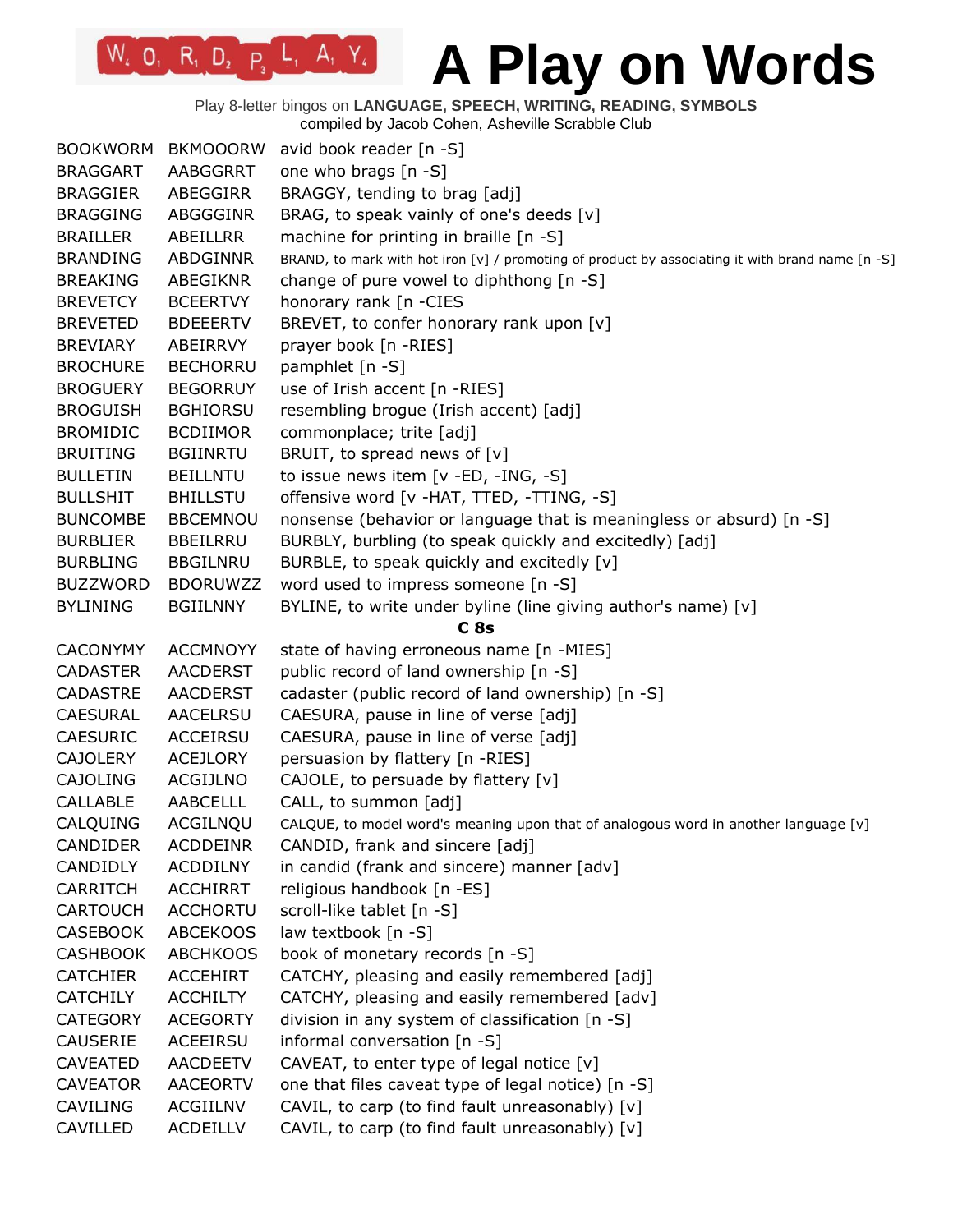Play 8-letter bingos on **LANGUAGE, SPEECH, WRITING, READING, SYMBOLS** compiled by Jacob Cohen, Asheville Scrabble Club

| <b>CAVILLER</b> | <b>ACEILLRV</b> | caviler (one that cavils (to carp)) $[n -S]$                                                 |
|-----------------|-----------------|----------------------------------------------------------------------------------------------|
| <b>CENSORED</b> | <b>CDEENORS</b> | CENSOR, to delete objectionable word or passage [v]                                          |
| <b>CENSURER</b> | <b>CEENRRSU</b> | one that censures (to criticize severely) [n -S]                                             |
| <b>CENTONES</b> | <b>CEENNOST</b> | CENTO, literary work made up of parts from other works [n]                                   |
| CEREBRAL        | ABCEELRR        | kind of consonant $[n -S]$                                                                   |
| <b>CHANCERY</b> | <b>ACCEHNRY</b> | court of public record [n -RIES]                                                             |
| <b>CHAPBOOK</b> | <b>ABCHKOOP</b> | small book of popular tales [n -S]                                                           |
| <b>CHATLINE</b> | <b>ACEHILNT</b> | telephone service that allows conversation among several callers [n -S]                      |
| <b>CHATROOM</b> | <b>ACHMOORT</b> | real-time online discussion group [n -S]                                                     |
| <b>CHATTERY</b> | <b>ACEHRTTY</b> | CHATTER, to talk rapidly and trivially [adj]                                                 |
| <b>CHATTIER</b> | <b>ACEHIRTT</b> | CHATTY, talkative (fond of or given to talking) [adj]                                        |
| <b>CHATTILY</b> | <b>ACHILTTY</b> | CHATTY, talkative (fond of or given to talking) [adj]                                        |
| <b>CHATTING</b> | <b>ACGHINTT</b> | CHAT, to converse informally [v]                                                             |
| <b>CHEEKIER</b> | <b>CEEEHIKR</b> | CHEEKY, impudent (offensively bold or disrespectful) [adj]                                   |
| <b>CHEEKILY</b> | <b>CEEHIKLY</b> | CHEEKY, impudent (offensively bold or disrespectful) [adv]                                   |
| <b>CHEEKING</b> | <b>CEEGHIKN</b> | CHEEK, to speak impudently to [v]                                                            |
| <b>CHEERLED</b> | <b>CDEEEHLR</b> | past tense of cheerlead (to call for and direct organized cheering, as at football game) [v] |
| <b>CHIASMUS</b> | <b>ACHIMSSU</b> | reversal of word order between parallel phrases [n -MI]                                      |
| <b>CHIASTIC</b> | <b>ACCHIIST</b> | CHIASMUS, reversal of word order between parallel phrases [adj]                              |
| <b>CHIAUSES</b> | ACEHISSU        | CHIAUS, Turkish messenger [n]                                                                |
| <b>CHITCHAT</b> | <b>ACCHHITT</b> | to indulge in small talk [v -TTED, -TTING, -S]                                               |
| <b>CHITTIES</b> | <b>CEHIISTT</b> | CHITTY, chit (short letter) [n]                                                              |
| <b>CHOLIAMB</b> | ABCHILMO        | type of poetic meter [n -S]                                                                  |
| <b>CHORIAMB</b> | ABCHIMOR        | type of metrical foot $[n - I, -S]$                                                          |
| <b>CHOUSHES</b> | <b>CEHHOSSU</b> | CHOUSH, chiaus (Turkish messenger) [n]                                                       |
| <b>CHUFFEST</b> | <b>CEFFHSTU</b> | CHUFF, gruff (low and harsh in speech) [adj]                                                 |
| CINQUAIN        | ACIINNQU        | stanza of five lines [n -S]                                                                  |
| <b>CIRCULAR</b> | ACCILRRU        | leaflet intended for wide distribution [n -S]                                                |
| <b>CITATORY</b> | <b>ACIORTT</b>  | CITATOR, one that cites (to quote as authority or example) [adj]                             |
| <b>CITEABLE</b> | ABCEEILT        | suitable for citation (act of citing (to quote as authority or example)) [adj]               |
| <b>CLAIMANT</b> | AACILMNT        | one that asserts right to title [n -S]                                                       |
| <b>CLAIMING</b> | <b>ACGIILMN</b> | CLAIM, to demand as one's due [v]                                                            |
| <b>CLAMORED</b> | <b>ACDELMOR</b> | CLAMOR, to make loud outcries $[v]$                                                          |
| <b>CLAMORER</b> | <b>ACELMORR</b> | one that clamors (to make loud outcries) [n -S]                                              |
| <b>CLAPTRAP</b> | <b>AACLPPRT</b> | pretentious language [n -S]                                                                  |
| <b>CLAVERED</b> | <b>ACDEELRV</b> | CLAVER, to gossip (to talk idly about affairs of others) [v]                                 |
| <b>CLERIHEW</b> | <b>CEEHILRW</b> | humorous poem [n -S]                                                                         |
| <b>CLERKDOM</b> | <b>CDEKLMOR</b> | status or function of clerk [n -S]                                                           |
| <b>CLERKING</b> | <b>CEGIKLNR</b> | CLERK, to serve as clerk (office worker) [v]                                                 |
| <b>CLERKISH</b> | <b>CEHIKLRS</b> | resembling or suitable to clerk [adj]                                                        |
| <b>CLINCHER</b> | <b>CCEHILNR</b> | decisive fact or remark [n -S]                                                               |
| <b>CLIPPING</b> | <b>CGIILNPP</b> | CLIP, to trim by cutting $[v]$ / something that is clipped out or off $[n -S]$               |
| <b>COANCHOR</b> | <b>ACCHNOOR</b> | to present televised news reports jointly [v -ED, -ING, -S]                                  |
| <b>COATTEST</b> | <b>ACEOSTTT</b> | to attest jointly [v -ED, -ING, -S]                                                          |
| <b>COAUTHOR</b> | <b>ACHOORTU</b> | to write together [v -ED, -ING, -S]                                                          |
| <b>CODEBOOK</b> | BCDEK000        | book listing words and their coded equivalents [n -S]                                        |
|                 |                 |                                                                                              |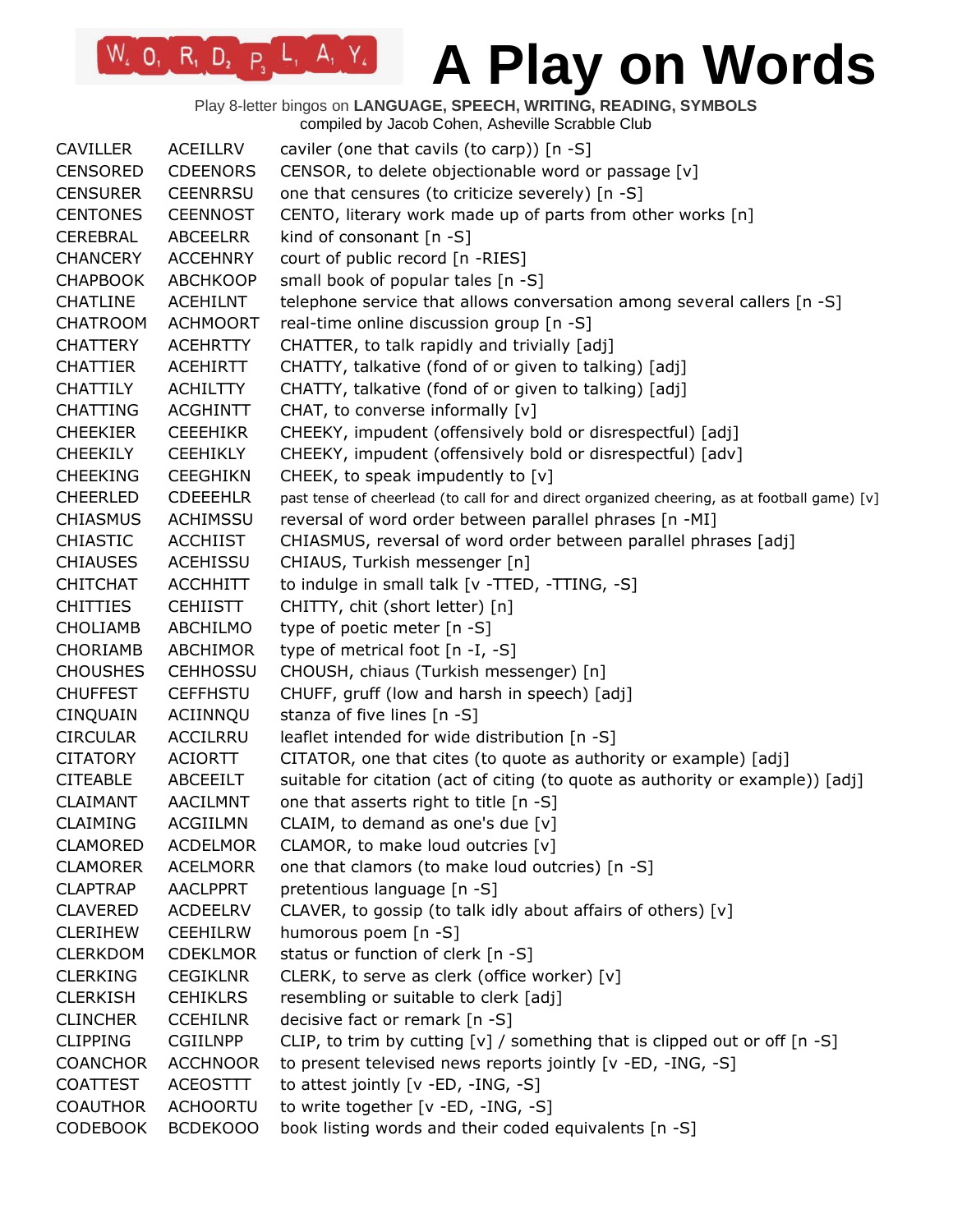Play 8-letter bingos on **LANGUAGE, SPEECH, WRITING, READING, SYMBOLS** compiled by Jacob Cohen, Asheville Scrabble Club

| <b>CODELESS</b> | <b>CDEELOSS</b> | being without set of laws [adj]                                    |
|-----------------|-----------------|--------------------------------------------------------------------|
| <b>COEDITED</b> | <b>CDDEEIOT</b> | COEDIT, to edit with another person [v]                            |
| <b>COEDITOR</b> | <b>CDEIOORT</b> | one that coedits (to edit with another person) [n -S]              |
| <b>COGENTLY</b> | <b>CEGLNOTY</b> | COGENT, convincing [adv]                                           |
| <b>COGNOMEN</b> | <b>CEGMNNOO</b> | family name [n -S, -MINA]                                          |
| <b>COGNOVIT</b> | <b>CGINOOTV</b> | written admission of liability [n -S]                              |
| <b>COLLATOR</b> | <b>ACLLOORT</b> | one that collates (to compare critically) [n -S]                   |
| <b>COLLOGUE</b> | <b>CEGLLOOU</b> | to conspire (to plan secretly with another) [v -D, -UING, -S]      |
| <b>COLLOQUY</b> | <b>CLLOOQUY</b> | conversation [n - QUIES]                                           |
| <b>COLLUDER</b> | CDELLOU         | one that colludes (to conspire) [n -S]                             |
| <b>COLOPHON</b> | <b>CHLNOOOP</b> | inscription placed at end of book [n -S]                           |
| <b>COMEDIST</b> | <b>CDEIMOST</b> | writer of comedies [n -S]                                          |
| <b>COMMERCE</b> | <b>CCEEMMOR</b> | to commune (to converse intimately) [v -D,-CING, -S]               |
| <b>COMMUNER</b> | <b>CEMMNORU</b> | one that communes (to converse intimately) [n -S]                  |
| <b>COMPILER</b> | <b>CEILMOPR</b> | one that compiles (to collect into volume) [v -D, -LING, -S]       |
| <b>COMPLAIN</b> | <b>ACILMNOP</b> | to express discontent [v -ED, -ING, -S]                            |
| <b>COMPOSER</b> | <b>CEMOOPRS</b> | writer of music [n -S]                                             |
| <b>CONCISER</b> | <b>CCEINORS</b> | CONCISE, succinct (clearly expressed in few words) [adj]           |
| <b>CONFIDER</b> | <b>CDEFINOR</b> | one that confides (to reveal in trust or confidence) [n -S]        |
| <b>CONSTRUE</b> | <b>CENORSTU</b> | to interpret $[v -D, -UING, -S]$                                   |
| <b>CONTRAST</b> | <b>ACNORSTT</b> | to place in opposition to set off differences [v -ED, -ING, -S]    |
| <b>CONVERSE</b> | <b>CEENORSV</b> | to speak together [v -D, -SING, -S]                                |
| <b>CONVINCE</b> | <b>CCEINNOV</b> | to cause to believe something [v -D, -CING, -S]                    |
| <b>COOKBOOK</b> | BCKKOOOO        | book of recipes [n -S]                                             |
| <b>COPYBOOK</b> | <b>BCKOOOPY</b> | book used in teaching penmanship [n -S]                            |
| <b>COPYDESK</b> | <b>CDEKOPSY</b> | editor's desk in newspaper office [n -S]                           |
| <b>COPYEDIT</b> | <b>CDEIOPTY</b> | to prepare copy for printer [v -ED, -ING, -S]                      |
| <b>COPYGIRL</b> | <b>CGILOPRY</b> | girl who runs errands in newspaper office [n -S]                   |
| <b>COPYREAD</b> | <b>ACDEOPRY</b> | to copyedit (to prepare copy for printer) [v COPYREAD, -ING, -S]   |
| <b>COSCRIPT</b> | <b>CCIOPRST</b> | to collaborate in preparing script for [v -ED, -ING, -S]           |
| <b>COSIGNER</b> | <b>CEGINORS</b> | one that cosigns (to sign jointly) [n -S]                          |
| <b>COUCHING</b> | <b>CCGHINOU</b> | COUCH, to put into words [v]                                       |
| <b>COWRITER</b> | <b>CEIORRTW</b> | one that cowrites (to collaborate in writing) [n -S]               |
| <b>CRABBING</b> | ABBCGINR        | CRAB, to complain (to express discontent) [v]                      |
| <b>CRAMBOES</b> | <b>ABCEMORS</b> | CRAMBO, word game [n]                                              |
| <b>CREOLISE</b> | <b>CEEILORS</b> | to creolize (to cause language to become creole) [v -D, -SING, -S] |
| CREOLIZE        | CEEILORZ        | to cause language to become creole [v -D, -ZING, -S]               |
| CRITICAL        | <b>ACCIILRT</b> | CRITIC, one who judges merits of something [adj]                   |
| <b>CRITIQUE</b> | CEIIQRTU        | to judge as critic $[v -D, -TING, -S]$                             |
| <b>CROSSLET</b> | <b>CELORSST</b> | heraldic symbol [n -S]                                             |
| <b>CUCKOOED</b> | <b>CCDEKOOU</b> | CUCKOO, to repeat monotonously [v]                                 |
| <b>CULLYING</b> | <b>CGILLNUY</b> | CULLY, to trick (to deceive (to mislead by falsehood) [v]          |
| <b>CUNIFORM</b> | CFIMNORU        | wedge-shaped writing characters [n -S]                             |
| <b>CUSSWORD</b> | <b>CDORSSUW</b> | profane or obscene word [n -S]                                     |
| <b>CUSTUMAL</b> | <b>ACLMSTUU</b> | written record of laws and customs [n -S]                          |
| <b>CYBERSEX</b> | <b>BCEERSXY</b> | online sex-oriented conversation [n -ES]                           |
|                 |                 |                                                                    |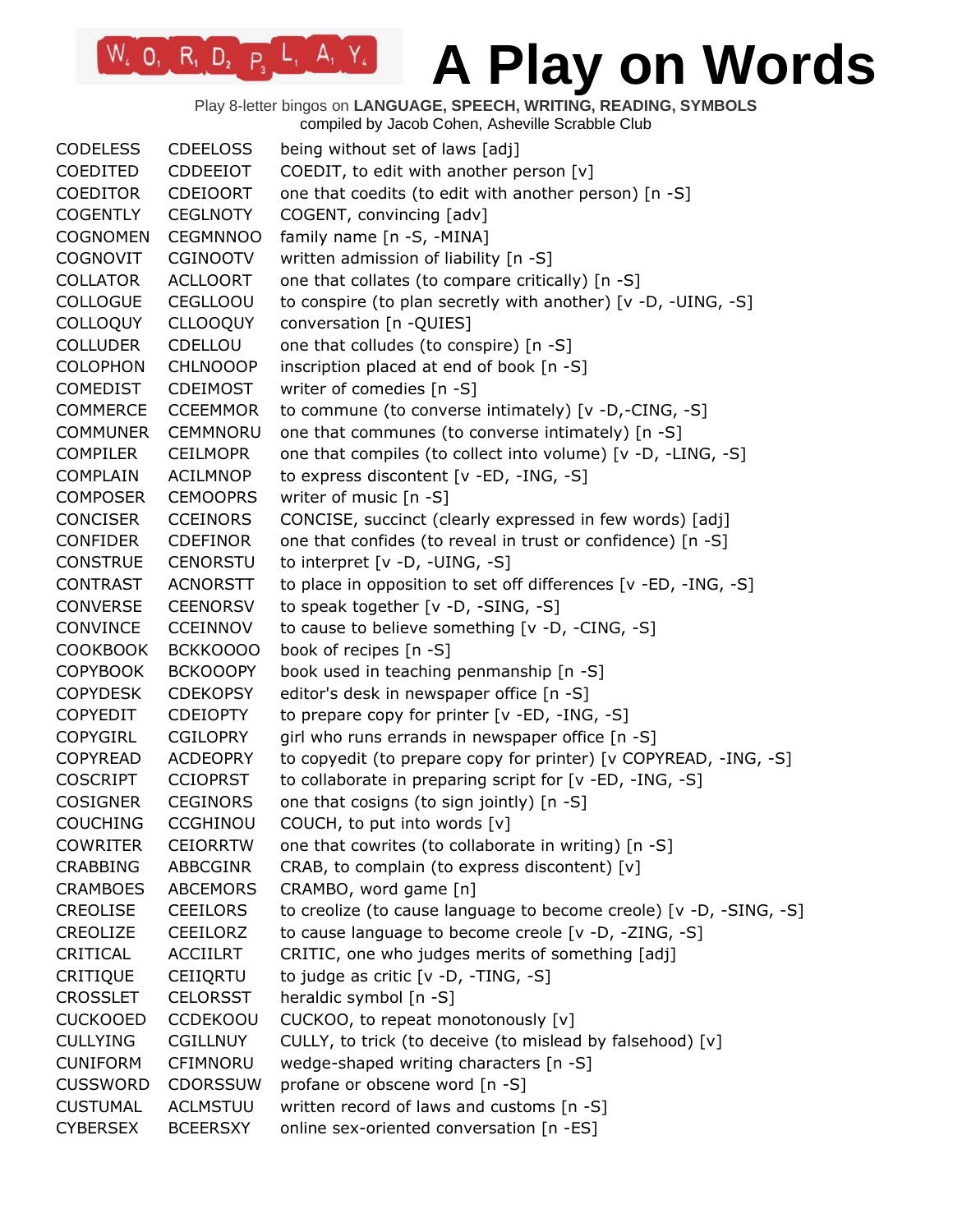Play 8-letter bingos on **LANGUAGE, SPEECH, WRITING, READING, SYMBOLS** compiled by Jacob Cohen, Asheville Scrabble Club

 $W_4$  O<sub>1</sub> R<sub>1</sub> D<sub>2</sub> P<sub>3</sub> L<sub>1</sub> A<sub>1</sub> Y<sub>4</sub>

#### **D 8s**

| <b>ACCDILTY</b><br><b>ABDEKOOT</b> | verse consisting of dactyls (type of metrical foot) [n -S]                                                                                                                                                                                                                                                                                                                                                                                                                                                                                                                                                                                                                                                                 |
|------------------------------------|----------------------------------------------------------------------------------------------------------------------------------------------------------------------------------------------------------------------------------------------------------------------------------------------------------------------------------------------------------------------------------------------------------------------------------------------------------------------------------------------------------------------------------------------------------------------------------------------------------------------------------------------------------------------------------------------------------------------------|
|                                    |                                                                                                                                                                                                                                                                                                                                                                                                                                                                                                                                                                                                                                                                                                                            |
|                                    | notebook for listing appointments [n -S]                                                                                                                                                                                                                                                                                                                                                                                                                                                                                                                                                                                                                                                                                   |
| ADEEILNT                           | to provide news story with its date and place of origin $[v - D, -NING, -S]$                                                                                                                                                                                                                                                                                                                                                                                                                                                                                                                                                                                                                                               |
| ADEILTVY                           | DATIVE, grammatical case [adv]                                                                                                                                                                                                                                                                                                                                                                                                                                                                                                                                                                                                                                                                                             |
|                                    | DAVEN, to utter Jewish prayer [v]                                                                                                                                                                                                                                                                                                                                                                                                                                                                                                                                                                                                                                                                                          |
|                                    | DEACON, to read hymn aloud [v]                                                                                                                                                                                                                                                                                                                                                                                                                                                                                                                                                                                                                                                                                             |
|                                    | to set time limit on something [v -D, -NING, -S]                                                                                                                                                                                                                                                                                                                                                                                                                                                                                                                                                                                                                                                                           |
|                                    | DEBATE, to argue about [v]                                                                                                                                                                                                                                                                                                                                                                                                                                                                                                                                                                                                                                                                                                 |
|                                    | DEBUNK, to expose sham or falseness of [v]                                                                                                                                                                                                                                                                                                                                                                                                                                                                                                                                                                                                                                                                                 |
|                                    | one that debunks (to expose -S or falseness of) [n -S]                                                                                                                                                                                                                                                                                                                                                                                                                                                                                                                                                                                                                                                                     |
|                                    | one that deceives (to mislead by falsehood) [n -S]                                                                                                                                                                                                                                                                                                                                                                                                                                                                                                                                                                                                                                                                         |
|                                    | DECERN, to decree by judicial sentence [v]                                                                                                                                                                                                                                                                                                                                                                                                                                                                                                                                                                                                                                                                                 |
|                                    | to decode (to convert coded message into plain language) [v -ED, -ING, -S]                                                                                                                                                                                                                                                                                                                                                                                                                                                                                                                                                                                                                                                 |
|                                    | one that declares (to make known clearly) [n -S]                                                                                                                                                                                                                                                                                                                                                                                                                                                                                                                                                                                                                                                                           |
|                                    | one that declines (to refuse (to express oneself as unwilling to accept, do, or comply with)) [n -S]                                                                                                                                                                                                                                                                                                                                                                                                                                                                                                                                                                                                                       |
|                                    | DECODE, to convert coded message into plain language [v]                                                                                                                                                                                                                                                                                                                                                                                                                                                                                                                                                                                                                                                                   |
|                                    | papal edict [n -S]                                                                                                                                                                                                                                                                                                                                                                                                                                                                                                                                                                                                                                                                                                         |
|                                    | DECRY, to denounce (to condemn openly) [v]                                                                                                                                                                                                                                                                                                                                                                                                                                                                                                                                                                                                                                                                                 |
|                                    | being without deeds legal documents [adj]                                                                                                                                                                                                                                                                                                                                                                                                                                                                                                                                                                                                                                                                                  |
|                                    | DEFAME, to attack good name of [v]                                                                                                                                                                                                                                                                                                                                                                                                                                                                                                                                                                                                                                                                                         |
|                                    | DEFINE, to state meaning of [v]                                                                                                                                                                                                                                                                                                                                                                                                                                                                                                                                                                                                                                                                                            |
|                                    | known for certain [adj]                                                                                                                                                                                                                                                                                                                                                                                                                                                                                                                                                                                                                                                                                                    |
|                                    | to remove (person's name) from list of friends [v -ED, -ING, -S]                                                                                                                                                                                                                                                                                                                                                                                                                                                                                                                                                                                                                                                           |
|                                    | to remove references to one's gender [v -ED, -ING, -S]                                                                                                                                                                                                                                                                                                                                                                                                                                                                                                                                                                                                                                                                     |
|                                    | DEHORT, to try to dissuade [v]                                                                                                                                                                                                                                                                                                                                                                                                                                                                                                                                                                                                                                                                                             |
|                                    | DEIXIS, specifying function of some words [n]                                                                                                                                                                                                                                                                                                                                                                                                                                                                                                                                                                                                                                                                              |
|                                    | DELATE, to accuse [v]                                                                                                                                                                                                                                                                                                                                                                                                                                                                                                                                                                                                                                                                                                      |
|                                    | act of delating (to accuse) [n -S]                                                                                                                                                                                                                                                                                                                                                                                                                                                                                                                                                                                                                                                                                         |
|                                    | DELETE, to remove written or printed matter [v]                                                                                                                                                                                                                                                                                                                                                                                                                                                                                                                                                                                                                                                                            |
|                                    | tact of deleting (to remove written or printed matter) [n -S]                                                                                                                                                                                                                                                                                                                                                                                                                                                                                                                                                                                                                                                              |
|                                    | DELIST, to remove from list [v]                                                                                                                                                                                                                                                                                                                                                                                                                                                                                                                                                                                                                                                                                            |
|                                    | DEMAND, to ask for with authority [v]                                                                                                                                                                                                                                                                                                                                                                                                                                                                                                                                                                                                                                                                                      |
|                                    | one that demand (to ask for with authority) [n -S]                                                                                                                                                                                                                                                                                                                                                                                                                                                                                                                                                                                                                                                                         |
|                                    | student of demotic writings [n -S]                                                                                                                                                                                                                                                                                                                                                                                                                                                                                                                                                                                                                                                                                         |
|                                    | act of demurring (to object (to argue in opposition) [n -S]                                                                                                                                                                                                                                                                                                                                                                                                                                                                                                                                                                                                                                                                |
|                                    | DEMUR, to object to (to argue in opposition) [v]                                                                                                                                                                                                                                                                                                                                                                                                                                                                                                                                                                                                                                                                           |
|                                    | one that demurs (to object (to argue in opposition)) [n -S]                                                                                                                                                                                                                                                                                                                                                                                                                                                                                                                                                                                                                                                                |
|                                    | capable of being denied (to declare to be untrue) [adj]                                                                                                                                                                                                                                                                                                                                                                                                                                                                                                                                                                                                                                                                    |
|                                    | DENIABLE, capable of being denied (to declare to be untrue) [adv]                                                                                                                                                                                                                                                                                                                                                                                                                                                                                                                                                                                                                                                          |
|                                    | DENOTE, to indicate [v]                                                                                                                                                                                                                                                                                                                                                                                                                                                                                                                                                                                                                                                                                                    |
|                                    | to condemn openly [v -D, -CING, -S]                                                                                                                                                                                                                                                                                                                                                                                                                                                                                                                                                                                                                                                                                        |
|                                    | lacy style of book-cover decoration [n -S]                                                                                                                                                                                                                                                                                                                                                                                                                                                                                                                                                                                                                                                                                 |
|                                    | one that depones (to testify under oath) [n -S]                                                                                                                                                                                                                                                                                                                                                                                                                                                                                                                                                                                                                                                                            |
|                                    | DEPONE, to testify under oath [v]                                                                                                                                                                                                                                                                                                                                                                                                                                                                                                                                                                                                                                                                                          |
|                                    | DERIDE, to ridicule (to make fun of) [v]                                                                                                                                                                                                                                                                                                                                                                                                                                                                                                                                                                                                                                                                                   |
|                                    | ADEGINNV<br><b>ACDDEENO</b><br><b>ADDEEILN</b><br>ABDEGINT<br><b>BDDEEKNU</b><br><b>BDEEKNRU</b><br>CDEEEIRV<br><b>CDDEEENR</b><br><b>CDEEHIPR</b><br><b>ACDEELRR</b><br><b>CDEEILNR</b><br>CDDEGINO<br><b>ACDEELRT</b><br><b>CDEGINRY</b><br><b>DDEEELSS</b><br>ADEFGIMN<br><b>DEFGIINN</b><br><b>DEEFIINT</b><br><b>DDEEFINR</b><br><b>DDEEEGNR</b><br><b>DDEEHORT</b><br><b>DEEIISSX</b><br><b>ADEGILNT</b><br>ADEILNOT<br><b>DEEGILNT</b><br><b>DEEILNOT</b><br><b>DDEEILST</b><br>ADDDEEMN<br><b>ADDEEMNR</b><br><b>DEIMOSTT</b><br>ADELMRRU<br><b>DDEEMRRU</b><br>DEEMRRRU<br>ABDEEILN<br><b>ABDEEILN</b><br><b>DEGINNOT</b><br>CDEENNOU<br><b>DEEELLNT</b><br><b>DEENNOPT</b><br><b>DEGINNOP</b><br><b>DDEGIINR</b> |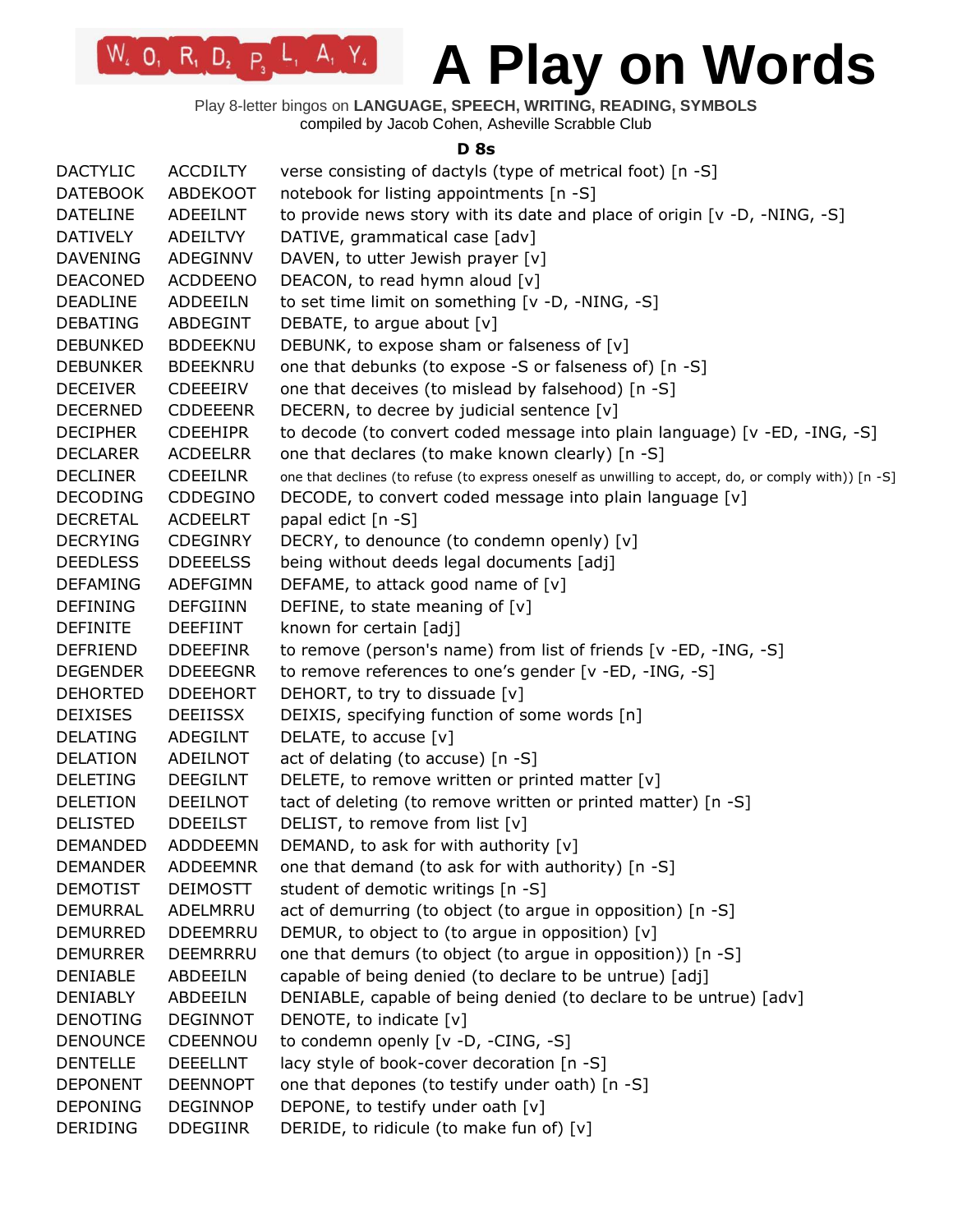Play 8-letter bingos on **LANGUAGE, SPEECH, WRITING, READING, SYMBOLS** compiled by Jacob Cohen, Asheville Scrabble Club

| <b>DERISION</b> | <b>DEIINORS</b> | act of deriding (to ridicule (to make fun of)) [n -S]                            |
|-----------------|-----------------|----------------------------------------------------------------------------------|
| <b>DERISIVE</b> | DEEIIRSV        | expressing derision (act of deriding (to ridicule) [adj]                         |
| <b>DERISORY</b> | <b>DEIORRSY</b> | derisive (expressing derision (act of deriding (to ridicule))) [adj]             |
| <b>DESCRIBE</b> | <b>BCDEEIRS</b> | to give verbal account of [v -D, -BING, -S]                                      |
| <b>DETAILED</b> | ADDEEILT        | DETAIL, to report with complete particulars [v]                                  |
| <b>DETAILER</b> | ADEEILRT        | one that details (to report with complete particulars) [n -S]                    |
| <b>DEVERBAL</b> | ABDEELRV        | word derived from verb [n -S]                                                    |
| <b>DIALOGED</b> | ADDEGILO        | DIALOG, to dialogue (to carry on conversation) [v]                               |
| <b>DIALOGER</b> | ADEGILOR        | one that dialogs (to dialogue (to carry on conversation)) [n -S]                 |
| <b>DIALOGIC</b> | <b>ACDGIILO</b> | conversational (pertaining to conversation) [adj]                                |
| <b>DIALOGUE</b> | ADEGILOU        | to carry on conversation [v -D, -UING, -S]                                       |
| <b>DIATRIBE</b> | ABDEIIRT        | bitter and abusive criticism [n -S]                                              |
| <b>DICKERED</b> | <b>CDDEEIKR</b> | DICKER, to bargain (to discuss terms for selling or buying) [n -S]               |
| <b>DICKERER</b> | <b>CDEEIKRR</b> | one who dickers (to bargain (to discuss terms for selling or buying)) [n -S]     |
| <b>DICTATOR</b> | <b>ACDIORTT</b> | one that dictates (to read aloud for recording) [n -S]                           |
| <b>DIERESIS</b> | <b>DEEIIRSS</b> | separation of two vowels into two syllables [n -SES]                             |
| <b>DIERETIC</b> | <b>CDEEIIRT</b> | DIERESIS, separation of two vowels into two syllables [adj]                      |
| <b>DIGITISE</b> | <b>DEGIIIST</b> | to digitize (to put data into digital notation) [v -S, -SING, -S]                |
| <b>DIGITIZE</b> | <b>DEGIIITZ</b> | to put data into digital notation [v -D, -ZING, -S]                              |
| <b>DINGUSES</b> | <b>DEGINSSU</b> | DINGUS, doodad (article whose name is unknown or forgotten) [n]                  |
| <b>DIPODIES</b> | <b>DDEIIOPS</b> | DIPODY, dimeter (verse of two metrical feet) [n]                                 |
| <b>DISABUSE</b> | ABDEISSU        | to free from false or mistaken ideas [v -D, -SING, -S]                           |
| <b>DISANNUL</b> | ADILNNSU        | to annul (to make or declare void or invalid) [v -LLED, -LLING, -S]              |
| <b>DISARMED</b> | <b>ADDEIMRS</b> | DISARM, to deprive of weapons [v]                                                |
| <b>DISBOSOM</b> | <b>BDIMOOSS</b> | to confess $[v - ED, -ING, -S]$                                                  |
| <b>DISCLAIM</b> | <b>ACDIILMS</b> | to renounce any claim to or connection with [v -ED, -ING, -S]                    |
| <b>DISJUNCT</b> | <b>CDIJNSTU</b> | alternative to logical disjunction [n -S]                                        |
| <b>DISPUTER</b> | <b>DEIPRSTU</b> | one that disputes (to argue about) [n -S]                                        |
| <b>DITTOING</b> | DGIINOTT        | DITTO, to repeat (to say or do again) [v]                                        |
| <b>DOCKETED</b> | <b>CDDEEKOT</b> | DOCKET, to supply with identifying statement [v]                                 |
| <b>DOCUMENT</b> | <b>CDEMNOTU</b> | to support by conclusive information or evidence [v -ED, -ING, -S]               |
| <b>DOGGEREL</b> | <b>DEEGGLOR</b> | trivial, awkwardly written verse [n -S]                                          |
| <b>DOLESOME</b> | <b>DEELMOOS</b> | doleful (mournful (expressing grief or sorrow)) [adj]                            |
| <b>DOLOROUS</b> | <b>DLOOORSU</b> | mournful (expressing grief or sorrow) [adj]                                      |
| <b>DOUBLURE</b> | <b>BDELORUU</b> | lining of book cover [n -S]                                                      |
| <b>DOXOLOGY</b> | <b>DGLOOOXY</b> | hymn or verse of praise to God [n -GIES]                                         |
| <b>DRAGOMAN</b> | <b>AADGMNOR</b> | interpreter in Near Eastern countries [n -S or -MEN]                             |
| <b>DRAMATIC</b> | AACDIMRT        | pertaining to drama (composition written for theatrical performance) [adj]       |
| <b>DRAWLIER</b> | ADEILRRW        | DRAWLY, marked by drawling (to speak slowly with vowels greatly prolonged) [adj] |
| <b>DRAWLING</b> | ADGILNRW        | DRAWL, to speak slowly with vowels greatly prolonged [v]                         |
| <b>DREADFUL</b> | ADDEFLRU        | publication containing sensational material [n -S]                               |
| <b>DROLLING</b> | <b>DGILLNOR</b> | DROLL, to jest (to joke (to say something amusing)) [v]                          |
| <b>DROPDOWN</b> | <b>DDNOOPRW</b> | type of computer menu [n -S]                                                     |
| <b>DUMBNESS</b> | <b>BDEMNSSU</b> | state of being dumb (incapable of speech) [n -ES]                                |
| <b>DUMBSHOW</b> | <b>BDHMOSUW</b> | presentation in which communication is solely by signs and gestures [n -S]       |
| <b>DUOLOGUE</b> | <b>DEGLOOUU</b> | conversation between two persons [n -S]                                          |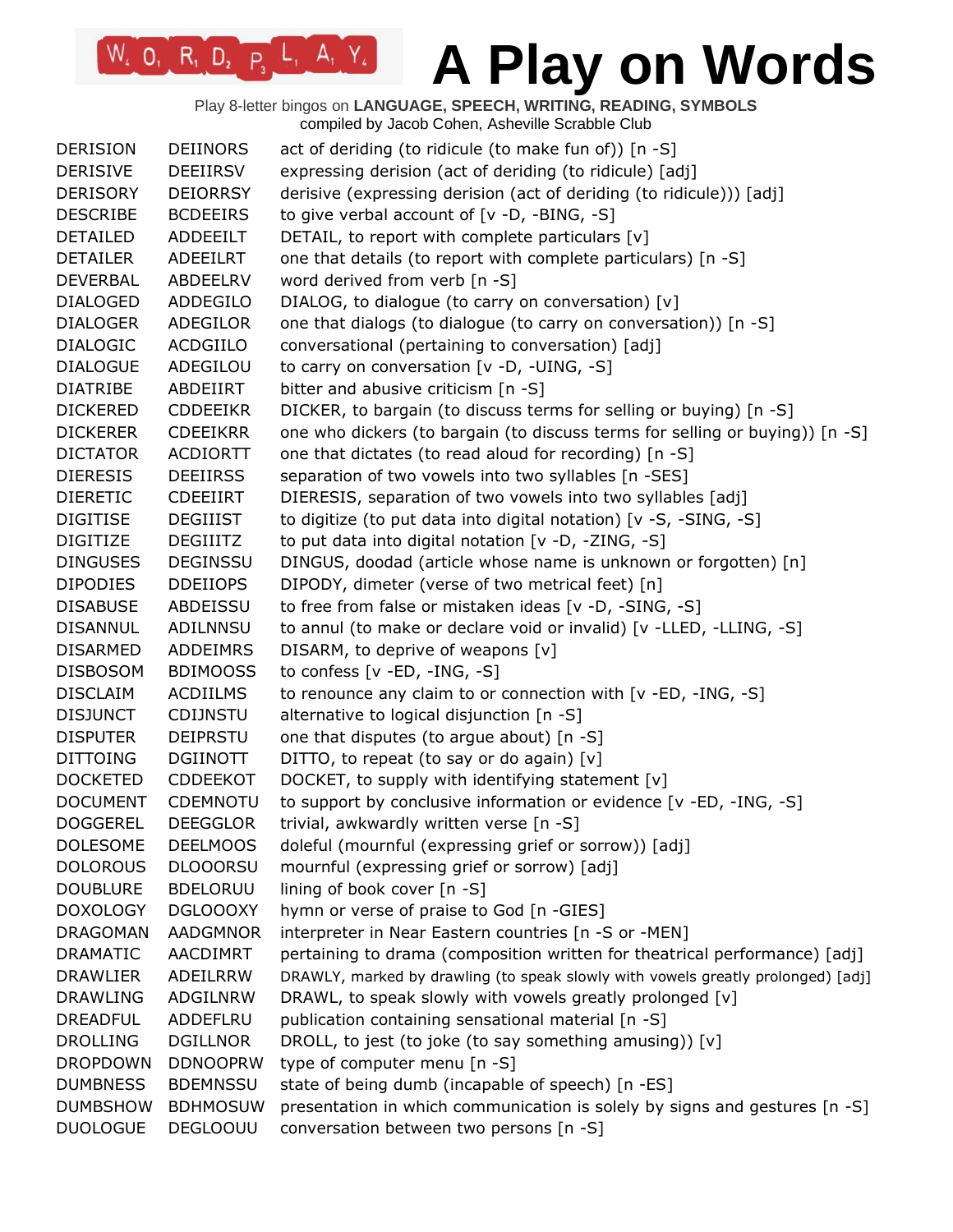Play 8-letter bingos on **LANGUAGE, SPEECH, WRITING, READING, SYMBOLS** compiled by Jacob Cohen, Asheville Scrabble Club

| <b>DURATIVE</b><br><b>DYSLALIA</b><br><b>DYSLEXIC</b> | ADEIRTUV<br><b>AADILLSY</b><br><b>CDEILSXY</b> | type of verb (word used to express act, occurrence, or mode of being) [n -S]<br>inability to articulate speech [n -S]<br>one who is affected with dyslexia [n -S] |
|-------------------------------------------------------|------------------------------------------------|-------------------------------------------------------------------------------------------------------------------------------------------------------------------|
|                                                       |                                                | E <sub>8s</sub>                                                                                                                                                   |
| <b>ECLIPSIS</b>                                       | <b>CEIILPSS</b>                                | ellipsis (omission of word or words in sentence) [n -ES or -SES]                                                                                                  |
| <b>EDIFYING</b>                                       | <b>DEFGIINY</b>                                | EDIFY, to enlighten [v]                                                                                                                                           |
| <b>EDITABLE</b>                                       | ABDEEILT                                       | EDIT, to correct and prepare for publication [adj]                                                                                                                |
| <b>EDITRESS</b>                                       | <b>DEEIRSST</b>                                | female editor (one that edits (to correct and prepare for publication)) [n -ES]                                                                                   |
| <b>EGYPTIAN</b>                                       | <b>AEGINPTY</b>                                | typeface with squared serifs [n -S]                                                                                                                               |
| <b>ELLIPSIS</b>                                       | <b>EIILLPSS</b>                                | omission of word or words in sentence [n -SES]                                                                                                                    |
| <b>ELOQUENT</b>                                       | EELNOQTU                                       | fluent and convincing in speech [adj]                                                                                                                             |
| <b>EMAILING</b>                                       | AEGIILMN                                       | EMAIL, to send message to by computer [v]                                                                                                                         |
| EMBLEMED                                              | <b>BDEEELMM</b>                                | EMBLEM, to represent with emblem (graphical symbol) [v]                                                                                                           |
| <b>EMDASHES</b>                                       | <b>ADEEHMSS</b>                                | EMDASH, mark in writing that indicates break in thought or structure [n]                                                                                          |
| <b>EMENDATE</b>                                       | <b>ADEEEMNT</b>                                | to emend (to correct) [v -D, -TING, -S]                                                                                                                           |
| <b>EMENDING</b>                                       | <b>DEEGIMNN</b>                                | EMEND, to correct [v]                                                                                                                                             |
| <b>EMOTICON</b>                                       | <b>CEIMNOOT</b>                                | group of keyboard characters used to suggest facial expression or emotion [n -S]                                                                                  |
| <b>EMPHATIC</b>                                       | <b>ACEHIMPT</b>                                | strongly expressive [adj]                                                                                                                                         |
| <b>ENCIPHER</b>                                       | <b>CEEHINPR</b>                                | to write in characters of hidden meaning [v -ED, -ING, -S]                                                                                                        |
| <b>ENCLITIC</b>                                       | <b>CCEIILNT</b>                                | word pronounced as part of preceding word [n -S]                                                                                                                  |
| <b>ENCODING</b>                                       | CDEGINNO                                       | ENCODE, to put into code [v]                                                                                                                                      |
| <b>ENCOMIUM</b>                                       | CEIMMNOU                                       | eulogy (formal expression of high praise) [n -S or -MIA]                                                                                                          |
| <b>ENCYCLIC</b>                                       | <b>CCCEILNY</b>                                | letter addressed by pope to bishops of world [n -S]                                                                                                               |
| <b>ENDASHES</b>                                       | <b>ADEEHNSS</b>                                | ENDASH, mark in writing used to connect elements of compound [n]                                                                                                  |
| ENDITING                                              | DEGIINNT                                       | ENDITE, to indite (to write or compose) [v]                                                                                                                       |
| <b>ENDORSEE</b>                                       | <b>DEEENORS</b>                                | one to whom document is transferred by endorsement [n -S]                                                                                                         |
| <b>ENDORSER</b>                                       | <b>DEENORRS</b>                                | one that endorses (to sign back of negotiable document) [n -S]                                                                                                    |
| <b>ENDORSOR</b>                                       | <b>DENOORRS</b>                                | endorser (one that endorses (to sign back of negotiable document)) [n -S]                                                                                         |
| <b>ENDPAPER</b>                                       | <b>ADEENPPR</b>                                | sheet of paper used in bookbinding [n -S]                                                                                                                         |
| <b>ENFACING</b>                                       | <b>ACEFGINN</b>                                | ENFACE, to write on front of $[v]$                                                                                                                                |
| <b>ENJAMBED</b>                                       | ABDEEJMN                                       | ENJAMB, to continue sentence from one line of poem to next [v]                                                                                                    |
| <b>ENQUIRER</b>                                       | EEINQRRU                                       | one that enquires (to inquire (to ask about)) [n -S]                                                                                                              |
| <b>ENROLLED</b>                                       | <b>DEELLNOR</b>                                | ENROL, to enroll (to enter name of in register, record, or roll) [v] / ENROLL [v]                                                                                 |
| <b>ENROLLEE</b>                                       | <b>EEELLNOR</b>                                | one that is enrolled (to enter name of in register, record, or roll) [n -S]                                                                                       |
| <b>ENROLLER</b>                                       | <b>EELLNORR</b>                                | one that enrolls (to enter name of in register, record, or roll) [n -S]                                                                                           |
| <b>ENSCROLL</b>                                       | <b>CELLNORS</b>                                | to write on scroll [v -ED, -ING, -S]                                                                                                                              |
| <b>EPICALLY</b>                                       | <b>ACEILLPY</b>                                | EPIC, long narrative poem [adv]                                                                                                                                   |
| <b>EPICLIKE</b>                                       | <b>CEEIIKLP</b>                                | resembling epic (long narrative poem) [adj]                                                                                                                       |
| <b>EPIGRAPH</b>                                       | <b>AEGHIPPR</b>                                | engraved inscription [n -S]                                                                                                                                       |
| <b>EPILOGUE</b>                                       | <b>EEGILOPU</b>                                | to provide with concluding section [v -D, -UING, -S]                                                                                                              |
| <b>EPISTLER</b>                                       | <b>EEILPRST</b>                                | one that writes epistles [n -S]                                                                                                                                   |
| <b>EPITASIS</b>                                       | <b>AEIIPSST</b>                                | main part of classical drama [n -SES]                                                                                                                             |
| <b>EPONYMIC</b>                                       | <b>CEIMNOPY</b>                                | EPONYM, person for whom something is named [adj]                                                                                                                  |
| <b>EPOPOEIA</b>                                       | AEEIOOPP                                       | epopee (epic poem) [n -S]                                                                                                                                         |
| <b>EQUATIVE</b>                                       | AEEIQTUV                                       | denoting sentence in which one term is identified with another [adj]                                                                                              |
| <b>EQUIVOKE</b>                                       | EEIKOQUV                                       | play on words [n -S]                                                                                                                                              |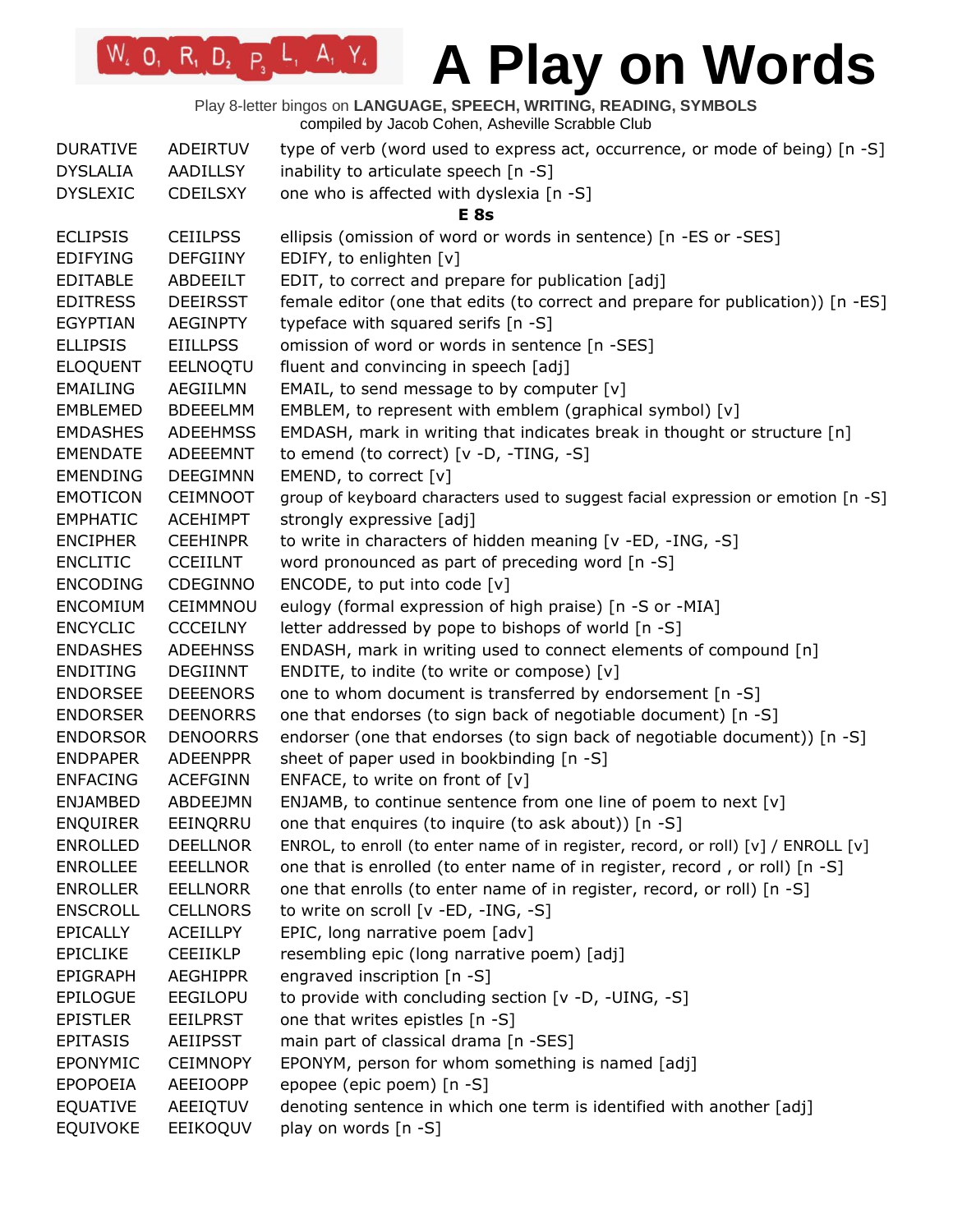Play 8-letter bingos on **LANGUAGE, SPEECH, WRITING, READING, SYMBOLS** compiled by Jacob Cohen, Asheville Scrabble Club

| <b>ERGATIVE</b> | AEEGIRTV        | type of verb (word used to express act, occurrence, or mode of being) [n -S]           |
|-----------------|-----------------|----------------------------------------------------------------------------------------|
| <b>EROTICAL</b> | <b>ACEILORT</b> | EROTIC, amatory poem [adj]                                                             |
| <b>ESSAYIST</b> | <b>AEISSSTY</b> | writer of essays (prose compositions) [n -S]                                           |
| <b>ESTOPPEL</b> | <b>EELOPPST</b> | legal restraint preventing person from contradicting his own previous statement [n -S] |
| <b>ETHNONYM</b> | <b>EHMNNOTY</b> | name of ethnic group [n -S]                                                            |
| <b>EULOGIES</b> | EEGILOSU        | EULOGY, formal expression of high praise [n]                                           |
| <b>EULOGISE</b> | EEGILOSU        | eulogize (to praise highly) [v -D, -SING, -S]                                          |
| <b>EULOGIST</b> | <b>EGILOSTU</b> | one that eulogizes (to praise highly) [n -S]                                           |
| <b>EULOGIUM</b> | EGILMOUU        | eulogy (formal expression of high praise) [n -S or -IA]                                |
| <b>EULOGIZE</b> | <b>EEGILOUZ</b> | to praise highly [v -D, -ZING, -S]                                                     |
| <b>EUPHUISM</b> | EHIMPSUU        | artificially elegant style of speech or writing [n -S]                                 |
| <b>EUPHUIST</b> | <b>EHIPSTUU</b> | one given to euphuism (artificially elegant style of speech or writing) [n -S]         |
| <b>EXCURSUS</b> | <b>CERSSUUX</b> | long appended exposition of topic [n -ES]                                              |
| <b>EXECRATE</b> | <b>ACEEERTX</b> | to curse $[v -D, -TING, -S]$                                                           |
| <b>EXEGESIS</b> | <b>EEEGISSX</b> | critical explanation or analysis [n -SES]                                              |
| <b>EXEGETIC</b> | <b>CEEEGITX</b> | EXEGESIS, critical explanation or analysis [adj]                                       |
| <b>EXHORTED</b> | <b>DEEHORTX</b> | EXHORT, to advise urgently [v]                                                         |
| <b>EXHORTER</b> | <b>EEHORRTX</b> | one that exhorts (to advise urgently) [n -S]                                           |
| <b>EXORABLE</b> | ABEELORX        | persuadable [adj]                                                                      |
| <b>EXPLICIT</b> | <b>CEIILPTX</b> | statement formerly used at close of book [n -S]                                        |
| <b>EXPONENT</b> | <b>EENNOPTX</b> | one that expounds (to explain in detail) [n -S]                                        |
| <b>EXPUNGER</b> | <b>EEGNPRUX</b> | one that expunges (to delete (to remove written or printed matter)) [n -S]             |
| <b>EXTOLLED</b> | <b>DEELLOTX</b> | EXTOL, EXTOLL, to extol (to praise highly) [v]                                         |
| <b>EXTOLLER</b> | <b>EELLORTX</b> | one that extols (to praise highly) [n -S]                                              |
| <b>EXULTANT</b> | <b>AELNTTUX</b> | exulting [adj]                                                                         |
| <b>EXULTING</b> | <b>EGILNTUX</b> | EXULT, to rejoice greatly [v]                                                          |
|                 |                 | <b>F</b> 8s                                                                            |
| <b>FABULATE</b> | AABEFLTU        | to compose fables (fictitious tales) [v -D, -TING, -S]                                 |
| <b>FABULIST</b> | <b>ABFILSTU</b> | liar (one that speaks falsely) [n -S]                                                  |
| <b>FACETIAE</b> | AACEEFIT        | witty sayings or writings [n]                                                          |
| <b>FALDERAL</b> | <b>AADEFLLR</b> | nonsense (behavior or language that is meaningless or absurd) [n -S]                   |
| <b>FALDEROL</b> | <b>ADEFLLOR</b> | falderal (nonsense (behavior or language that is meaningless or absurd)) [n -S]        |
| <b>FAREWELL</b> | <b>AEEFLLRW</b> | to say goodby $[v - ED, -ING, -S]$                                                     |
| <b>FAULTING</b> | <b>AFGILNTU</b> | FAULT, to criticize [v]                                                                |
| <b>FEMININE</b> | EEFIIMNN        | word or form having feminine gender [n -S]                                             |
| <b>FILENAME</b> | AEEFILMN        | name of computer file [n -S]                                                           |
| <b>FISTNOTE</b> | <b>EFINOSTT</b> | part of text to which attention is drawn by index mark [n -S]                          |
| <b>FLACKERY</b> | <b>ACEFKLRY</b> | publicity [n -RIES]                                                                    |
| <b>FLACKING</b> | <b>ACFGIKLN</b> | FLACK, to work as press agent [v]                                                      |
| <b>FLAGGING</b> | <b>AFGGGILN</b> | FLAG, to mark with flag (piece of cloth used as symbol) [v]                            |
| <b>FLATTERY</b> | <b>AEFLRTTY</b> | act of flattering (to praise excessively) [n -RIES]                                    |
| <b>FLIMSIES</b> | <b>EFIILMSS</b> | FLIMSY, thin paper [n]                                                                 |
| <b>FLIPBOOK</b> | <b>BFIKLOOP</b> | book of series of images that when flipped give illusion of movement [n -S]            |
| <b>FLUENTLY</b> | <b>EFLLNTUY</b> | FLUENT, spoken or written with effortless ease [adv]                                   |
| <b>FLYSHEET</b> | <b>EEFHLSTY</b> | circular (leaflet intended for wide distribution) [n -S]                               |
| <b>FOLDEROL</b> | <b>DEFLLOOR</b> | falderal (nonsense (behavior or language that is meaningless or absurd)) [n -S]        |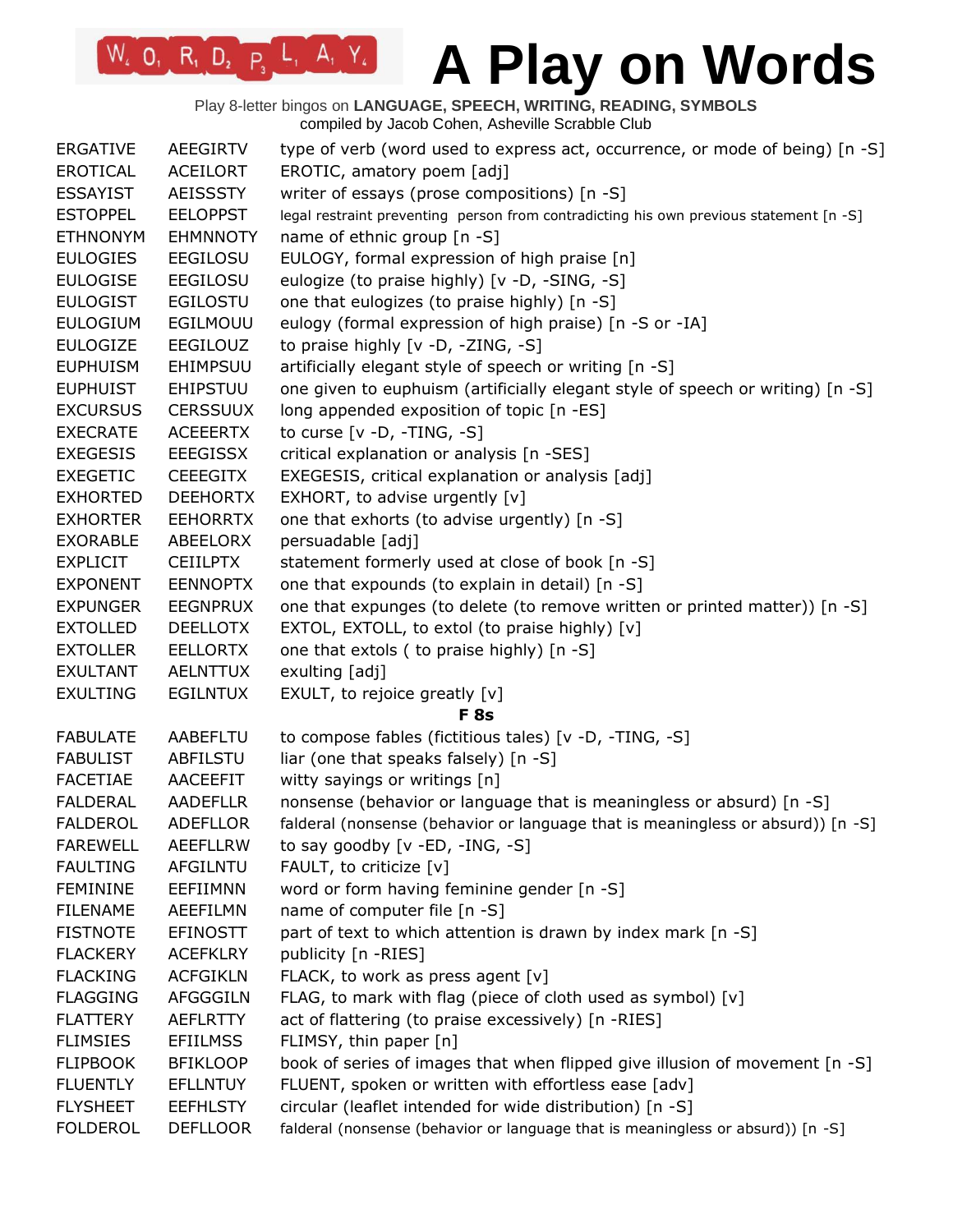Play 8-letter bingos on **LANGUAGE, SPEECH, WRITING, READING, SYMBOLS** compiled by Jacob Cohen, Asheville Scrabble Club

| <b>FOLIOING</b> | <b>FGIILNOO</b> | FOLIO, to number pages of $[v]$                                                 |
|-----------------|-----------------|---------------------------------------------------------------------------------|
| <b>FOLKLORE</b> | <b>EFKLLOOR</b> | lore of people [n -S]                                                           |
| <b>FOLLOWUP</b> | <b>FLLOOPUW</b> | news article that adds information to previous article [n -S]                   |
| <b>FOOLSCAP</b> | <b>ACFLOOPS</b> | paper size [n -S]                                                               |
| <b>FOOTNOTE</b> | <b>EFNOOOTT</b> | to furnish with explanatory notes [v -D, -TING, -S]                             |
| <b>FORBIDAL</b> | ABDFILOR        | act of forbidding (to command not to do something) [n -S]                       |
| <b>FORENAME</b> | <b>AEEFMNOR</b> | first name $[n -S]$                                                             |
| <b>FORESAID</b> | <b>ADEFIORS</b> | previously said [adj]                                                           |
| <b>FOREWORD</b> | <b>DEFOORRW</b> | introductory statement [n -S]                                                   |
| <b>FORSWEAR</b> | <b>AEFORRSW</b> | to deny under oath [v -WORE, -WORN, -ING, -S]                                   |
| <b>FRANCISE</b> | <b>ACEFINRS</b> | to francize (to force to adopt French customs and language) [v -D, -SING, -S]   |
| <b>FRANCIZE</b> | <b>ACEFINRZ</b> | to force to adopt French customs and language [v -D, -ZING, -S]                 |
| <b>FRANKEST</b> | <b>AEFKNRST</b> | FRANK, honest and unreserved in speech [adj]                                    |
| <b>FULLFACE</b> | <b>ACEFFLLU</b> | heavy-faced type [n -S]                                                         |
| <b>FUTURISM</b> | <b>FIMRSTUU</b> | artistic and literary movement [n -S]                                           |
| <b>FUTURIST</b> | <b>FIRSTTUU</b> | advocate of futurist (artistic and literary movement) [n -S]                    |
|                 |                 | G <sub>8s</sub>                                                                 |
| <b>GABBIEST</b> | ABBEGIST        | GABBY, talkative [adj]                                                          |
| <b>GABBLING</b> | ABBGGILN        | GABBLE, to jabber (to talk rapidly) [v]                                         |
| <b>GADZOOKS</b> | <b>ADGKOOSZ</b> | used as mild oath [interj]                                                      |
| <b>GAMEBOOK</b> | <b>ABEGKMOO</b> | book of strategies used by sports team [n -S]                                   |
| <b>GAMMONED</b> | ADEGMMNO        | GAMMON, to mislead by deceptive talk [v]                                        |
| <b>GAMMONER</b> | <b>AEGMMNOR</b> | one that gammons (to mislead by deceptive talk) [n -S]                          |
| <b>GATEFOLD</b> | <b>ADEFGLOT</b> | folded insert in book or magazine [n -S]                                        |
| <b>GENITIVE</b> | EEGIINTV        | grammatical case [n -S]                                                         |
|                 |                 |                                                                                 |
| <b>GIBBERED</b> | <b>BBDEEGIR</b> | GIBBER, to jabber (to talk rapidly) [v]                                         |
| <b>GLASNOST</b> | <b>AGLNOSST</b> | Soviet policy of open political discussion [n -ES]                              |
| <b>GLIBBEST</b> | <b>BBEGILST</b> | GLIB, fluent (spoken or written with effortless ease) [adj]                     |
| <b>GLIBNESS</b> | <b>BEGILNSS</b> | quality of being glib (fluent (spoken or written with effortless ease)) [n -ES] |
| <b>GLORYING</b> | <b>GGILNORY</b> | GLORY, to rejoice proudly [v]                                                   |
| <b>GLOSSARY</b> | <b>AGLORSSY</b> | list of terms and their meanings [n -RIES]                                      |
| <b>GLOSSEME</b> | <b>EEGLMOSS</b> | smallest linguistic unit that signals meaning [n -S]                            |
| <b>GLYCONIC</b> | <b>CCGILNOY</b> | type of verse line [n -S]                                                       |
| <b>GORBLIMY</b> | <b>BGILMORY</b> | blimey (used as expression of surprise) [interj]                                |
| GOSSIPED        | <b>DEGIOPSS</b> | GOSSIP, to talk idly about affairs of others [v]                                |
| <b>GOSSIPER</b> | <b>EGIOPRSS</b> | one that gossips (to talk idly about affairs of others) [n -S]                  |
| <b>GOSSIPRY</b> | <b>GIOPRSSY</b> | practice of gossiping (to talk idly about affairs of others) [n -RIES]          |
| <b>GRADUSES</b> | ADEGRSSU        | GRADUS, dictionary prosody [n]                                                  |
| <b>GRAECIZE</b> | ACEEGIRZ        | to grecize (to provide with Greek style) [v -D, -ZING, -S]                      |
| <b>GRAFFITO</b> | AFFGIORT        | inscription or drawing made on rock or wall [n -TI]                             |
| <b>GRAMERCY</b> | <b>ACEGMRRY</b> | expression of gratitude [n -S]                                                  |
| <b>GRAPHEME</b> | <b>AEEGHMPR</b> | unit of writing system [n -S]                                                   |
| <b>GRAVAMEN</b> | AAEGMNRV        | most serious part of accusation [n -S- MINA]                                    |
| <b>GRECIZED</b> | CDEEGIRZ        | GRECIZE, to provide with Greek style [v]                                        |
| <b>GRECIZES</b> | <b>CEEGIRSZ</b> | GRECIZE, to provide with Greek style [v]                                        |
| <b>GRIEVANT</b> | <b>AEGINRTV</b> | one that submits complaint for arbitration [n -S]                               |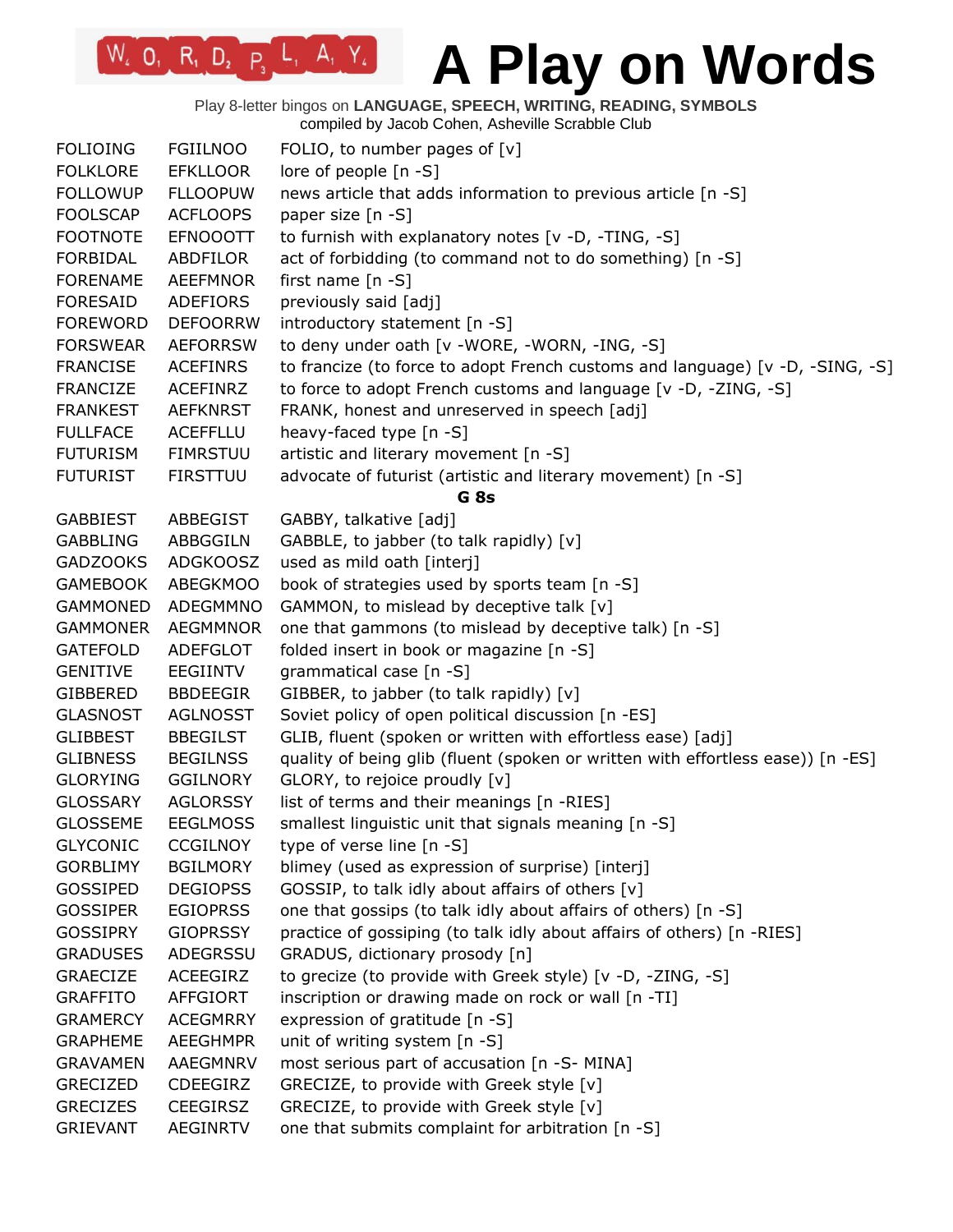Play 8-letter bingos on **LANGUAGE, SPEECH, WRITING, READING, SYMBOLS** compiled by Jacob Cohen, Asheville Scrabble Club

| <b>GRIMOIRE</b>                    | <b>EGIIMORR</b> | book of magic spells [n -S]                                                |
|------------------------------------|-----------------|----------------------------------------------------------------------------|
| GRIZZLER                           | <b>EGILRRZZ</b> | one that grizzles (to complain (to express discontent)) [n -S]             |
| <b>GROUCHED</b>                    | <b>CDEGHORU</b> | GROUCH, to complain (to express discontent) [v]                            |
| <b>GROUCHES</b>                    | <b>CEGHORSU</b> | GROUCH, to complain (to express discontent) [v]                            |
| <b>GROUSING</b>                    | <b>GGINORSU</b> | GROUSE, to complain (to express discontent) [v]                            |
| <b>GROWLIER</b>                    | <b>EGILORRW</b> | GROWLY, deep and harsh in speech [adj]                                     |
| <b>GRUFFEST</b>                    | <b>EFFGRSTU</b> | GRUFF, low and harsh in speech [adj]                                       |
| <b>GRUFFIER</b>                    | <b>EFFGIRRU</b> | GRUFFY, gruff (low and harsh in speech) [adj]                              |
| <b>GRUFFILY</b>                    | <b>FFGILRUY</b> | in gruffy (gruff (low and harsh in speech)) manner [adv]                   |
| <b>GRUMBLER</b>                    | <b>BEGLMRRU</b> | one that grumbles (to mutter in discontent) [n -S]                         |
| <b>GRUMPING</b>                    | <b>GGIMNPRU</b> | GRUMP, to complain (to express discontent) [v]                             |
|                                    |                 | H 8s                                                                       |
| <b>HAFTARAH</b>                    | AAAFHHRT        | haphtara (biblical selection) [n - S, -ROT, ROTH]                          |
| <b>HAFTORAH</b>                    | AAFHHORT        | haphtara (biblical selection) [n - S, -ROT, ROTH]                          |
| <b>HAGGADAH</b>                    | AAADGGHH        | biblical narrative [n -S, -DOT, -DOTH]                                     |
| <b>HAGGADIC</b>                    | AACDGGHI        | HAGGADAH, biblical narrative [adj]                                         |
| HALAKIST                           | <b>AAHIKLST</b> | halakic writer [n -S]                                                      |
| <b>HANDBILL</b>                    | <b>ABDHILLN</b> | circular (leaflet intended for wide distribution) [n -S]                   |
| <b>HANDBOOK</b>                    | <b>ABDHKNOO</b> | manual (small reference book) [n -S]                                       |
| HANDLIST                           | ADHILNST        | reference list [n -S]                                                      |
| <b>HANDWRIT</b>                    | <b>ADHINRTW</b> | written by hand [adj]                                                      |
| <b>HARANGUE</b>                    | AAEGHNRU        | to deliver tirade to [v -D, -UING, -S]                                     |
| <b>HARDBACK</b>                    | AABCDHKR        | hardcover book [n -S]                                                      |
| <b>HARUSPEX</b>                    | <b>AEHPRSUX</b> | soothsayer of ancient Rome [n -ICES]                                       |
| <b>HASSLING</b>                    | <b>AGHILNSS</b> | HASSLE, to argue [v]                                                       |
| <b>HAVERING</b>                    | AEGHINRV        | HAVER, to hem and haw $[v]$                                                |
| <b>HEADLINE</b>                    | ADEEHILN        | to provide with title [v -D, -NING, -S]                                    |
| <b>HEADNOTE</b>                    | ADEEHNOT        | prefixed note [n -S]                                                       |
| <b>HEADWORD</b>                    | <b>ADDEHORW</b> | word put at beginning [n -S]                                               |
| HEBRAIZE                           | ABEEHIRZ        | to make Hebrew [v -D, -ZING, -S]                                           |
| <b>HECKLING</b>                    | <b>CEGHIKLN</b> | HECKLE, to harass speaker [v]                                              |
| <b>HELLOING</b>                    | <b>EGHILLNO</b> | HELLO, to greet [v]                                                        |
| <b>HERALDED</b>                    | <b>ADDEEHLR</b> | HERALD, to proclaim (to make known publicly or officially) [v]             |
| <b>HERSTORY</b>                    | <b>EHORRSTY</b> | history with feminist viewpoint [n -RIES]                                  |
| <b>HEXAPLAR</b>                    | AAEHLPRX        | HEXAPLA, edition in which six texts are set in parallel columns [adj]      |
| <b>HEXAPODY</b>                    | <b>ADEHOPXY</b> | line of verse with six feet [n -DIES]                                      |
| <b>HIGHTING</b>                    | <b>GGHHIINT</b> |                                                                            |
| <b>HILLOAED</b>                    | ADEHILLO        | HIGHT, to command [v]<br>HILLOA, to hallo (to shout (to utter loudly)) [v] |
|                                    |                 | HILLO, to hallo (to shout (to utter loudly)) [v]                           |
| <b>HILLOING</b><br><b>HIRAGANA</b> | <b>GHIILLNO</b> |                                                                            |
|                                    | AAAGHINR        | Japanese cursive script [adj]                                              |
| <b>HISTORIC</b>                    | <b>CHIIORST</b> | important in history [adj]                                                 |
| <b>HIVEMIND</b>                    | <b>DEHIIMNV</b> | group's collective ideas [n -S]                                            |
| <b>HIZZONER</b>                    | EHINORZZ        | used as title for mayor [n -S]                                             |
| <b>HOLLERED</b>                    | <b>DEEHLLOR</b> | HOLLER, to yell (to cry out loudly) [v]                                    |
| <b>HOMAGING</b>                    | AGGHIMNO        | HOMAGE, to pay tribute to [v]                                              |
| <b>HOMEPAGE</b>                    | AEEGHMOP        | main page of website [n -S]                                                |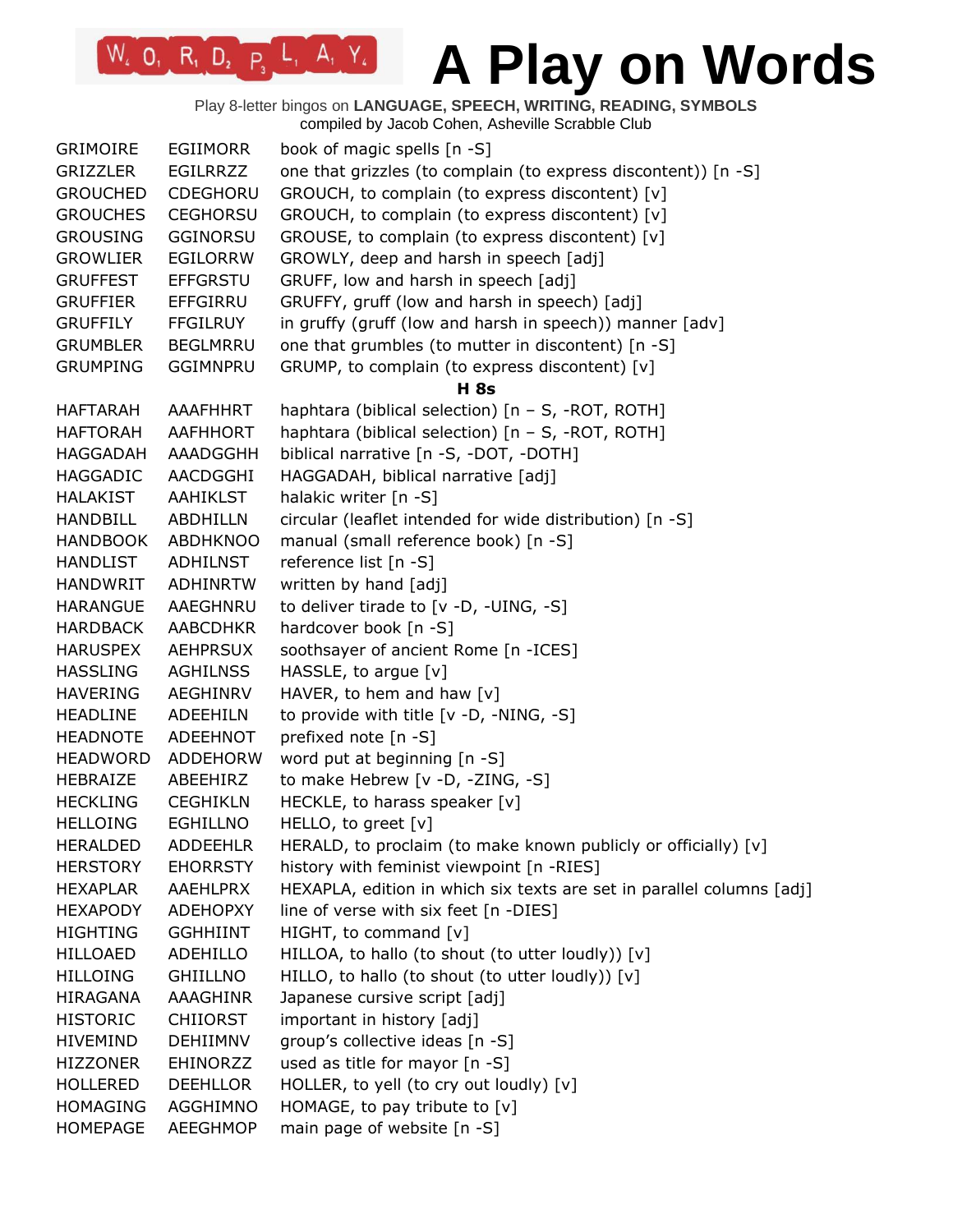Play 8-letter bingos on **LANGUAGE, SPEECH, WRITING, READING, SYMBOLS** compiled by Jacob Cohen, Asheville Scrabble Club

| <b>HOMILIES</b> | <b>EHIILMOS</b> | HOMILY, sermon (religious discourse) [n]                                                        |
|-----------------|-----------------|-------------------------------------------------------------------------------------------------|
| <b>HOMILIST</b> | <b>HIILMOST</b> | one that delivers homily [n -S]                                                                 |
| <b>HOMONYMY</b> | <b>HMMNOOYY</b> | condition of having same name [n -MIES]                                                         |
| <b>HORNBOOK</b> | <b>BHKNOOOR</b> | primer (book that covers basics of subject) [n -S]                                              |
| <b>HOWDYING</b> | <b>DGHINOWY</b> | HOWDY, to greet with words ``how do you do" [v]                                                 |
| <b>HUMORIST</b> | <b>HIMORSTU</b> | humorous writer or entertainer [n -S]                                                           |
| <b>HUSHABYE</b> | <b>ABEHHSUY</b> | hushaby (go to sleep -- used imperatively to soothe child) [v]                                  |
| <b>HYMENEAL</b> | AEEHLMNY        | wedding song or poem [n -S]                                                                     |
| <b>HYMNBOOK</b> | <b>BHKMNOOY</b> | hymnal (book of hymns) [n -S]                                                                   |
| <b>HYPERNYM</b> | <b>EHMNPRYY</b> | word that denotes broad category that includes more specific words [n -S]                       |
| <b>HYPHENED</b> | <b>DEEHHNPY</b> | HYPHEN, to connect words or syllables with hyphen (mark of punctuation) $[v]$                   |
| <b>HYPHENIC</b> | <b>CEHHINPY</b> | HYPHEN, to connect words or syllables with hyphen (mark of punctuation) [adj]                   |
| <b>HYPONYMY</b> | <b>HMNOPYYY</b> | state of being hyponym (word that denotes subcategory) [n -MIES]                                |
|                 |                 | I8s                                                                                             |
| <b>IAMBUSES</b> | ABEIMSSU        | IAMBUS, iamb (type of metrical foot) [n]                                                        |
| IDEOGRAM        | ADEGIMOR        | type of written symbol [n -S]                                                                   |
| <b>IDIOLECT</b> | <b>CDEIILOT</b> | one's speech pattern [n -S]                                                                     |
| <b>IDYLLIST</b> | <b>DIILLSTY</b> | idylist (writer of idyls) [n -S]                                                                |
| <b>ILLATION</b> | <b>AIILLNOT</b> | act of inferring (to reach or derive by reasoning) [n -S]                                       |
| <b>ILLATIVE</b> | AEIILLTV        | word or phrase introducing inference [n -S]                                                     |
| <b>IMPLICIT</b> | <b>CIIILMPT</b> | implied [adj]                                                                                   |
| <b>IMPLORER</b> | <b>EILMOPRR</b> | one that implores (to beg for urgently) [n -S]                                                  |
| <b>IMPLYING</b> | <b>GIILMNPY</b> | IMPLY, to indicate or suggest indirectly [v]                                                    |
| <b>INCANTED</b> | <b>ACDEINNT</b> | INCANT, to utter ritually [v]                                                                   |
| <b>INDEXING</b> | <b>DEGIINNX</b> | INDEX, to provide with index [v]                                                                |
| <b>INDITING</b> | <b>DGIIINNT</b> | INDITE, to write or compose [v]                                                                 |
| <b>INDORSEE</b> | <b>DEEINORS</b> | endorsee (one to whom document is transferred by endorsement) [n -S]                            |
| <b>INDORSER</b> | <b>DEINORRS</b> | endorser (one that endorses (to sign back of negotiable document)) [n -S]                       |
| <b>INEDITED</b> | <b>DDEEIINT</b> | not published (to print and issue to public) [adj]                                              |
| <b>INFORMER</b> | <b>EFIMNORR</b> | one that informs (to supply with information) [n -S]                                            |
| <b>INFRINGE</b> | <b>EFGIINNR</b> | to violate oath or law [v -D, -GING, -S]                                                        |
| <b>INKINESS</b> | <b>EIIKNNSS</b> | state of being inky (resembling ink) [n -ES]                                                    |
| <b>INKSTAND</b> | <b>ADIKNNST</b> | inkwell (small container for ink) [n -S]                                                        |
| <b>INNUENDO</b> | DEINNNOU        | to make derogatory implication [v -ED, -ING, -S, -ES]                                           |
| <b>INQUIRER</b> | EIINQRRU        | one that inquires (to ask about) [n -S]                                                         |
| <b>INSCRIBE</b> | <b>BCEIINRS</b> | to write or engrave as lasting record [v -D, -BING, -S]                                         |
| <b>INSCROLL</b> | <b>CILLNORS</b> | to enscroll (to write on scroll) [v -ED, -ING, -S]                                              |
| <b>INTIMATE</b> | AEIIMNTT        | to make known indirectly [v -D, -NING, -S]                                                      |
| <b>INTITULE</b> | EIILNTTU        | to entitle (to give title to) [v -D, -LING, -S]                                                 |
| <b>INTONATE</b> | AEINNOTT        | to intone (to speak in singing voice) [v -D, -TING, -S]                                         |
| <b>INTONING</b> | <b>GIINNNOT</b> | INTONE, to speak in singing voice [v]                                                           |
| <b>IOTACISM</b> | <b>ACIIMOST</b> | excessive use of letter iota [n -S]                                                             |
| <b>IRONICAL</b> | <b>ACIILNOR</b> | ironic (pertaining to irony (use of words to express opposite of what is literally said)) [adj] |
| <b>ISOGLOSS</b> | <b>GILOOSSS</b> | line on map between linguistically varied areas [n -ES]                                         |
| <b>ISOGRAPH</b> | <b>AGHIOPRS</b> | line on map indicating areas that are linguistically similar [n -S]                             |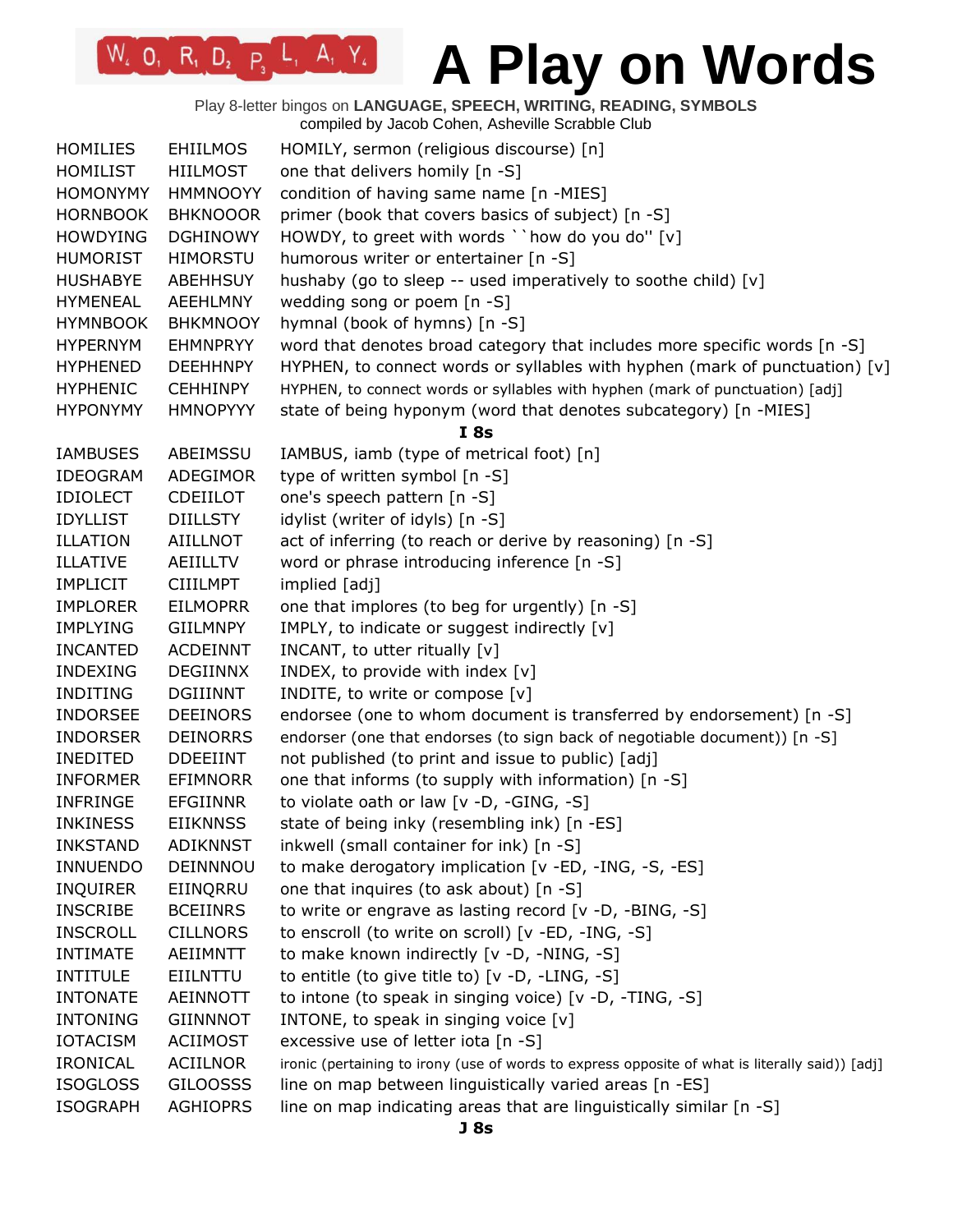Play 8-letter bingos on **LANGUAGE, SPEECH, WRITING, READING, SYMBOLS**

compiled by Jacob Cohen, Asheville Scrabble Club

| <b>JABBERED</b> | ABBDEEJR        | JABBER, to talk rapidly [v]                                                                 |
|-----------------|-----------------|---------------------------------------------------------------------------------------------|
| <b>JABBERER</b> | ABBEEJRR        | one that jabbers (to talk rapidly) [n -S]                                                   |
| <b>JANIFORM</b> | AFIJMNOR        | hypocritical (pertaining to hypocrisy) [adj]                                                |
| <b>JARGONED</b> | ADEGJNOR        | JARGON, to speak or write obscure and often pretentious kind of language $[v]$              |
| <b>JAWBONER</b> | ABEJNORW        | one that jawbones (to attempt to convince) [n -S]                                           |
| <b>JURATORY</b> | <b>AJORRTUY</b> | pertaining to oath (formal declaration or promise to fulfill pledge) [adj]                  |
|                 |                 | <b>K8s</b>                                                                                  |
| <b>KAKEMONO</b> | <b>AEKKMNOO</b> | Japanese scroll [n -S]                                                                      |
| <b>KATAKANA</b> | AAAAKKNT        | Japanese syllabic symbol [n -S]                                                             |
| <b>KEYNOTER</b> | <b>EEKNORTY</b> | one that keynotes (to deliver main speech at function) [n -S]                               |
| <b>KINESICS</b> | <b>CEIIKNSS</b> | study of body motion in relation to communication [n]                                       |
| <b>KVETCHED</b> | <b>CDEEHKTV</b> | KVETCH, to complain (to express discontent) [v]                                             |
| <b>KVETCHER</b> | <b>CEEHKRTV</b> | one that kvetches (to complain (to express discontent)) [n -S]                              |
| <b>KVETCHES</b> | <b>CEEHKSTV</b> | KVETCH, to complain (to express discontent) [v]                                             |
|                 |                 | <b>L</b> 8s                                                                                 |
| LABELING        | ABEGILLN        | LABEL, to describe or designate [v]                                                         |
| <b>LABELLED</b> | <b>ABDEELLL</b> | LABEL, to describe or designate [v]                                                         |
| <b>LABELLER</b> | <b>ABEELLLR</b> | labeler (one that labels (to describe or designate)) [n -S]                                 |
|                 |                 |                                                                                             |
| <b>LACKADAY</b> | <b>AAACDKLY</b> | used to express regret [interj]                                                             |
| LACONISM        | <b>ACILMNOS</b> | brevity of expression [n -S]                                                                |
| LAMBDOID        | ABDDILMO        | LAMBDA, Greek letter [adj]                                                                  |
| LAMENTED        | <b>ADEELMNT</b> | LAMENT, to express sorrow or regret for [v]                                                 |
| <b>LAMENTER</b> | <b>AEELMNRT</b> | one that laments (to express sorrow or regret for) [n -S]                                   |
| LANGUAGE        | AAEGGLNU        | body of words and systems serving as means of communication [n -S]                          |
| LARYNGAL        | <b>AAGLLNRY</b> | speech sound articulated in larynx [n -S]                                                   |
| LATINITY        | <b>AIILNTTY</b> | manner of writing or speaking Latin [n -TIES]                                               |
| LATINIZE        | <b>AEIILNTZ</b> | to translate into Latin [v -D, -ZING, -S]                                                   |
| <b>LEGALESE</b> | <b>AEEEGLLS</b> | specialized language of lawyers [n -S]                                                      |
| <b>LEGENDRY</b> | <b>DEEGLNRY</b> | collection of legends [n -RIES]                                                             |
| LENITING        | EGIILNNT        | LENITE, to articulate lenis (speech sound pronounced with little or on aspiration [v]       |
| <b>LENITION</b> | <b>EIILNNOT</b> | change in articulation [n -S]                                                               |
| <b>LETTERED</b> | <b>DEEELRTT</b> | LETTER, to mark with letters (written symbols representing speech sounds) [v]               |
| <b>LETTERER</b> | <b>EEELRRTT</b> | one that letters (to mark with letters (written symbols representing speech sounds)) [n -S] |
| LEXIGRAM        | AEGILMRX        | symbol representing word [n -S]                                                             |
| <b>LIAISING</b> | <b>AGIIILNS</b> | LIAISE, to establish liaison [v]                                                            |
| <b>LIBELING</b> | <b>BEGIILLN</b> | LIBEL, to make or publish defamatory statement about [v]                                    |
| <b>LIBELIST</b> | <b>BEIILLST</b> | libeler (one that libels (to make or publish defamatory statement about)) [n -S]            |
| <b>LIBELLED</b> | <b>BDEEILLL</b> | LIBEL, to make or publish defamatory statement about [v]                                    |
| <b>LIBELLER</b> | <b>BEEILLLR</b> | libeler (one that libels (to make or publish defamatory statement about)) [n -S]            |
| <b>LIBRETTO</b> | <b>BEILORTT</b> | text of opera [n -TTI, -S]                                                                  |
| <b>LIMERICK</b> | <b>CEIIKLMR</b> | humorous verse [n -S]                                                                       |
| <b>LINGUIST</b> | <b>GIILNSTU</b> | person skilled in several languages [n -S]                                                  |
| <b>LINOTYPE</b> | <b>EILNOPTY</b> | to set type with machine [v -D, -PING, -S]                                                  |
| <b>LIPOGRAM</b> | <b>AGILMOPR</b> | writing in which certain letter of alphabet is omitted [n -S]                               |
| <b>LISTABLE</b> | <b>ABEILLST</b> | LIST, to write down in particular order [adj]                                               |
| <b>LISTICLE</b> | <b>CEIILLST</b> | article consisting of list of items [n -S]                                                  |
|                 |                 |                                                                                             |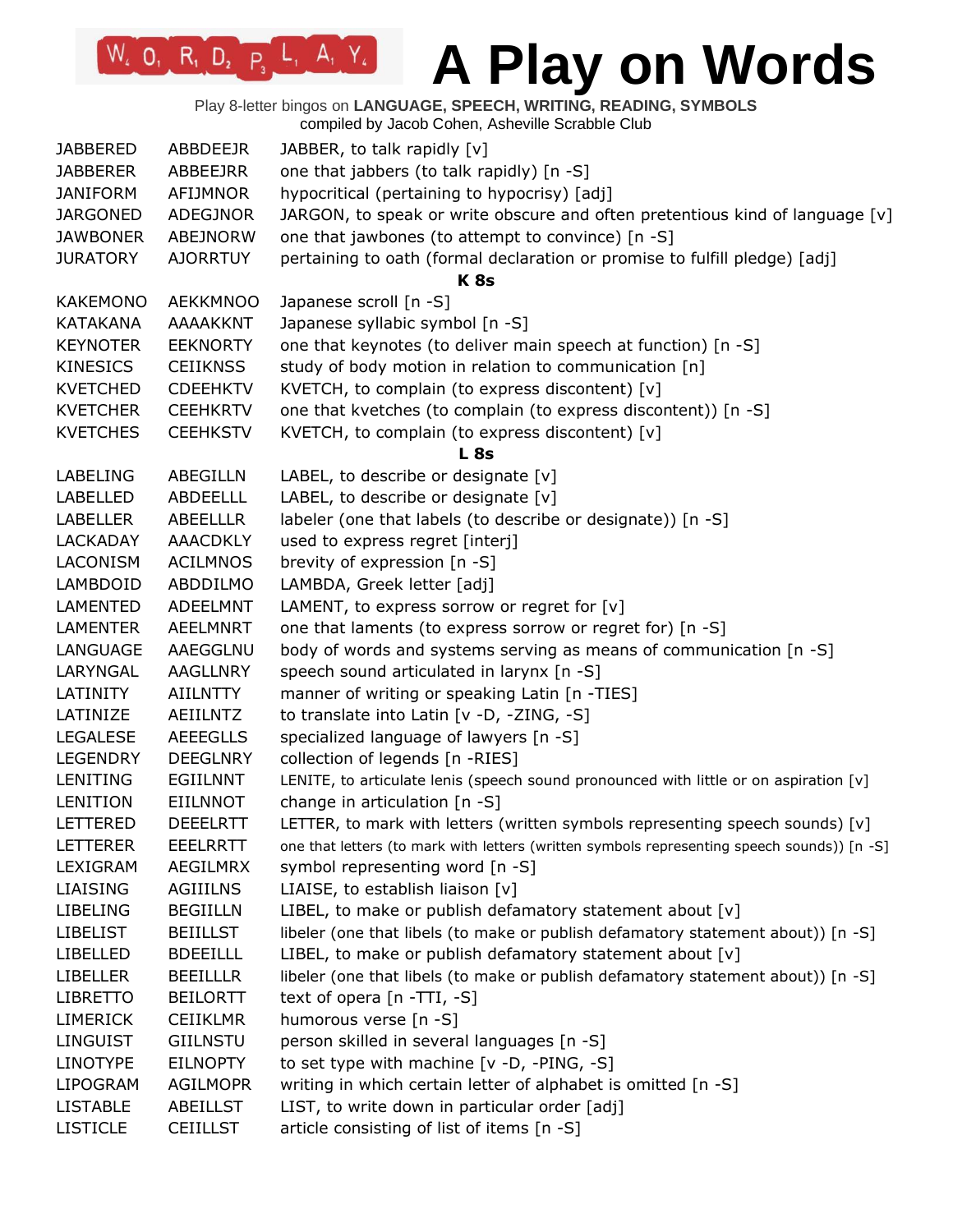Play 8-letter bingos on **LANGUAGE, SPEECH, WRITING, READING, SYMBOLS** compiled by Jacob Cohen, Asheville Scrabble Club

| <b>LITERACY</b> | <b>ACEILRTY</b> | ability to read and write [n -CIES]                                         |
|-----------------|-----------------|-----------------------------------------------------------------------------|
| LITERARY        | <b>AEILRRTY</b> | of, pertaining to, or having characteristics of books and writings [adj]    |
| <b>LITERATE</b> | <b>AEEILRTT</b> | one who can read and write [n -S]                                           |
| <b>LITHOING</b> | <b>GHIILNOT</b> | LITHO, to make prints by lithography $[v]$                                  |
| LOANWORD        | <b>ADLNOORW</b> | word taken from another language [n -S]                                     |
| <b>LOCATIVE</b> | <b>ACEILOTV</b> | type of grammatical case [n -S]                                             |
| <b>LOCUTION</b> | <b>CILNOOTU</b> | particular form of expression [n -S]                                        |
| <b>LOCUTORY</b> | <b>CLOORTUY</b> | room in monastery for conversation[n -RIES]                                 |
| <b>LOGISTIC</b> | <b>CGIILOST</b> | symbolic logic [n -S]                                                       |
| <b>LOGOGRAM</b> | <b>AGGLMOOR</b> | symbol used to represent entire word [n -S]                                 |
| <b>LOGOMACH</b> | <b>ACGHLMOO</b> | one given to arguing about words [n -S]                                     |
| <b>LOGOTYPE</b> | <b>EGLOOPTY</b> | piece of type bearing syllable, word, or words [n -S]                       |
| <b>LOGOTYPY</b> | <b>GLOOPTYY</b> | use of logotypes (piece of type bearing syllable, word, or words) [n -PIES] |
| <b>LONGFORM</b> | <b>FGLMNOOR</b> | long in form [adj]                                                          |
| LONGHAND        | <b>ADGHLNNO</b> | ordinary handwriting [n -S]                                                 |
| <b>LONGUEUR</b> | <b>EGLNORUU</b> | dull and tedious section [n -S]                                             |
| LOQUITUR        | ILOQRTUU        | he or she speaks [v]                                                        |
| <b>LYRICISE</b> | <b>CEIILRSY</b> | to lyricize (to write lyrics) [v -D, -SING, -S]                             |
| <b>LYRICIST</b> | <b>CIILRSTY</b> | one who writes words for songs [n -S]                                       |
| LYRICIZE        | <b>CEIILRYZ</b> | to write lyrics [v -D, -ZING, -S]                                           |
|                 |                 | <b>M</b> 8s                                                                 |
| <b>MACKLING</b> | <b>ACGIKLMN</b> | MACKLE, to blur in printing [v]                                             |
| <b>MACULING</b> | ACGILMNU        | MACULE, to mackle (to blur in printing) [v]                                 |
| MADRIGAL        | AADGILMR        | short lyric poem [n -S]                                                     |
| MAGAZINE        | AAEGIMNZ        | type of periodical publication [n -S]                                       |
| MAKEBATE        | AABEEKMT        | one that encourages quarrels [n -S]                                         |
| MAKIMONO        | <b>AIKMMNOO</b> | Japanese ornamental scroll [n -S]                                           |
| <b>MALAPROP</b> | <b>AALMOPPR</b> |                                                                             |
| MALARKEY        | AAEKLMRY        | humorous misuse of word [n -S]                                              |
|                 |                 | nonsense (behavior or language that is meaningless or absurd) [n -S]        |
| MALIGNED        | ADEGILMN        | MALIGN, to speak evil of [v]                                                |
| <b>MALIGNER</b> | AEGILMNR        | one that maligns (to speak evil of) [n -S]                                  |
| MANDALIC        | AACDILMN        | MANDALA, Hindu or Buddhist graphic symbol of universe [adj]                 |
| <b>MANDATOR</b> | <b>AADMNORT</b> | one that mandates (to authorize or decree) [n -S]                           |
| <b>MASTHEAD</b> | <b>AADEHMST</b> | to raise to top of mast [v -ED, -ING, -S]                                   |
| <b>MAZELTOV</b> | <b>AELMOTVZ</b> | used to express congratulations [interj]                                    |
| MEGILLAH        | <b>AEGHILLM</b> | long, involved story [n -S]                                                 |
| <b>MEMETICS</b> | <b>CEEIMMST</b> | study of memes and their effects [n MEMETICS]                               |
| <b>MERONYMY</b> | <b>EMMNORYY</b> | semantic relationship between part and whole [n -MIES]                      |
| <b>METADATA</b> | AAADEMTT        | data that describe other data [n METADATA, -S]                              |
| METANOIA        | AAEIMNOT        | spiritual conversion [n -S]                                                 |
| <b>METAPHOR</b> | <b>AEHMOPRT</b> | type of figure of speech [n -S]                                             |
| <b>METONYMY</b> | <b>EMMNOTYY</b> | type of figure of speech [n -MIES]                                          |
| MICRODOT        | <b>CDIMOORT</b> | copy of printed matter reduced to size of dot [n -S]                        |
| MIDSTORY        | <b>DIMORSTY</b> | middle of story [n -RIES]                                                   |
| <b>MIJNHEER</b> | <b>EEHIJMNR</b> | mynheer (Dutch title of courtesy for man) [n -S]                            |
| MIMEOING        | EGIIMMNO        | MIMEO, to make copies of by use of mimeograph [v]                           |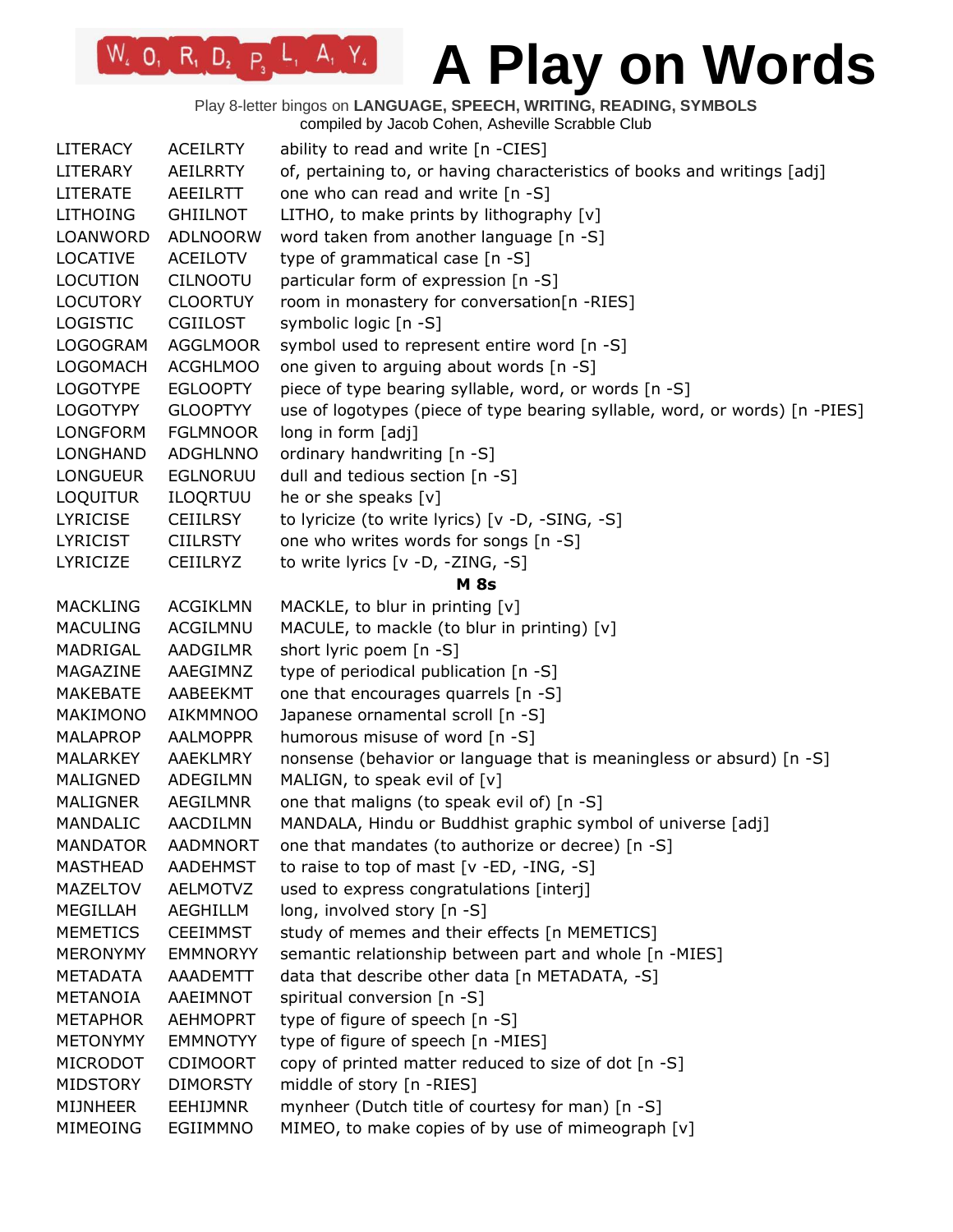Play 8-letter bingos on **LANGUAGE, SPEECH, WRITING, READING, SYMBOLS** compiled by Jacob Cohen, Asheville Scrabble Club

| <b>MINUTING</b> | <b>GIIMNNTU</b> | MINUTE, to make brief note of [v]                                                        |
|-----------------|-----------------|------------------------------------------------------------------------------------------|
| <b>MISINFER</b> | <b>EFIIMNRS</b> | to infer wrongly [v -RRED, -RRING, -S]                                                   |
| <b>MISLABEL</b> | <b>ABEILLMS</b> | to label incorrectly or falsely [v -ED, -LLED, -ING, -LLING -S]                          |
| <b>MISNOMER</b> | <b>EIMMNORS</b> | name wrongly used [n -S]                                                                 |
| MISOLOGY        | <b>GILMOOSY</b> | hatred of debate or reasoning [n -GIES]                                                  |
| <b>MISORDER</b> | <b>DEIMORRS</b> | to order (to give command or instruction to) incorrectly [v -ED, -ING, -S]               |
| MISPARSE        | <b>AEIMPRSS</b> | to parse (to describe and analyze grammatically) incorrectly [v -D, -SING, -S]           |
| MISPRINT        | <b>IIMNPRST</b> | to print incorrectly [v -ED, -ING, -S]                                                   |
| <b>MISQUOTE</b> | EIMOQSTU        | to quote (to repeat words of) incorrectly [v -D, -TING, -S]                              |
| <b>MISREFER</b> | <b>EEFIMRRS</b> | to refer (to direct to source for help or information) incorrectly [v -RRED, -RRING, -S] |
| <b>MISSPEAK</b> | <b>AEIKMPSS</b> | to speak incorrectly [v -POKE, -POKEN, -ING, -S]                                         |
| <b>MISSPELL</b> | <b>EILLMPSS</b> | to spell incorrectly [v -ED or -ELT, -ING, -S]                                           |
| <b>MISSTATE</b> | <b>AEIMSSTT</b> | to state wrongly [v -D, -TING, -S]                                                       |
| <b>MISSTYLE</b> | <b>EILMSSTY</b> | to style or call wrongly [v -D, -LING, -S]                                               |
| <b>MISTITLE</b> | <b>EIILMSTT</b> | to call by wrong title [v -D, -LING, S]                                                  |
| <b>MISUSAGE</b> | AEGIMSSU        | incorrect use [n -S]                                                                     |
| <b>MISWRITE</b> | <b>EIIMRSTW</b> | to write incorrectly [v - ROTE or - RIT, - TTEN, - TING, - S]                            |
| <b>MNEMONIC</b> | <b>CEIMMNNO</b> | device to assist memory [n -S]                                                           |
| <b>MODALITY</b> | <b>ADILMOTY</b> | state of being modal (verb used with other verbs to express mood or tense) ([n -TIES]    |
| MODIFIED        | <b>DDEFIIMO</b> | MODIFY, to change in form or character [v]                                               |
| <b>MODIFIER</b> | <b>DEFIIMOR</b> | one that modifies (to change in form or character) [n -S]                                |
| <b>MODIFIES</b> | <b>DEFIIMOS</b> | MODIFY, to change in form or character [v]                                               |
| <b>MONICKER</b> | <b>CEIKMNOR</b> | moniker (name) [n -S]                                                                    |
| <b>MONITORY</b> | <b>IMNOORTY</b> | letter of warning [n -RIES]                                                              |
| <b>MONODIST</b> | <b>DIMNOOST</b> | one who writes monodies [n -S]                                                           |
| MONOGLOT        | <b>GLMNOOOT</b> | person speaking or writing only one language [n -S]                                      |
| <b>MONOGRAM</b> | <b>AGMMNOOR</b> | to mark with design of one's initials [v -ED, -MMED, -ING, -MMING, -S]                   |
| <b>MONOLOGY</b> | <b>GLMNOOOY</b> | act of uttering monolog [n -GIES]                                                        |
| <b>MONOPODY</b> | <b>DMNOOOPY</b> | measure consisting of single metrical foot [n -DIES]                                     |
| <b>MONOTONE</b> | <b>EMNNOOOT</b> | vocal utterance in one unvaried tone [n -S]                                              |
| <b>MONOTONY</b> | <b>MNNOOOTY</b> | tedious sameness [n -NIES]                                                               |
| <b>MONOTYPE</b> | <b>EMNOOPTY</b> | only representative of its group [n -S]                                                  |
| <b>MONSIEUR</b> | <b>EIMNORSU</b> | French title of courtesy for man [n MESSIEURS]                                           |
| <b>MORDANCY</b> | <b>ACDMNORY</b> | sarcastic quality [n -CIES]                                                              |
| MORPHEME        | <b>EEHMMOPR</b> | linguistic unit [n -S]                                                                   |
| <b>MOURNFUL</b> | <b>FLMNORUU</b> | expressing grief or sorrow [adj -LLER, -LLEST]                                           |
| <b>MOURNING</b> | <b>GIMNNORU</b> | MOURN, to feel or express grief or sorrow [v]                                            |
| <b>MOUTHIER</b> | EHIMORTU        | MOUTHY, very talkative [adj]                                                             |
| <b>MOUTHILY</b> | <b>HILMOTUY</b> | MOUTHY, very talkative [adv]                                                             |
| <b>MUCKRAKE</b> | <b>ACEKKMRU</b> | to search for and expose corruption [v -D, -KING, -S]                                    |
| <b>MUDSLING</b> | <b>DGILMNSU</b> | to use insults and accusations against rival candidate [v -LUNG, -ING, -S]               |
| <b>MUMBLING</b> | <b>BGILMMNU</b> | act of speaking unclearly [n -S] / MUMBLE, to speak unclearly [v]                        |
| MURMURED        | <b>DEMMRRUU</b> | MURMUR, to speak unclearly [v]                                                           |
| <b>MURMURER</b> | EMMRRRUU        | one that murmurs (to speak unclearly) [n -S]                                             |
| <b>MUTENESS</b> | <b>EEMNSSTU</b> | state of being mute (characterized by absence of speech) [n -ES]                         |
| <b>MUTTERED</b> | <b>DEEMRTTU</b> | MUTTER, to speak unclearly [v]                                                           |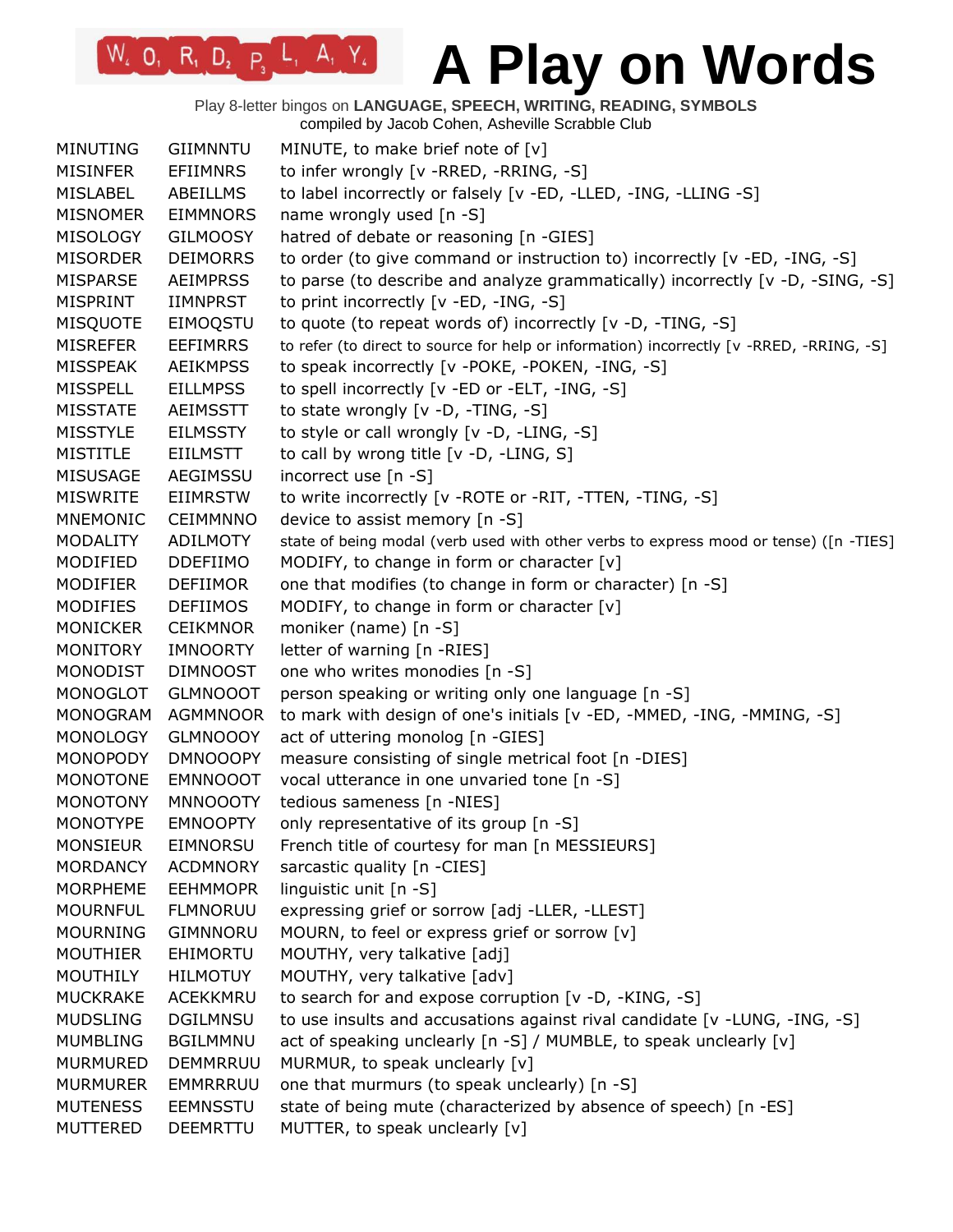Play 8-letter bingos on **LANGUAGE, SPEECH, WRITING, READING, SYMBOLS** compiled by Jacob Cohen, Asheville Scrabble Club

| <b>MUTTERER</b> | EEMRRTTU        | one that mutters (to speak unclearly) [n -S]                          |
|-----------------|-----------------|-----------------------------------------------------------------------|
| <b>MYSTICAL</b> | <b>ACILMSTY</b> | spiritually significant or symbolic [adj]                             |
| <b>MYSTICLY</b> | <b>CILMSTYY</b> | in mystical (spiritually significant or symbolic) manner [adv]        |
| <b>MYTHICAL</b> | <b>ACHILMTY</b> | based on or described in myth [adj]                                   |
| <b>MYTHIEST</b> | <b>EHIMSTTY</b> | MYTHY, resembling myth (type of traditional story) [adj]              |
|                 |                 | <b>N</b> 8s                                                           |
| NAMEABLE        | AABEELMN        | NAME, to give title to [adj]                                          |
| <b>NAMELESS</b> | <b>AEELMNSS</b> | lacking distinction or fame [adj]                                     |
| <b>NAMESAKE</b> | <b>AAEEKMNS</b> | one who is named after another [n -S]                                 |
| <b>NAMETAPE</b> | AAEEMNPT        | tape bearing one's name worn for identification [n -S]                |
| <b>NARRATER</b> | AAENRRRT        | narrator (one that narrates (to tell story)) [n -S]                   |
| <b>NARRATOR</b> | <b>AANORRRT</b> | one that narrates (to tell story) [n -S]                              |
| NATTERED        | ADEENRTT        | NATTER, to chatter (to talk rapidly and trivially) [v]                |
| NATTERER        | <b>AEENRRTT</b> | one that natters (to chatter (to talk rapidly and trivially)) [n -S]  |
| <b>NAVICERT</b> | <b>ACEINRTV</b> | document permitting vessel passage through naval blockade [n -S]      |
| NAYSAYER        | <b>AAENRSYY</b> | one that denies or opposes something [n -S]                           |
| <b>NEGATORY</b> | <b>AEGNORTY</b> | expressing negation [adj]                                             |
| <b>NEOLOGIC</b> | <b>CEGILNOO</b> | NEOLOGY, new word or phrase [adj]                                     |
| NEOTERIC        | <b>CEEINORT</b> | modern author [n -S]                                                  |
| NEWSBEAT        | <b>ABEENSTW</b> | news source that reporter is assigned to cover [n -S]                 |
| <b>NEWSCAST</b> | <b>ACENSSTW</b> | news broadcast [n -S]                                                 |
| <b>NEWSDESK</b> | <b>DEEKNSSW</b> | department that receives late-breaking news [n -S]                    |
| <b>NEWSFEED</b> | <b>DEEEFNSW</b> | service that provides news articles for distribution [n -S]           |
| <b>NEWSGIRL</b> | <b>EGILNRSW</b> | girl who delivers or sells newspapers [n -S]                          |
| NEWSHAWK        | <b>AEHKNSWW</b> | newspaper reporter [n -S]                                             |
| <b>NEWSIEST</b> | <b>EEINSSTW</b> | NEWSY, full of news [adj]                                             |
| <b>NEWSLESS</b> | <b>EELNSSSW</b> | having no news [adj]                                                  |
| <b>NEWSPEAK</b> | <b>AEEKNPSW</b> | deliberately ambiguous language [n -S]                                |
| <b>NEWSREEL</b> | <b>EEELNRSW</b> | short movie presenting current events [n -S]                          |
| <b>NEWSROOM</b> | <b>EMNOORSW</b> | room where news is gathered [n -S]                                    |
| <b>NEWSWIRE</b> | <b>EEINRSWW</b> | news agency that transmits news copy to subscribers [n -S]            |
| <b>NICKNAME</b> | <b>ACEIKMNN</b> | to give alternate name to $[v -D, -MING, -S]$                         |
| <b>NOMINATE</b> | <b>AEIMNNOT</b> | to name as candidate $[v -D, -TING, -S]$                              |
| <b>NONBRAND</b> | <b>ABDNNNOR</b> | lacking brand name [adj]                                              |
| <b>NONISSUE</b> | EINNOSSU        | topic that is not controversial [n -S]                                |
| <b>NONJUROR</b> | <b>JNNOORRU</b> | one who refuses to take required oath [n -S]                          |
| <b>NONMODAL</b> | <b>ADLMNNOO</b> | not modal (verb used with other verbs to express mood or tense) [adj] |
| <b>NONNASAL</b> | <b>AALNNNOS</b> | not involving nose [adj]                                              |
| <b>NONNOVEL</b> | <b>ELNNNOOV</b> | literary work that is not novel [n -S]                                |
| NONPRINT        | INNNOPRT        | not involving printed material [adj]                                  |
| <b>NONSENSE</b> | <b>EENNNOSS</b> | behavior or language that is meaningless or absurd [n -S]             |
| <b>NONSTORY</b> | <b>NNOORSTY</b> | insignificant news story [n -RIES]                                    |
| <b>NONTITLE</b> | <b>EILNNOTT</b> | pertaining to athletic contest in which title is not at stake [adj]   |
| <b>NONWORD</b>  | <b>DNNOORW</b>  | word that has no meaning [n -S]                                       |
| NOTARIAL        | AAILNORT        | pertaining to notary (public officer who certifies documents) [adj]   |
| <b>NOTARIES</b> | AEINORST        | NOTARY, public officer who certifies documents [n]                    |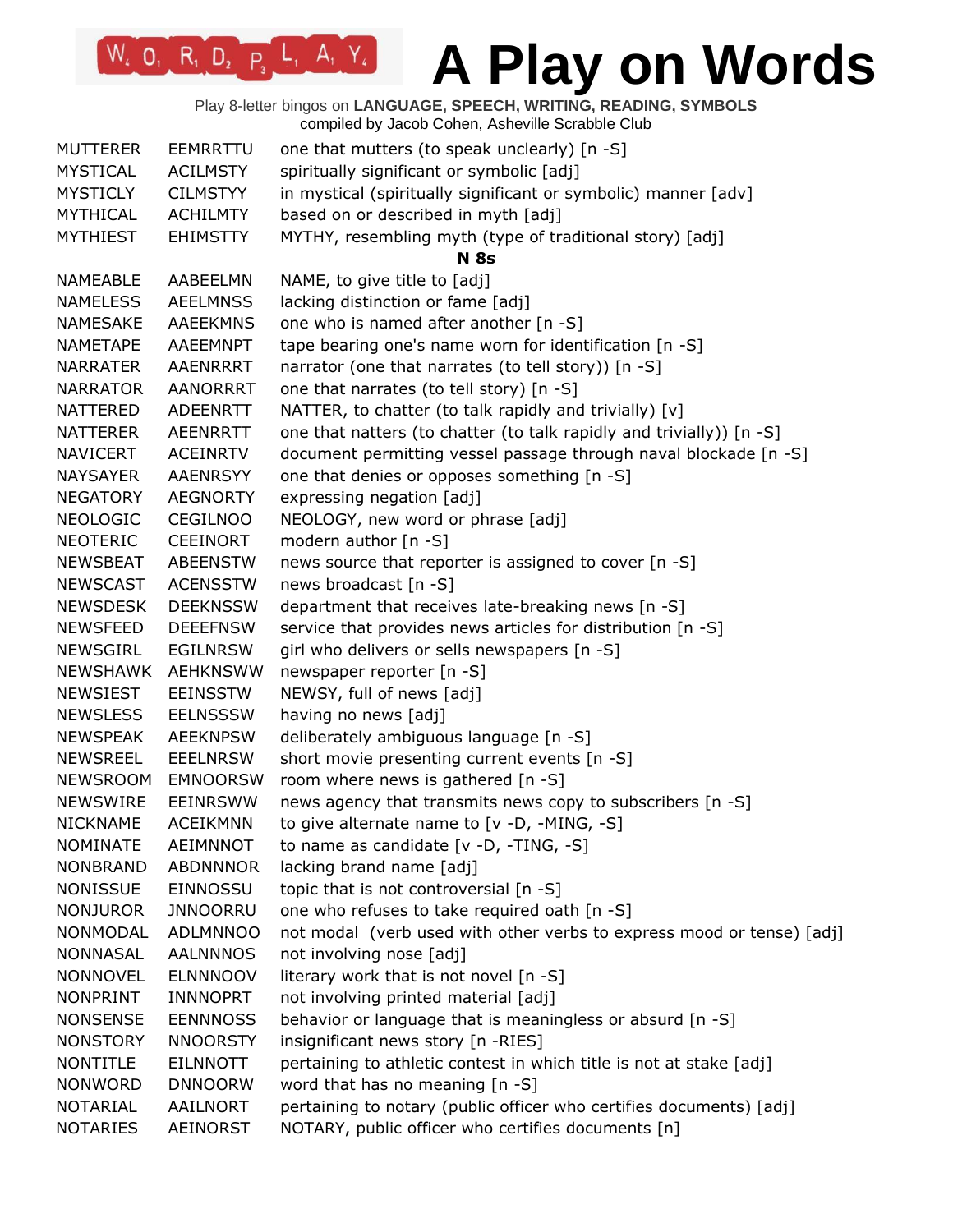Play 8-letter bingos on **LANGUAGE, SPEECH, WRITING, READING, SYMBOLS** compiled by Jacob Cohen, Asheville Scrabble Club

| <b>NOTARISE</b> | <b>AEINORST</b> | to notarize (to certify through notary) [v -D, -SING, -S]         |
|-----------------|-----------------|-------------------------------------------------------------------|
| <b>NOTARIZE</b> | AEINORTZ        | to certify through notary [v -D, -ZING, -S]                       |
| <b>NOTATION</b> | <b>AINNOOTT</b> | system of symbols [n -S]                                          |
| <b>NOTEBOOK</b> | <b>BEKNOOOT</b> | book in which to write [n -S]                                     |
| <b>NOTECARD</b> | <b>ACDENORT</b> | card used for sending short messages [n -S]                       |
| NOTIFIED        | <b>DEFIINOT</b> | NOTIFY, to inform (to supply with information) [v]                |
| <b>NOTIFIER</b> | EFIINORT        | one that notifies (to inform (to supply with information)) [n -S] |
| <b>NOTIFIES</b> | <b>EFIINOST</b> | NOTIFY, to inform (to supply with information) [v]                |
| <b>NOTIONAL</b> | AILNNOOT        | NOTION, general idea [adj]                                        |
| <b>NOUNALLY</b> | <b>ALLNNOUY</b> | NOUN, word used to denote name of something [adv]                 |
| <b>NOUNLESS</b> | <b>ELNNOSSU</b> | NOUN, word used to denote name of something [adj]                 |
| <b>NOVELISE</b> | EEILNOSV        | to novelize (to put into form of novel) [v -D, -SING, -S]         |
| <b>NOVELIST</b> | <b>EILNOSTV</b> | writer of novels [n -S]                                           |
| <b>NOVELIZE</b> | EEILNOVZ        | to put into form of novel [v -D, -ZING, -S]                       |
| <b>NUANCING</b> | ACGINNNU        | NUANCE, to give subtle shade of meaning to [v]                    |
|                 |                 | <b>O</b> 8s                                                       |
| <b>OBITUARY</b> | ABIORTUY        | published notice of death [n -RIES]                               |
| <b>OBTESTED</b> | <b>BDEEOSTT</b> | OBTEST, to beseech (to implore (to beg for urgently)) [v]         |
| <b>OFFPRINT</b> | <b>FFINOPRT</b> | to reprint excerpt [v -ED, -ING, -S]                              |
| <b>OGHAMIST</b> | <b>AGHIMOST</b> | one who writes in ogham [n -S]                                    |
| <b>OLDSTYLE</b> | <b>DELLOSTY</b> | style of printing type [n -S]                                     |
| <b>OPERATOR</b> | <b>AEOOPRRT</b> | symbol that represents mathematical function [n -S]               |
| <b>OPERETTA</b> | <b>AEEOPRTT</b> | light musical drama with spoken dialogue [n -S]                   |
| <b>OPTATIVE</b> | AEIOPTTV        | mood of verbs that expresses wish or desire [n -S]                |
| <b>ORACULAR</b> | AACLORRU        | ORACLE, person through whom deity is believed to speak [adj]      |
| <b>ORATORIO</b> | <b>AIOOORRT</b> | type of musical composition [n -S]                                |
| <b>ORATRESS</b> | <b>AEORRSST</b> | oratrix (female orator) [n -ES]                                   |
| ORINASAL        | AAILNORS        | sound pronounced through both mouth and nose [n -S]               |
| ORPHICAL        | <b>ACHILOPR</b> | orphic (mystical (spiritually significant or symbolic)) [adj]     |
| <b>ORTHOEPY</b> | <b>EHOOPRTY</b> | study of correct pronunciation [n -PIES]                          |
| <b>OSTRACON</b> | <b>ACNOORST</b> | fragment containing inscription [n -CA]                           |
| <b>OSTRAKON</b> | <b>AKNOORST</b> | ostracon (fragment containing inscription) [n -KA]                |
| <b>OUTARGUE</b> | <b>AEGORTUU</b> | to get better of by arguing [v -D, -UING, -S]                     |
| <b>OUTASKED</b> | ADEKOSTU        | OUTASK, to surpass in asking [v]                                  |
| <b>OUTBITCH</b> | <b>BCHIOTTU</b> | to surpass in bitching [v -ED, -ING, -ES]                         |
| <b>OUTBOAST</b> | <b>ABOOSTTU</b> | to surpass in boasting [v -ED, -ING, -S]                          |
| <b>OUTCURSE</b> | <b>CEORSTUU</b> | to surpass in cursing [v -D, -SING, -S]                           |
| <b>OUTFABLE</b> | ABEFLOTU        | to surpass in fabling [v -D, -LING, -S]                           |
| <b>OUTQUOTE</b> | <b>EOOQTTUU</b> | to surpass in quoting [v -D, -TING, -S]                           |
| <b>OUTSCOLD</b> | <b>CDLOOSTU</b> | to surpass in scolding [v -ED, -ING, -S]                          |
| <b>OUTSCOOP</b> | <b>COOOPSTU</b> | to surpass in scooping [v -ED, -ING, -S]                          |
| <b>OUTSPEAK</b> | <b>AEKOPSTU</b> | to outdo in speaking [v -POKE, -POKEN, -ING, -S]                  |
| <b>OUTSPELL</b> | <b>ELLOPSTU</b> | to surpass in spelling [v -ED or -ELT, -ING, -S]                  |
| <b>OUTSTATE</b> | AEOSTTTU        | to surpass in stating [v -D, -TING, -S]                           |
| <b>OUTSWEAR</b> | <b>AEORSTUW</b> | to surpass in swearing [v -WARE, WORE, WORN, -ING, -S]            |
| <b>OUTVAUNT</b> | ANOTTUUV        | to surpass in vaunting [v -ED, -ING, -S]                          |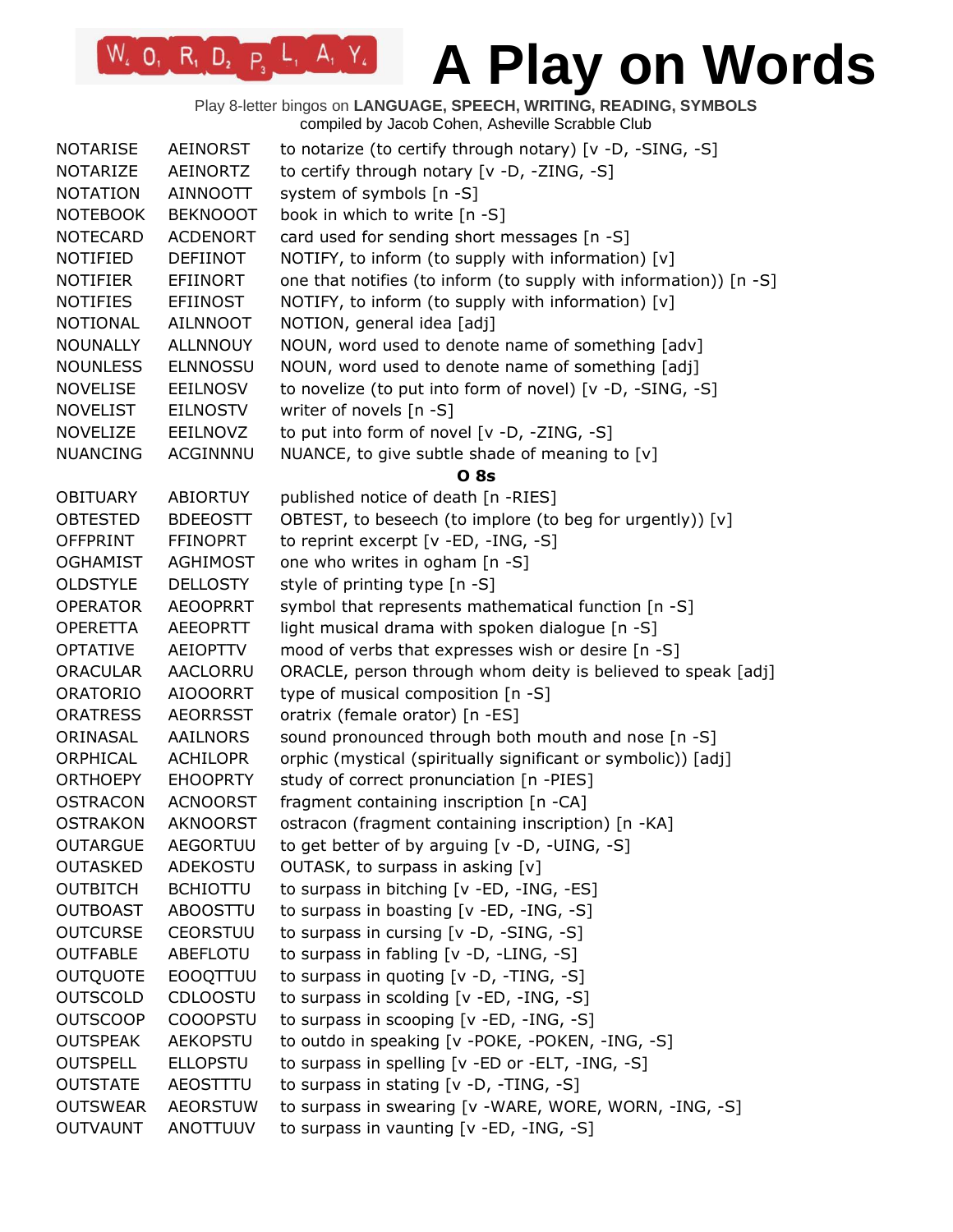# W. O. R. D. P. L. A. Y. A Play on Words

|                 |                 | Play 8-letter bingos on LANGUAGE, SPEECH, WRITING, READING, SYMBOLS<br>compiled by Jacob Cohen, Asheville Scrabble Club |
|-----------------|-----------------|-------------------------------------------------------------------------------------------------------------------------|
| <b>OUTWRITE</b> | <b>EIORTTUW</b> | to write better than [v - ROTE or - RIT, - TTEN, - TING, -S]                                                            |
| <b>OVEREDIT</b> | <b>DEEIORTV</b> | to edit more than necessary [v -ED, -TING, -S]                                                                          |
| <b>OVERHEAR</b> | <b>AEEHORRV</b> | to hear without speaker's knowledge or intention [v -D, -ING, -S]                                                       |
| <b>OVERHYPE</b> | <b>EEHOPRVY</b> | to hype to excess $[v -D, -PING, -S]$                                                                                   |
| <b>OVERLEAF</b> | AEEFLORV        | on other side of page [adv]                                                                                             |
| <b>OVERTALK</b> | <b>AEKLORTV</b> | to talk to excess [v -ED, -ING, -S]                                                                                     |
| <b>OVERTURE</b> | <b>EEORRTUV</b> | to propose (to put forward for consideration or acceptance) [v -D, -RING, -S]                                           |
| <b>OVERURGE</b> | <b>EEGORRUV</b> | to urge too much [v -D, -GING, -S]                                                                                      |
| <b>OVERVIEW</b> | EEIORVVW        | summary (short restatement) [n -S]                                                                                      |
| <b>OVERWORD</b> | <b>DEOORRVW</b> | word or phrase repeated at intervals in song [n -S]                                                                     |
| <b>OXYMORON</b> | <b>MNOOORXY</b> | combination of contradictory or incongruous words [n -S or -RA]                                                         |
|                 |                 | <b>P</b> 8s                                                                                                             |
| PAGINATE        | AAEGINPT        | to number pages of $[v -D, -TING, -S]$                                                                                  |
| PALINODE        | ADEILNOP        | formal retraction [n -S]                                                                                                |
| <b>PALTERED</b> | <b>ADEELPRT</b> | PALTER, to talk or act insincerely [v]                                                                                  |
| <b>PALTERER</b> | <b>AEELPRRT</b> | one that palters (to talk or act insincerely) [n -S]                                                                    |
| <b>PAMPHLET</b> | <b>AEHLMPPT</b> | to distribute pamphlets (small informative leaflets or booklets) [v -ED, -ING, -S]                                      |
| <b>PAPERBOY</b> | <b>ABEOPPRY</b> | newsboy (boy who delivers or sells newspapers) [n -S]                                                                   |
| PARAGOGE        | <b>AAEGGOPR</b> | addition of sound or sounds at end of word [n -S]                                                                       |
| PARASHAH        | <b>AAAHHPRS</b> | portion of Torah read on Sabbath [n -S, -SHIOTH, PARASHOT, -H]                                                          |
| <b>PARERGON</b> | <b>AEGNOPRR</b> | composition derived from larger work [n -GA]                                                                            |
| <b>PARLANCE</b> | <b>AACELNPR</b> | manner of speaking [n -S]                                                                                               |
| <b>PARLANDO</b> | <b>AADLNOPR</b> | sung in manner suggestive of speech [adj]                                                                               |
| <b>PARLANTE</b> | <b>AAELNPRT</b> | parlando (sung in manner suggestive of speech) [adj]                                                                    |
| <b>PARLEYED</b> | <b>ADEELPRY</b> | PARLEY, to discuss terms with enemy [v]                                                                                 |
| <b>PARLEYER</b> | AEELPRRY        | one that parleys (to discuss terms with enemy) [n -S]                                                                   |
| PARODIED        | <b>ADDEIOPR</b> | PARODY, to imitate serious literary work for comic effect [v]                                                           |
| <b>PARODIES</b> | <b>ADEIOPRS</b> | PARODY, to imitate serious literary work for comic effect [v]                                                           |
| <b>PARODIST</b> | <b>ADIOPRST</b> | one who parodies [n -S]                                                                                                 |
| <b>PARONYMY</b> | <b>AMNOPRYY</b> | state of being paronym (word having same root as another) [n -MIES]                                                     |
| <b>PARROTED</b> | <b>ADEOPRRT</b> | PARROT, to repeat or imitate without thought or understanding [v]                                                       |
| <b>PARSABLE</b> | <b>AABELPRS</b> | PARSE, to describe and analyze grammatically [adj]                                                                      |
| <b>PASSPORT</b> | <b>AOPPRSST</b> | document allowing travel from one country to another [n -S]                                                             |
| <b>PASSUSES</b> | <b>AEPSSSSU</b> | PASSUS, section of story or poem [n]                                                                                    |
| <b>PASSWORD</b> | <b>ADOPRSSW</b> | secret word that must be spoken to gain admission [n -S]                                                                |
| PASTORAL        | <b>AALOPRST</b> | literary or artistic work that depicts country life [n -S]                                                              |
| <b>PATHNAME</b> | <b>AAEHMNPT</b> | description of where file is to be found [n -S]                                                                         |
| <b>PATTERED</b> | <b>ADEEPRTT</b> | PATTER, to talk glibly or rapidly [v]                                                                                   |
| <b>PATTERER</b> | <b>AEEPRRTT</b> | one that patters (to talk glibly or rapidly) [n -S]                                                                     |
| <b>PENCILED</b> | <b>CDEEILNP</b> | PENCIL, to produce by using pencil (writing and drawing implement) [v]                                                  |
| <b>PENCILER</b> | <b>CEEILNPR</b> | one that pencils (to produce by using pencil (writing and drawing implement)) [n -S]                                    |
| <b>PERICOPE</b> | <b>CEEIOPPR</b> | selection from book [n -PAE, -S]                                                                                        |
| <b>PERORATE</b> | <b>AEEOPRRT</b> | to make lengthy speech [v -D, -TING, -S]                                                                                |
| PERSONAL        | <b>AELNOPRS</b> | brief, private notice in newspaper [n -S]                                                                               |
| <b>PERUSING</b> | <b>EGINPRSU</b> | PERUSE, to read (to look at so as to take in meaning of, as something written or printed) [v]                           |
| <b>PETTIFOG</b> | <b>EFGIOPTT</b> | to quibble (to argue over trivialities) [v -GGED, -GGING, -S]                                                           |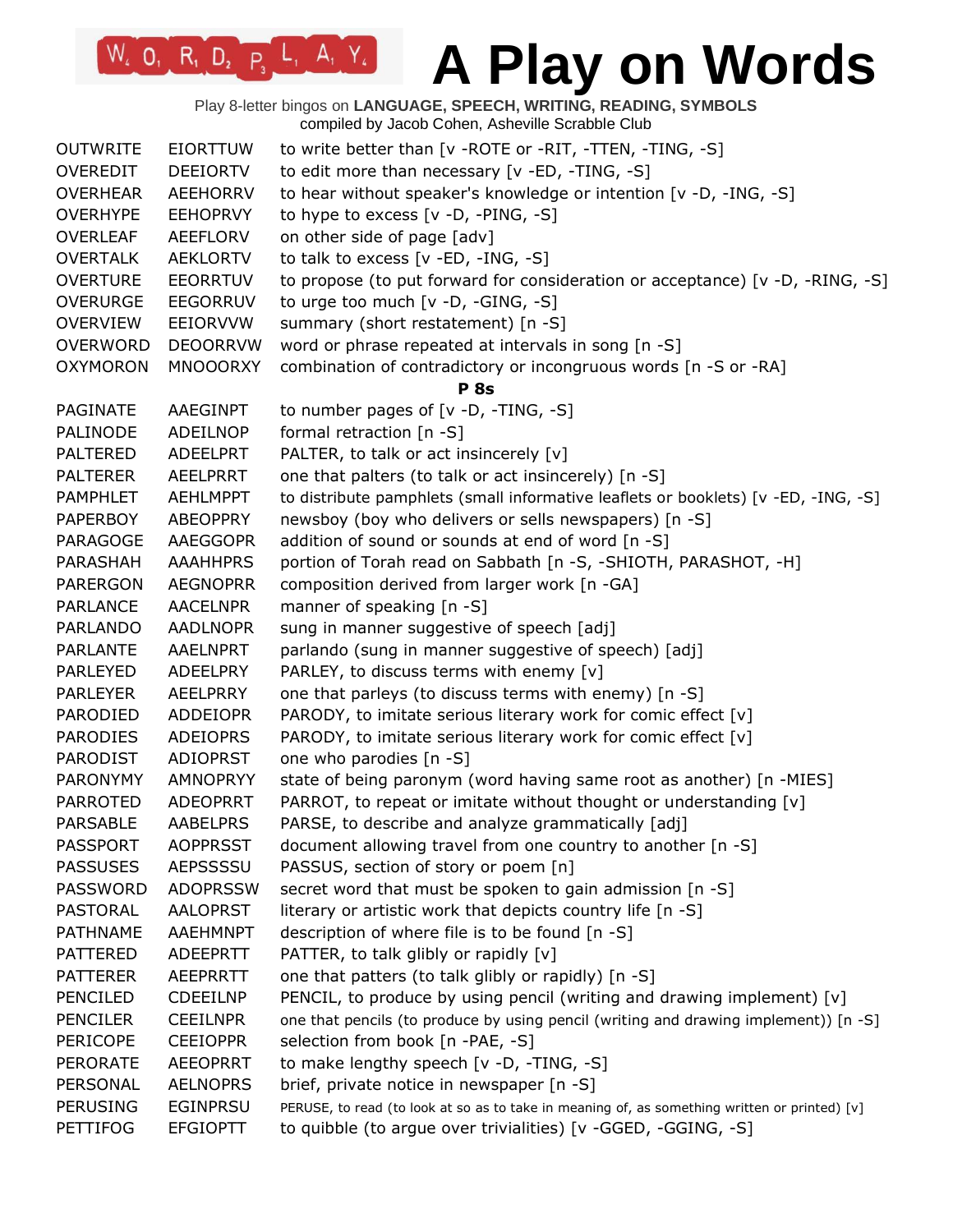Play 8-letter bingos on **LANGUAGE, SPEECH, WRITING, READING, SYMBOLS** compiled by Jacob Cohen, Asheville Scrabble Club

| <b>PHALLIST</b><br><b>AHILLPST</b><br>one who practices phallism (worship of phallus as symbolic of nature's creative power) [n -S]<br><b>PHARISEE</b><br><b>AEEHIPRS</b><br>hypocritically self-righteous person [n -S]<br>PHONEMIC<br>PHONEME, unit of speech [adj]<br><b>CEHIMNOP</b><br><b>CEHINOPT</b><br>pertaining to speech sounds [adj]<br><b>PHONETIC</b><br>PHONEY, to phony (to alter so as to make appear genuine) [v]<br><b>PHONEYED</b><br><b>DEEHNOPY</b><br>PHONEY, phony (not genuine or real) [adj] / PHONY [adj]<br><b>PHONIEST</b><br><b>EHINOPST</b><br>PHONY, to alter so as to make appear genuine [v]<br><b>PHONYING</b><br><b>GHINNOPY</b><br><b>EHOOPSTT</b><br>to prepare for printing by photographic means [v PHOTOSET, -TTING, -S]<br><b>PHOTOSET</b><br>PHRASING<br><b>AGHINPRS</b><br>manner or style of verbal expression $[n -S]$ / PHRASE, to express in words $[v]$<br><b>PIFFLING</b><br><b>FFGIILNP</b><br>PIFFLE, to babble (to talk idly or excessively) [v] |
|-------------------------------------------------------------------------------------------------------------------------------------------------------------------------------------------------------------------------------------------------------------------------------------------------------------------------------------------------------------------------------------------------------------------------------------------------------------------------------------------------------------------------------------------------------------------------------------------------------------------------------------------------------------------------------------------------------------------------------------------------------------------------------------------------------------------------------------------------------------------------------------------------------------------------------------------------------------------------------------------------------|
|                                                                                                                                                                                                                                                                                                                                                                                                                                                                                                                                                                                                                                                                                                                                                                                                                                                                                                                                                                                                       |
|                                                                                                                                                                                                                                                                                                                                                                                                                                                                                                                                                                                                                                                                                                                                                                                                                                                                                                                                                                                                       |
|                                                                                                                                                                                                                                                                                                                                                                                                                                                                                                                                                                                                                                                                                                                                                                                                                                                                                                                                                                                                       |
|                                                                                                                                                                                                                                                                                                                                                                                                                                                                                                                                                                                                                                                                                                                                                                                                                                                                                                                                                                                                       |
|                                                                                                                                                                                                                                                                                                                                                                                                                                                                                                                                                                                                                                                                                                                                                                                                                                                                                                                                                                                                       |
|                                                                                                                                                                                                                                                                                                                                                                                                                                                                                                                                                                                                                                                                                                                                                                                                                                                                                                                                                                                                       |
|                                                                                                                                                                                                                                                                                                                                                                                                                                                                                                                                                                                                                                                                                                                                                                                                                                                                                                                                                                                                       |
|                                                                                                                                                                                                                                                                                                                                                                                                                                                                                                                                                                                                                                                                                                                                                                                                                                                                                                                                                                                                       |
|                                                                                                                                                                                                                                                                                                                                                                                                                                                                                                                                                                                                                                                                                                                                                                                                                                                                                                                                                                                                       |
|                                                                                                                                                                                                                                                                                                                                                                                                                                                                                                                                                                                                                                                                                                                                                                                                                                                                                                                                                                                                       |
| salesman of small wares [n -MEN]<br>PITCHMAN<br><b>ACHIMNPT</b>                                                                                                                                                                                                                                                                                                                                                                                                                                                                                                                                                                                                                                                                                                                                                                                                                                                                                                                                       |
| PITHY, concise (succinct (clearly expressed in few words)) [adj]<br><b>PITHIEST</b><br><b>EHIIPSTT</b>                                                                                                                                                                                                                                                                                                                                                                                                                                                                                                                                                                                                                                                                                                                                                                                                                                                                                                |
| act of passing off another's work as one's own [n -RIES]<br>PLAGIARY<br>AAGILPRY                                                                                                                                                                                                                                                                                                                                                                                                                                                                                                                                                                                                                                                                                                                                                                                                                                                                                                                      |
| PLAINING<br>PLAIN, to complain (to express discontent) [v]<br><b>AGIILNNP</b>                                                                                                                                                                                                                                                                                                                                                                                                                                                                                                                                                                                                                                                                                                                                                                                                                                                                                                                         |
| <b>PLANLESS</b><br><b>AELLNPSS</b><br>having no plan [adj]                                                                                                                                                                                                                                                                                                                                                                                                                                                                                                                                                                                                                                                                                                                                                                                                                                                                                                                                            |
| <b>PLANNING</b><br><b>AGILNNNP</b><br>establishment of goals or policies [n -S] / PLAN, to formulate plan (method for achieving end) [v]                                                                                                                                                                                                                                                                                                                                                                                                                                                                                                                                                                                                                                                                                                                                                                                                                                                              |
| <b>PLAUSIVE</b><br><b>AEILPSUV</b><br>expressing praise [adj]                                                                                                                                                                                                                                                                                                                                                                                                                                                                                                                                                                                                                                                                                                                                                                                                                                                                                                                                         |
| PLAYBILL<br>program for theatrical performance [n -S]<br>ABILLLPY                                                                                                                                                                                                                                                                                                                                                                                                                                                                                                                                                                                                                                                                                                                                                                                                                                                                                                                                     |
| ABKLOOPY<br>book containing one or more literary works for stage [n -S]<br><b>PLAYBOOK</b>                                                                                                                                                                                                                                                                                                                                                                                                                                                                                                                                                                                                                                                                                                                                                                                                                                                                                                            |
| use of needless words [n -S]<br><b>PLEONASM</b><br><b>AELMNOPS</b>                                                                                                                                                                                                                                                                                                                                                                                                                                                                                                                                                                                                                                                                                                                                                                                                                                                                                                                                    |
| <b>PLOTLESS</b><br><b>ELLOPSST</b><br>planless (having no plan) [adj]                                                                                                                                                                                                                                                                                                                                                                                                                                                                                                                                                                                                                                                                                                                                                                                                                                                                                                                                 |
| <b>PLOTLINE</b><br><b>EILLNOPT</b>                                                                                                                                                                                                                                                                                                                                                                                                                                                                                                                                                                                                                                                                                                                                                                                                                                                                                                                                                                    |
| main story of book [n -S]                                                                                                                                                                                                                                                                                                                                                                                                                                                                                                                                                                                                                                                                                                                                                                                                                                                                                                                                                                             |
| PLOTTY, full of intrigue, as novel [adj]<br><b>PLOTTIER</b><br><b>EILOPRTT</b>                                                                                                                                                                                                                                                                                                                                                                                                                                                                                                                                                                                                                                                                                                                                                                                                                                                                                                                        |
| in manner or form that expresses more than one [adv]<br>PLURALLY<br><b>ALLLPRUY</b>                                                                                                                                                                                                                                                                                                                                                                                                                                                                                                                                                                                                                                                                                                                                                                                                                                                                                                                   |
| POETICAL<br>poetic (pertaining to poetry (literary work in metrical form)) [adj]<br><b>ACEILOPT</b>                                                                                                                                                                                                                                                                                                                                                                                                                                                                                                                                                                                                                                                                                                                                                                                                                                                                                                   |
| <b>EEIOPRST</b><br>poetizer (one that poetizes (to write poetry)) [n -S]<br><b>POETISER</b>                                                                                                                                                                                                                                                                                                                                                                                                                                                                                                                                                                                                                                                                                                                                                                                                                                                                                                           |
| <b>POETIZER</b><br><b>EEIOPRTZ</b><br>one that poetizes (to write poetry) [n -S]                                                                                                                                                                                                                                                                                                                                                                                                                                                                                                                                                                                                                                                                                                                                                                                                                                                                                                                      |
| <b>POETLESS</b><br><b>EELOPSST</b><br>lacking poet (one who writes poems (composition in verse)) [adj]                                                                                                                                                                                                                                                                                                                                                                                                                                                                                                                                                                                                                                                                                                                                                                                                                                                                                                |
| resembling poet (one who writes poems) [adj]<br><b>POETLIKE</b><br><b>EEIKLOPT</b>                                                                                                                                                                                                                                                                                                                                                                                                                                                                                                                                                                                                                                                                                                                                                                                                                                                                                                                    |
| POETRY, literary work in metrical form [n]<br><b>POETRIES</b><br><b>EEIOPRST</b>                                                                                                                                                                                                                                                                                                                                                                                                                                                                                                                                                                                                                                                                                                                                                                                                                                                                                                                      |
| one who engages in polemics (controversial argument) [n -S]<br><b>POLEMIST</b><br><b>EILMOPST</b>                                                                                                                                                                                                                                                                                                                                                                                                                                                                                                                                                                                                                                                                                                                                                                                                                                                                                                     |
| to engage in polemics (controversial argument) [v -D, -ZING, -S]<br>POLEMIZE<br><b>EEILMOPZ</b>                                                                                                                                                                                                                                                                                                                                                                                                                                                                                                                                                                                                                                                                                                                                                                                                                                                                                                       |
| one that speaks or writes several languages [n -S]<br><b>POLYGLOT</b><br><b>GLLOOPTY</b>                                                                                                                                                                                                                                                                                                                                                                                                                                                                                                                                                                                                                                                                                                                                                                                                                                                                                                              |
| diversity of meanings [n -MIES]<br><b>POLYSEMY</b><br><b>ELMOPSYY</b>                                                                                                                                                                                                                                                                                                                                                                                                                                                                                                                                                                                                                                                                                                                                                                                                                                                                                                                                 |
| PORNY, pornographic [adj]<br><b>PORNIEST</b><br><b>EINOPRST</b>                                                                                                                                                                                                                                                                                                                                                                                                                                                                                                                                                                                                                                                                                                                                                                                                                                                                                                                                       |
| book of sailing directions [n -S]<br><b>PORTOLAN</b><br><b>ALNOOPRT</b>                                                                                                                                                                                                                                                                                                                                                                                                                                                                                                                                                                                                                                                                                                                                                                                                                                                                                                                               |
| <b>POSTALLY</b><br><b>ALLOPSTY</b><br>in manner pertaining to mails [adv]                                                                                                                                                                                                                                                                                                                                                                                                                                                                                                                                                                                                                                                                                                                                                                                                                                                                                                                             |
| following base word [adj]<br><b>POSTBASE</b><br><b>ABEOPSST</b>                                                                                                                                                                                                                                                                                                                                                                                                                                                                                                                                                                                                                                                                                                                                                                                                                                                                                                                                       |
| <b>POSTCARD</b><br><b>ACDOPRST</b><br>card for use in mail [n -S]                                                                                                                                                                                                                                                                                                                                                                                                                                                                                                                                                                                                                                                                                                                                                                                                                                                                                                                                     |
| code of numbers and letters used in mailing address [n -S]<br><b>POSTCODE</b><br><b>CDEOOPST</b>                                                                                                                                                                                                                                                                                                                                                                                                                                                                                                                                                                                                                                                                                                                                                                                                                                                                                                      |
| POSTER, to affix public notices on [v]<br><b>POSTERED</b><br><b>DEEOPRST</b>                                                                                                                                                                                                                                                                                                                                                                                                                                                                                                                                                                                                                                                                                                                                                                                                                                                                                                                          |
| <b>POSTFACE</b><br><b>ACEFOPST</b><br>brief note placed at end of publication [n -S]                                                                                                                                                                                                                                                                                                                                                                                                                                                                                                                                                                                                                                                                                                                                                                                                                                                                                                                  |
| <b>POSTMARK</b><br>to stamp mail with official mark [v -ED, -ING, -S]<br><b>AKMOPRST</b>                                                                                                                                                                                                                                                                                                                                                                                                                                                                                                                                                                                                                                                                                                                                                                                                                                                                                                              |
| with postage prepaid [adv]<br><b>POSTPAID</b><br><b>ADIOPPST</b>                                                                                                                                                                                                                                                                                                                                                                                                                                                                                                                                                                                                                                                                                                                                                                                                                                                                                                                                      |
| to place (word or phrase) after grammatically related word [v -D, -SING, -S]<br><b>POSTPOSE</b><br><b>EOOPPSST</b>                                                                                                                                                                                                                                                                                                                                                                                                                                                                                                                                                                                                                                                                                                                                                                                                                                                                                    |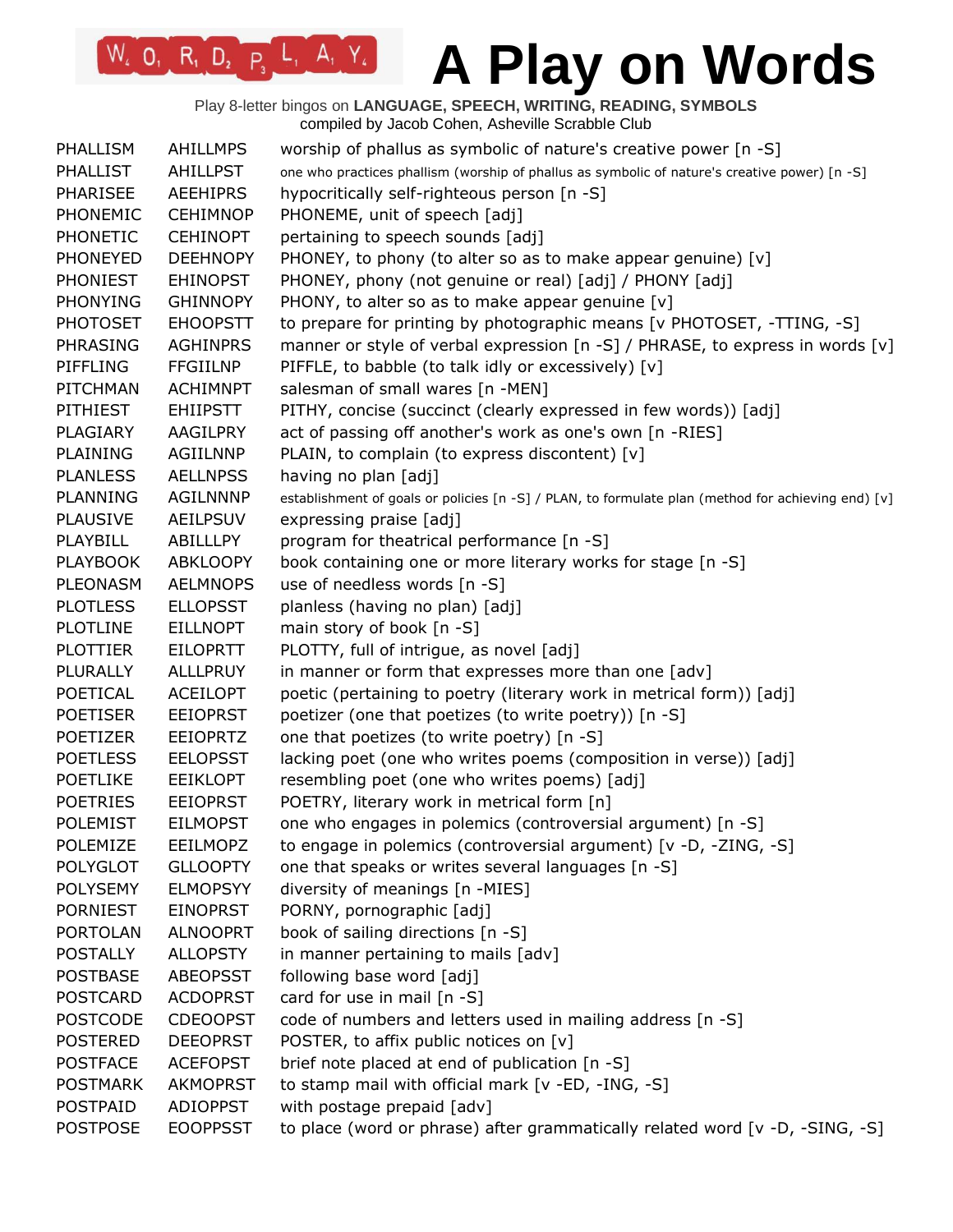Play 8-letter bingos on **LANGUAGE, SPEECH, WRITING, READING, SYMBOLS** compiled by Jacob Cohen, Asheville Scrabble Club

| <b>PRAISING</b> | <b>AGIINPRS</b> | PRAISE, to express approval or admiration of $[v]$                                           |
|-----------------|-----------------|----------------------------------------------------------------------------------------------|
| <b>PRATTLER</b> | <b>AELPRRTT</b> | one that prattles (to babble (to talk idly or excessively)) [n -S]                           |
| <b>PREACHED</b> | <b>ACDEEHPR</b> | PREACH, to advocate or recommend urgently [v]                                                |
| <b>PREACHER</b> | <b>ACEEHPRR</b> | one that preaches (to advocate or recommend urgently) [n -S]                                 |
| <b>PREACHES</b> | <b>ACEEHPRS</b> | PREACH, to advocate or recommend urgently [v]                                                |
| PREAMBLE        | ABEELMPR        | introductory statement [n -S]                                                                |
| <b>PRECISED</b> | <b>CDEEIPRS</b> | PRECIS, to make concise summary of [v]                                                       |
| <b>PRECITED</b> | <b>CDEEIPRT</b> | previously cited [adj]                                                                       |
| <b>PREFACER</b> | <b>ACEEFPRR</b> | one that prefaces (to provide with introductory statement) [n -S]                            |
| PREFIXAL        | <b>AEFILPRX</b> | pertaining to or being prefix [adj]                                                          |
| <b>PREFIXED</b> | <b>DEEFIPRX</b> | PREFIX, to add as prefix (form affixed to beginning of root word) [v]                        |
| <b>PREFIXES</b> | <b>EEFIPRSX</b> | PREFIX, to add as prefix (form affixed to beginning of root word) [v]                        |
| <b>PRENOMEN</b> | <b>EEMNNOPR</b> | first name of ancient Roman [n -S, -MINA]                                                    |
| <b>PREPRESS</b> | <b>EEPPRRSS</b> | pertaining to preparation of copy for printing [adj]                                         |
| <b>PREPRINT</b> | EINPPRRT        | to print in advance $[v - ED, -ING, -S]$                                                     |
|                 |                 |                                                                                              |
| <b>PRESAGER</b> | <b>AEEGPRRS</b> | one that presages (to foretell (to tell of or about in advance)) [n -S]                      |
| PRESSMAN        | <b>AEMNPRSS</b> | printing press operator [n -MEN]                                                             |
| <b>PRESSRUN</b> | <b>ENPRRSSU</b> | continuous operation of printing press [n -S]                                                |
| <b>PRETERIT</b> | EEIPRRTT        | past tense in grammar [n -S]                                                                 |
| PRIMMING        | <b>GIIMMNPR</b> | PRIM, to give prim expression to $[v]$                                                       |
| <b>PRINTERY</b> | <b>EINPRRTY</b> | place where printing is done [n -RIES]                                                       |
| <b>PRINTING</b> | <b>GIINNPRT</b> | PRINT, to produce by pressed type on surface [v] / reproduction from printing surface [n -S] |
| <b>PRINTOUT</b> | <b>INOPRTTU</b> | printed output of computer [n -S]                                                            |
| <b>PRIVATER</b> | <b>AEIPRRTV</b> | PRIVATE, not for public use or knowledge [adj]                                               |
| <b>PRIVIEST</b> | <b>EIIPRSTV</b> | PRIVY, private (not for public use or knowledge) [adj]                                       |
| PROCLAIM        | <b>ACILMOPR</b> | to make known publicly or officially [v -ED, -ING, -S]                                       |
| PROEMIAL        | <b>AEILMOPR</b> | PROEM, introductory statement [adj]                                                          |
| <b>PROLIXLY</b> | <b>ILLOPRXY</b> | PROLIX, tediously long and wordy [adv]                                                       |
| <b>PROLOGED</b> | <b>DEGLOOPR</b> | PROLOG, to prologue (to preface (to provide with introductory statement)) [v]                |
| <b>PROLOGUE</b> | <b>EGLOOPRU</b> | to preface (to provide with introductory statement) [v -D, -GING, -S]                        |
| <b>PROMULGE</b> | <b>EGLMOPRU</b> | to proclaim (to make known publicly or officially) [v -D, -GING, -S]                         |
| <b>PROOFING</b> | <b>FGINOOPR</b> | PROOF, to examine for errors [v]                                                             |
| <b>PROPOSAL</b> | <b>ALOOPPRS</b> | something that is proposed [n -S]                                                            |
| <b>PROPOSER</b> | <b>EOOPPRRS</b> | one that proposes (to put forward for consideration or acceptance) [n -S]                    |
| <b>PROPOUND</b> | <b>DNOOPPRU</b> | to propose (to put forward for consideration or acceptance) [v -ED, -ING, -S]                |
| PROSAISM        | <b>AIMOPRSS</b> | prosaic style [n -S]                                                                         |
| <b>PROSAIST</b> | <b>AIOPRSST</b> | writer of prose [n -S]                                                                       |
| <b>PROTOCOL</b> | <b>CLOOOPRT</b> | to form preliminary draft of official document [v -ED, -LLED, -ING, -LLING, -S]              |
| <b>PSALMIST</b> | <b>AILMPSST</b> | writer of psalms [n -S]                                                                      |
| PSHAWING        | <b>AGHINPSW</b> | PSHAW, to utter expression of disapproval [v]                                                |
| <b>PUNDITRY</b> | <b>DINPRTUY</b> | learning of pundits [n -RIES]                                                                |
|                 |                 | Q 8s                                                                                         |
| QUERYING        | <b>EGINQRUY</b> | QUERY, to question (to put question (inquiry) to) [v]                                        |
| QUESTING        | EGINQSTU        | QUEST, to make search [v]                                                                    |
| QUESTION        | EINOQSTU        | to put question (inquiry) to [v -ED, -ING, -S]                                               |
|                 |                 |                                                                                              |
| QUIPPIER        | EIIPPQRU        | QUIPPY, witty (humorously clever) [adj]                                                      |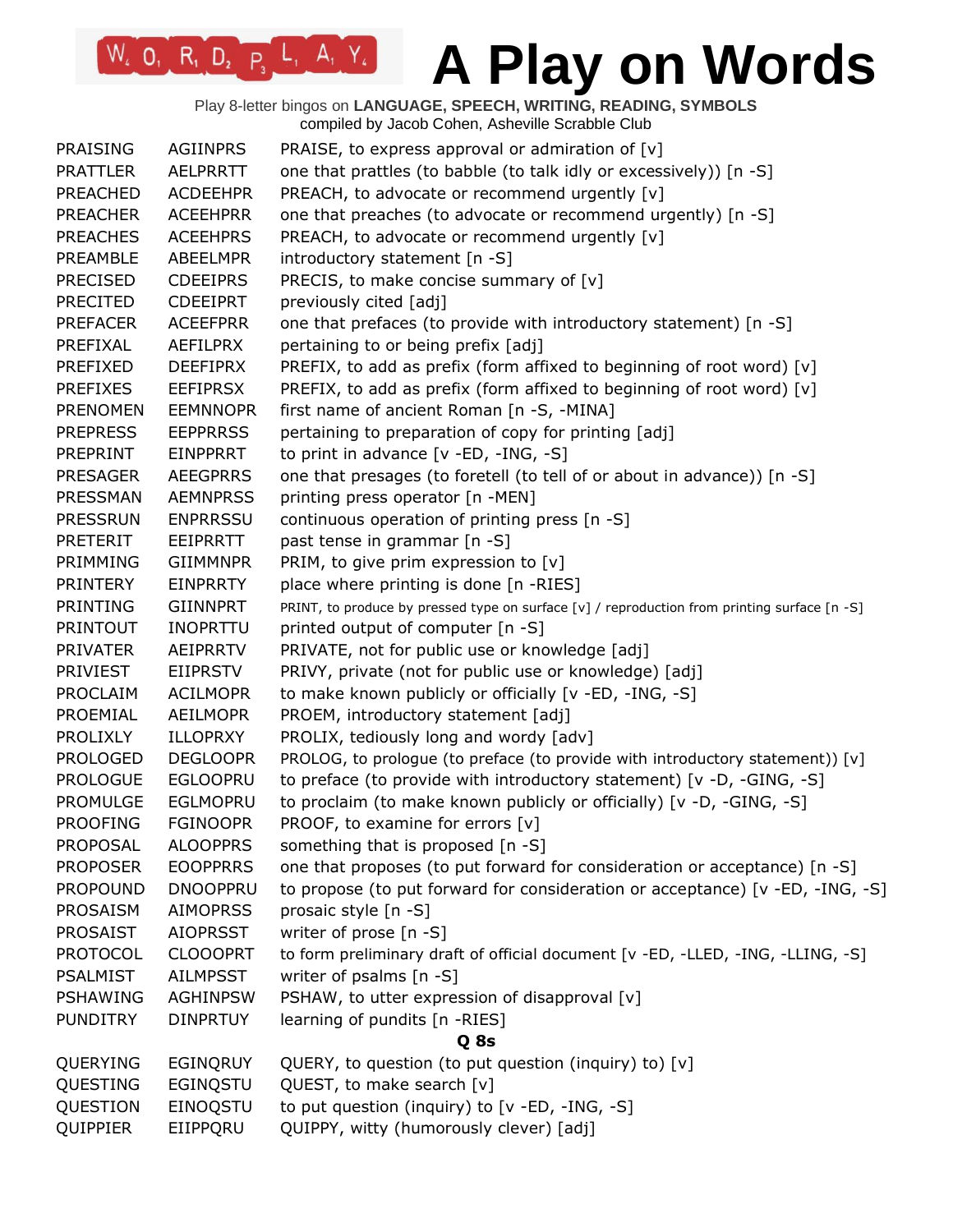Play 8-letter bingos on **LANGUAGE, SPEECH, WRITING, READING, SYMBOLS** compiled by Jacob Cohen, Asheville Scrabble Club

| QUIPPING        | GIINPPQU        | QUIP, to make witty remarks $[v]$                                                           |
|-----------------|-----------------|---------------------------------------------------------------------------------------------|
| QUIPPISH        | <b>HIIPPQSU</b> | witty (humorously clever) [adj]                                                             |
| <b>QUIPSTER</b> | <b>EIPQRSTU</b> | one that quips (to make witty remarks) [n -S]                                               |
| QUIZZING        | GIINQUZZ        | QUIZ, to test knowledge of by asking questions [v]                                          |
| QUOTABLE        | ABELOQTU        | QUOTE, to repeat words of [adj]                                                             |
| <b>QUOTABLY</b> | ABLOQTUY        | QUOTE, to repeat words of [adv]                                                             |
|                 |                 | <b>R</b> 8s                                                                                 |
| <b>REACCENT</b> | <b>ACCEENRT</b> | ACCENT, to pronounce with prominence [v -ED, -ING, -S]                                      |
| <b>READABLE</b> | AABDEELR        | READ, to look at so as to take in meaning of, as something written or printed [adj]         |
| <b>READABLY</b> | AABDELRY        | READ, to look at so as to take in meaning of, as something written or printed [adv]         |
| <b>REASSERT</b> | <b>AEERRSST</b> | to assert again [v -ED, -ING, -S]                                                           |
| <b>REBUKING</b> | <b>BEGIKNRU</b> | REBUKE, to criticize sharply [v]                                                            |
| <b>RECANTED</b> | <b>ACDEENRT</b> | RECANT, to make formal retraction or disavowal of [v]                                       |
| <b>RECANTER</b> | <b>ACEENRRT</b> | one that recants (to make formal retraction or disavowal of) [n -S]                         |
| <b>RECITING</b> | <b>CEGIINRT</b> | RECITE, to declaim or say from memory [v]                                                   |
| <b>RECORDED</b> | <b>CDDEEORR</b> | RECORD, to set down for preservation [v]                                                    |
| <b>RECORDER</b> | <b>CDEEORRR</b> | one that records (to set down for preservation) [n -S]                                      |
| <b>REDACTED</b> | <b>ACDDEERT</b> | REDACT, to prepare for publication [v]                                                      |
| <b>REDACTOR</b> | <b>ACDEORRT</b> | one that redacts (to prepare for publication) [n -S]                                        |
| <b>REDARGUE</b> | ADEEGRRU        | to disprove (to refute (to prove to be false or erroneous)) [v -D, -GING, -S]               |
| <b>REDEFINE</b> | <b>DEEEFINR</b> | to define again [v -D, -NING, -S]                                                           |
| REEDITED        | <b>DDEEEIRT</b> | REEDIT, EDIT, to correct and prepare for publication [v]                                    |
| <b>REFERENT</b> | <b>EEEFNRRT</b> | something referred to [n -S]                                                                |
| <b>REFERRAL</b> | <b>AEEFLRRR</b> | one that is referred [n -S]                                                                 |
| <b>REFERRED</b> | <b>DEEEFRRR</b> | REFER, to direct to source for help or information [v]                                      |
| <b>REFERRER</b> | <b>EEEFRRRR</b> | one that refers (to direct to source for help or information) [n -S]                        |
| <b>REFUSING</b> | EFGINRSU        | REFUSE, to express oneself as unwilling to accept, do, or comply with [v]                   |
| <b>REGISTER</b> | <b>EEGIRRST</b> | to record officially [v -ED, -ING, -S]                                                      |
| <b>REGISTRY</b> | <b>EGIRRSTY</b> | act of registering (to record officially) [n -RIES]                                         |
| <b>REHEARSE</b> | <b>AEEEHRRS</b> | to practice in preparation for public appearance [v -D, -SING, -S]                          |
| <b>REINFORM</b> | <b>EFIMNORR</b> | to inform again [v -ED, -ING, -S]                                                           |
| <b>REINKING</b> | <b>EGIIKNNR</b> | REINK, INK, to mark with ink (colored fluid used for writing) [v]                           |
| <b>REINVITE</b> | <b>EEIINRTV</b> | to invite again [v -D, -TING, -S]                                                           |
| <b>REINVOKE</b> | <b>EEIKNORV</b> | to invoke again [v -D, -KING, -S]                                                           |
| <b>RELETTER</b> | <b>EEELRRTT</b> | LETTER, to mark with letters (written symbols representing speech sounds) [v -ED, -ING, -S] |
| <b>RELISTED</b> | <b>DEEILRST</b> | RELIST, LIST, to write down in particular order [v]                                         |
| REMARKED        | <b>ADEEKMRR</b> | REMARK, to say or write briefly or casually [v]                                             |
| <b>REMARKER</b> | <b>AEEKMRRR</b> | one that remarks (to say or write briefly or casually) [n -S]                               |
| <b>RENAMING</b> | <b>AEGIMNNR</b> | RENAME, to name again [v]                                                                   |
| <b>RENOTIFY</b> | <b>EFINORTY</b> | to notify again [v -FIED, -ING, -FIES]                                                      |
| <b>RENOUNCE</b> | <b>CEENNORU</b> | to disown (to deny ownership of) [v -D, -CING, -S]                                          |
| <b>REPARTEE</b> | <b>AEEEPRRT</b> | quick, witty reply [n -S]                                                                   |
| <b>REPEATED</b> | ADEEEPRT        | REPEAT, to say or do again [v]                                                              |
| <b>REPEATER</b> | AEEEPRRT        | one that repeats (to say or do again) [n -S]                                                |
| <b>REPETEND</b> | <b>DEEENPRT</b> | phrase or sound that is repeated [n -S]                                                     |
| <b>REPHRASE</b> | <b>AEEHPRRS</b> | PHRASE, to express in words [v -D, -SING, -S]                                               |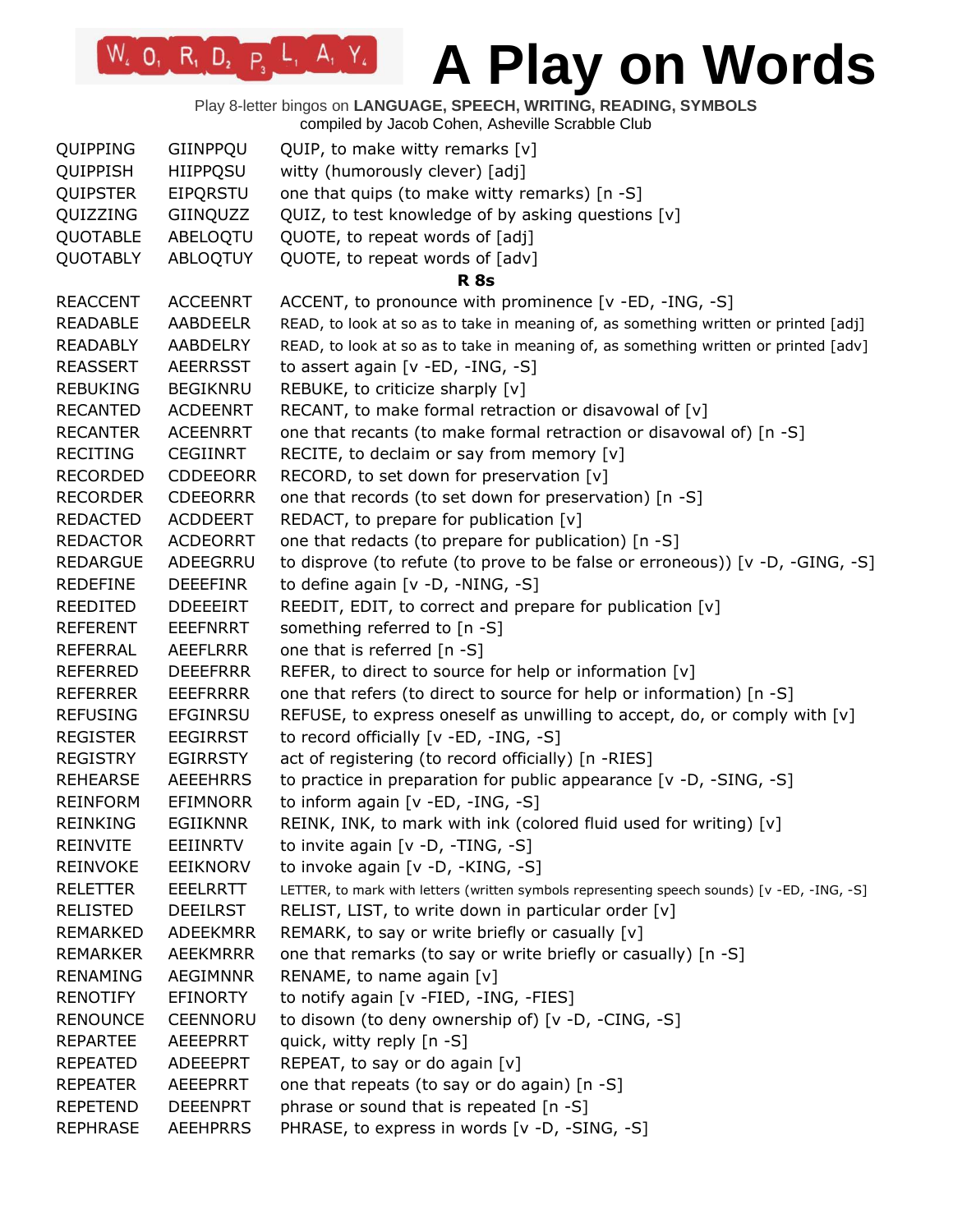Play 8-letter bingos on **LANGUAGE, SPEECH, WRITING, READING, SYMBOLS** compiled by Jacob Cohen, Asheville Scrabble Club

| <b>REPINING</b> | <b>EGIINNPR</b> | REPINE, to express discontent $[v]$                                                            |
|-----------------|-----------------|------------------------------------------------------------------------------------------------|
| <b>REPLYING</b> | <b>EGILNPRY</b> | REPLY, to answer (to say, write, or act in return) $[v]$                                       |
| <b>REPROACH</b> | <b>ACEHOPRR</b> | to find fault with [v -ED, -ING, -ES]                                                          |
| <b>REPROVAL</b> | <b>AELOPRRV</b> | reproof (criticism for fault) [n -S]                                                           |
| <b>REPROVER</b> | <b>EEOPRRRV</b> | one that reproves (to rebuke (to criticize sharply)) [n -S]                                    |
| <b>REREPEAT</b> | <b>AEEEPRRT</b> | REPEAT, to say or do again [v -ED, -ING, -S]                                                   |
| <b>RESAYING</b> | <b>AEGINRSY</b> | RESAY, SAY, to utter (to give audible expression to) [v]                                       |
| <b>RESCRIPT</b> | <b>CEIPRRST</b> | something rewritten [n -S]                                                                     |
| <b>RESEARCH</b> | <b>ACEEHRRS</b> | to investigate thoroughly [v -ED, -ING, -ES]                                                   |
| <b>RESENTED</b> | <b>DEEENRST</b> | RESENT, to feel or express annoyance or ill will at [v]                                        |
| <b>RESPONSA</b> | <b>AENOPRSS</b> | written rabbinic decisions [n RESPONSA]                                                        |
| <b>RESPONSE</b> | <b>EENOPRSS</b> | reply or reaction [n -S]                                                                       |
| <b>RESUMMON</b> | <b>EMMNORSU</b> | to summon again [v -ED, -ING, -S]                                                              |
| <b>RETICENT</b> | <b>CEEINRTT</b> | tending to be silent [adj]                                                                     |
| <b>RETORTED</b> | <b>DEEORRTT</b> | RETORT, to answer back sharply [v]                                                             |
| <b>RETORTER</b> | <b>EEORRRTT</b> | one that retorts (to answer back sharply) [n -S]                                               |
| <b>RETRONYM</b> | <b>EMNORRTY</b> | term coined to distinguish original referent from later development [n -S]                     |
| <b>RETYPING</b> | <b>EGINPRTY</b> | RETYPE, TYPE, to write with typewriter [v]                                                     |
| <b>REVIEWAL</b> | AEEILRVW        | act of reviewing (to view again) [n -S]                                                        |
| <b>REVIEWED</b> | <b>DEEEIRVW</b> | REVIEW, to view again [v]                                                                      |
| <b>REVIEWER</b> | EEEIRRVW        | one that reviews (to view again) [n -S]                                                        |
| <b>REVILING</b> | EGIILNRV        | act of denouncing with abusive language [n -S] / REVILE, to denounce with abusive language [v] |
| <b>REVISING</b> | EGIINRSV        | REVISE, to make new or improved version of [v]                                                 |
| <b>REVISION</b> | EIINORSV        | revised version [n -S]                                                                         |
| <b>REVISORY</b> | <b>EIORRSVY</b> | pertaining to revision (revised version) [adj]                                                 |
| <b>REWORDED</b> | <b>DDEEORRW</b> | REWORD, to state again in other words $[v]$                                                    |
| <b>REWRITER</b> | EEIRRRTW        | one that rewrites (to form characters or symbols on surface with instrument) [n -S]            |
| <b>RHAPSODE</b> | <b>ADEHOPRS</b> | reciter of epic poetry in ancient Greece [n -S]                                                |
| <b>RHAPSODY</b> | <b>ADHOPRSY</b> | exalted expression of feeling [n -DIES]                                                        |
| <b>RHEMATIC</b> | <b>ACEHIMRT</b> | pertaining to verb (word used to express act, occurrence, or mode of being) [adj]              |
| <b>RHETORIC</b> | <b>CEHIORRT</b> | study of effective speech and writing [n -S]                                                   |
| RIBALDER        | ABDEILRR        | RIBALD, characterized by crude language [adj]                                                  |
| RIBALDRY        | ABDILRRY        | crude language [n -RIES]                                                                       |
| <b>ROASTING</b> | AGINORST        | severe criticism [n -S]                                                                        |
| <b>ROGATORY</b> | <b>AGOORRTY</b> | requesting information [adj]                                                                   |
| <b>ROGERING</b> | <b>EGGINORR</b> | ROGER, to indicate that message has been received [v]                                          |
| <b>ROMANISE</b> | <b>AEIMNORS</b> | to romanize (to write in Roman alphabet) [v -D, -SING, -S]                                     |
| ROMANIZE        | AEIMNORZ        | to write in Roman alphabet [v -D, -ZING, -S]                                                   |
| <b>RONDELET</b> | <b>DEELNORT</b> | rondeau (short poem of fixed form) of 5 or 7 lines [n -S]                                      |
| <b>RONDELLE</b> | <b>DEELLNOR</b> | rondel (rondeau (short poem of fixed form) of 14 lines) [n -S]                                 |
| <b>ROORBACH</b> | <b>ABCHOORR</b> | roorback (false story used for political advantage) [n -S]                                     |
| <b>ROORBACK</b> | <b>ABCKOORR</b> | false story used for political advantage [n -S]                                                |
| <b>ROSTERED</b> | <b>DEEORRST</b> | ROSTER, to place in list of names [v]                                                          |
| <b>RUBAIYAT</b> | AABIRTUY        | four-lined stanzas in Persian poetry [n RUBAIYAT]                                              |
| <b>RUBRICAL</b> | ABCILRRU        | RUBRIC, part of manuscript or book that appears in red [adj]                                   |
| <b>RUMORING</b> | GIMNORRU        | RUMOR, to spread by hearsay [v]                                                                |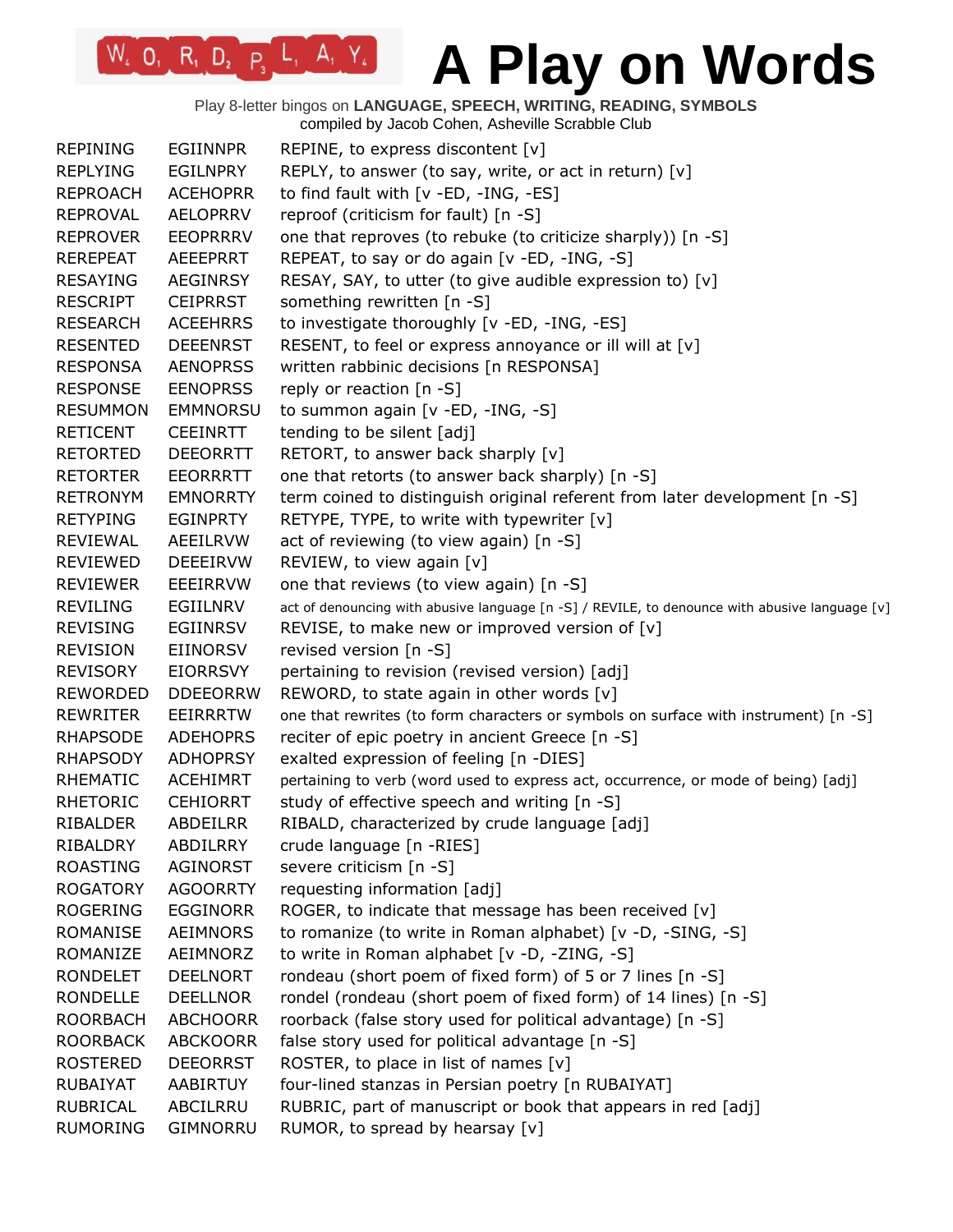Play 8-letter bingos on **LANGUAGE, SPEECH, WRITING, READING, SYMBOLS** compiled by Jacob Cohen, Asheville Scrabble Club

| <b>RUMOURED</b> | <b>DEMORRUU</b> | RUMOUR, to rumor (to spread by hearsay) [v]                                          |
|-----------------|-----------------|--------------------------------------------------------------------------------------|
| <b>RUNELIKE</b> | EEIKLNRU        | RUNE, letter of ancient alphabet [adj]                                               |
|                 |                 | S <sub>8s</sub>                                                                      |
| SAMIZDAT        | AADIMSTZ        | system in Soviet Union for printing and distributing unauthorized literature [n -S]  |
| SANSERIF        | <b>AEFINRSS</b> | typeface without serifs [n -S]                                                       |
| <b>SAYONARA</b> | <b>AAANORSY</b> | goodby (goodbye (concluding remark or gesture at parting)) [n -S]                    |
| <b>SCANSION</b> | <b>ACINNOSS</b> | analysis of verse into metrical feet and rhythm patterns [n -S]                      |
| <b>SCATHING</b> | <b>ACGHINST</b> | SCATHE, to criticize severely [v]                                                    |
| <b>SCENARIO</b> | <b>ACEINORS</b> | summary of plot of dramatic work [n -S]                                              |
| <b>SCHMOOSE</b> | <b>CEHMOOSS</b> | to schmooze (to gossip (to talk idly about affairs of others)) [v -D, -SING, -S]     |
| <b>SCHMOOZE</b> | <b>CEHMOOSZ</b> | to gossip (to talk idly about affairs of others) [v -D, -SING, -S]                   |
| <b>SCHMOOZY</b> | <b>CHMOOSYZ</b> | given to schmoozing (to talk idly about affairs of others) [adj -ZIER, -ZIEST]       |
| <b>SCHOLIUM</b> | <b>CHILMOSU</b> | explanatory marginal note [n -S or -IA]                                              |
| <b>SCILICET</b> | <b>CCEIILST</b> | namely (that is to say) [adv]                                                        |
| <b>SCOFFING</b> | <b>CFFGINOS</b> | SCOFF, to express rude doubt or derision [v]                                         |
| <b>SCOLDING</b> | <b>CDGILNOS</b> | SCOLD, to rebuke harshly [v]                                                         |
| <b>SCORNFUL</b> | <b>CFLNORSU</b> | feeling or expressing contempt [adj]                                                 |
| <b>SCRAWLED</b> | <b>ACDELRSW</b> | SCRAWL, to write hastily or illegibly [v]                                            |
| <b>SCRAWLER</b> | <b>ACELRRSW</b> | one that scrawls (to write hastily or illegibly) [n -S]                              |
| <b>SCRIBBLE</b> | <b>BBCEILRS</b> | to write hastily or carelessly [v -D, -LING, -S]                                     |
| <b>SCRIBBLY</b> | <b>BBCILRSY</b> | consisting of scribbles (careless writings) [adj]                                    |
| <b>SCRIPTED</b> | <b>CDEIPRST</b> | SCRIPT, to prepare written text for, as play or motion picture [v]                   |
| <b>SCRIPTER</b> | <b>CEIPRRST</b> | one that scripts (to prepare written text for, as play or motion picture) [n -S]     |
| <b>SCROLLED</b> | <b>CDELLORS</b> | SCROLL, to move text across display screen [v]                                       |
| <b>SCURRILE</b> | <b>CEILRRSU</b> | expressed in coarse and abusive language [adj]                                       |
| <b>SEMANTIC</b> | <b>ACEIMNST</b> | pertaining to meaning (something that one intends to convey by language) [adj]       |
| <b>SEMIBOLD</b> | <b>BDEILMOS</b> | printed in typeface with strokes not as thick as boldface [adj]                      |
| <b>SEMIMUTE</b> | <b>EEIMMSTU</b> | having partially lost faculty of speech [adj]                                        |
| <b>SEMIOTIC</b> | <b>CEIIMOST</b> | general theory of signs and symbolism [n -S]                                         |
| <b>SENARIUS</b> | AEINRSSU        | Greek or Latin verse consisting of six metrical feet [n -II]                         |
| <b>SEQUITUR</b> | <b>EIQRSTUU</b> | conclusion of inference [n -S]                                                       |
| <b>SERIFFED</b> | <b>DEEFFIRS</b> | SERIF, fine line used to finish off main stroke of letter [adj]                      |
| <b>SHEETFED</b> | <b>DEEEFHST</b> | pertaining to type of printing press [adj]                                           |
| <b>SHITLIST</b> | <b>HIILSSTT</b> | offensive word [n -S]                                                                |
| <b>SHOPTALK</b> | <b>AHKLOPST</b> | conversation concerning one's business or occupation [n -S]                          |
| <b>SHOULDST</b> | <b>DHLOSSTU</b> | SHALL, used as auxiliary to express futurity, inevitability, or command $[v]$        |
| <b>SHOUTING</b> | <b>GHINOSTU</b> | SHOUT, to utter loudly [v]                                                           |
| <b>SHRIVING</b> | <b>GHIINRSV</b> | SHRIVE, to hear confession of and grant absolution to [v]                            |
| <b>SHTUMMER</b> | <b>EHMMRSTU</b> | SHTUM, silent, uncommunicative [adj]                                                 |
| <b>SIBILANT</b> | ABIILNST        | speech sound produced by fricative passage of breath through narrow orifice [n -S]   |
| <b>SIDDURIM</b> | <b>DDIIMRSU</b> | SIDDUR, Jewish prayer book [n]                                                       |
| <b>SINGSONG</b> | <b>GGINNOSS</b> | monotonous cadence in speaking or reading [n -S]                                     |
| <b>SINGULAR</b> | AGILNRSU        | word form that denotes one person or thing [n -S]                                    |
| <b>SIRVENTE</b> | <b>EEINRSTV</b> | satirical medieval song or poem [n -S]                                               |
| <b>SKYWRITE</b> | <b>EIKRSTWY</b> | to write in sky by releasing visible vapor from airplane [v -ROTE, -TTEN, -TING, -S] |
| <b>SLANGIER</b> | AEGILNRS        | SLANGY, being or containing slang [adj]                                              |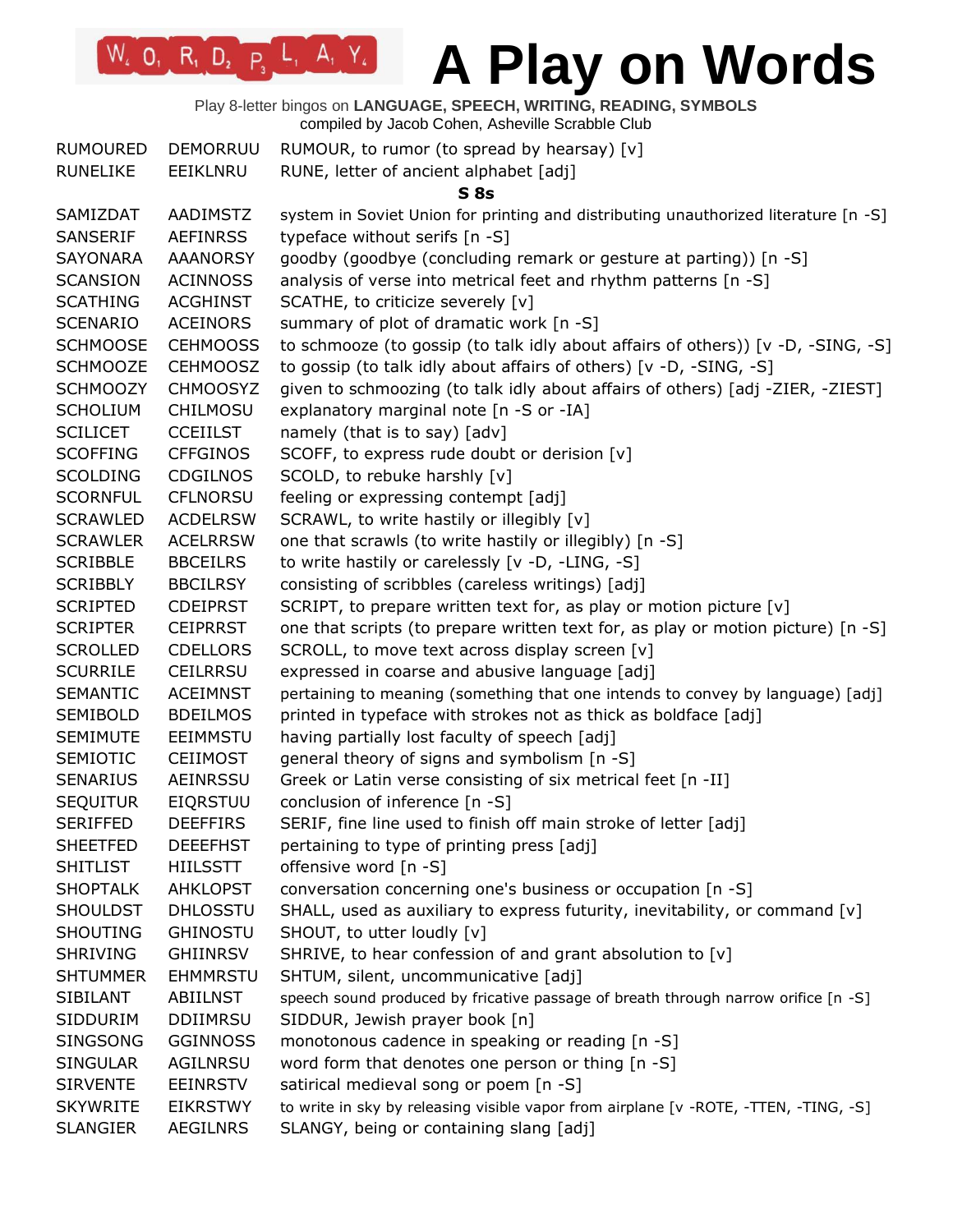Play 8-letter bingos on **LANGUAGE, SPEECH, WRITING, READING, SYMBOLS** compiled by Jacob Cohen, Asheville Scrabble Club

| <b>SLANGILY</b> | <b>AGILLNSY</b> | SLANGY, being or containing slang [adv]                                                     |
|-----------------|-----------------|---------------------------------------------------------------------------------------------|
| <b>SLANGING</b> | <b>AGGILNNS</b> | SLANG, to use slang (extremely informal or vulgar language) [v]                             |
| <b>SLIPCASE</b> | <b>ACEILPSS</b> | protective box for book [n -S]                                                              |
| <b>SLURRING</b> | <b>GILNRRSU</b> | SLUR, to pass over lightly or carelessly [v]                                                |
| <b>SNAPPIER</b> | <b>AEINPPRS</b> | SNAPPY, snappish (tending to speak in impatient or irritable manner) [adj]                  |
| SNAPPILY        | <b>AILNPPSY</b> | in snappy (snappish (tending to speak in impatient or irritable manner)) manner [adv]       |
| <b>SNAPPISH</b> | <b>AHINPPSS</b> | tending to speak in impatient or irritable manner [adj]                                     |
| <b>SNARKIER</b> | <b>AEIKNRRS</b> | SNARKY, snappish (tending to speak in impatient or irritable manner) [adj]                  |
| SNARKILY        | <b>AIKLNRSY</b> | SNARKY, snappish (tending to speak in impatient or irritable manner) [adv]                  |
| <b>SNEAPING</b> | <b>AEGINNPS</b> | SNEAP, to chide (to scold (to rebuke harshly)) [v]                                          |
| <b>SNIPPETY</b> | <b>EINPPSTY</b> | snippy (snappish (tending to speak in impatient or irritable manner)) [adj -TIER, -TIEST]   |
| <b>SNIPPIER</b> | <b>EIINPPRS</b> | SNIPPY, snappish (tending to speak in impatient or irritable manner) [adj]                  |
| SNIPPILY        | <b>IILNPPSY</b> | SNIPPY, snappish (tending to speak in impatient or irritable manner) [adv]                  |
| <b>SOFTBACK</b> | <b>ABCFKOST</b> | book bound in flexible paper cover [n -S]                                                   |
| <b>SOFTWARE</b> | <b>AEFORSTW</b> | written or printed data used in computer operations [n -S]                                  |
| <b>SOLECISE</b> | <b>CEEILOSS</b> | to solecize (to use solecisms) [v -D, -SING, -S]                                            |
| <b>SOLECISM</b> | <b>CEILMOSS</b> | ungrammatical combination of words in sentence [n -S]                                       |
| <b>SOLECIST</b> | <b>CEILOSST</b> | one who solecizes [n -S]                                                                    |
| <b>SOLECIZE</b> | <b>CEEILOSZ</b> | to use solecisms [v -D, -ZING, -S]                                                          |
| <b>SONGBOOK</b> | <b>BGKNOOOS</b> | book of songs [n -S]                                                                        |
| SONGLIKE        | <b>EGIKLNOS</b> | resembling song (musical composition written or adapted for singing) [adj]                  |
| SONNETED        | <b>DEENNOST</b> | SONNET, to compose sonnet (type of poem) [v]                                                |
| <b>SOOTHSAY</b> | <b>AHOOSSTY</b> | to predict (to tell of or about in advance) [v -AID, -ING, -S]                              |
| <b>SPEAKING</b> | <b>AEGIKNPS</b> | speech or discourse [n -S] / SPEAK, to utter words [v]                                      |
| <b>SPECCING</b> | <b>CCEGINPS</b> | SPEC, to write specifications for [v]                                                       |
| <b>SPEECHES</b> | <b>CEEEHPSS</b> | SPEECH, faculty or act of speaking [n]                                                      |
| <b>SPEERING</b> | <b>EEGINPRS</b> | inquiry (question) [n -S] / SPEER, to inquire (to ask about) [v]                            |
| <b>SPEIRING</b> | <b>EGIINPRS</b> | SPEIR, to inquire (to ask about) [v]                                                        |
| <b>SPELLING</b> | <b>EGILLNPS</b> | sequence of letters composing word [n -S] / SPELL, to name or write letters of in order [v] |
| SPIELING        | <b>EGIILNPS</b> | SPIEL, to talk at length [v]                                                                |
| <b>SPIERING</b> | <b>EGIINPRS</b> | SPIER, to speer (to inquire (to ask about)) [v]                                             |
| SPITBALL        | <b>ABILLPST</b> | to propose idea for discussion [v -ED, -ING, -S]                                            |
| <b>SPLUTTER</b> | <b>ELPRSTTU</b> | to speak rapidly and confusedly [v -ED, -ING, -S]                                           |
| SPONDAIC        | <b>ACDINOPS</b> | spondee (type of metrical foot) [n -S]                                                      |
| <b>STANZAED</b> | <b>AADENSTZ</b> | STANZA, division of poem [adj]                                                              |
| <b>STANZAIC</b> | <b>AACINSTZ</b> | STANZA, division of poem [adj]                                                              |
| <b>STASIMON</b> | <b>AIMNOSST</b> | choral ode in ancient Greek drama [n -MA]                                                   |
| <b>STATABLE</b> | AABELSTT        | capable of being stated [adj]                                                               |
| <b>STEMMATA</b> | <b>AAEMMSTT</b> | STEMMA, scroll recording genealogy of family in ancient Rome [n]                            |
| <b>STEREOED</b> | <b>DEEEORST</b> | STEREO, to make type of printing plate [v]                                                  |
| <b>STETTING</b> | EGINSTTT        | STET, to cancel previously made printing correction [v]                                     |
| <b>STICKFUL</b> | <b>CFIKLSTU</b> | amount of set type [n -S]                                                                   |
| <b>STICKLER</b> | <b>CEIKLRST</b> | one that stickles (to argue stubbornly) [n -S]                                              |
| <b>STONKING</b> | <b>GIKNNOST</b> | remarkable, exciting [adj]                                                                  |
| <b>STOPWORD</b> | <b>DOOPRSTW</b> | frequently used word that is not searchable by search engines [n -S]                        |
| <b>STORYING</b> | <b>GINORSTY</b> | STORY, to relate as story (account of event or series of events) [v]                        |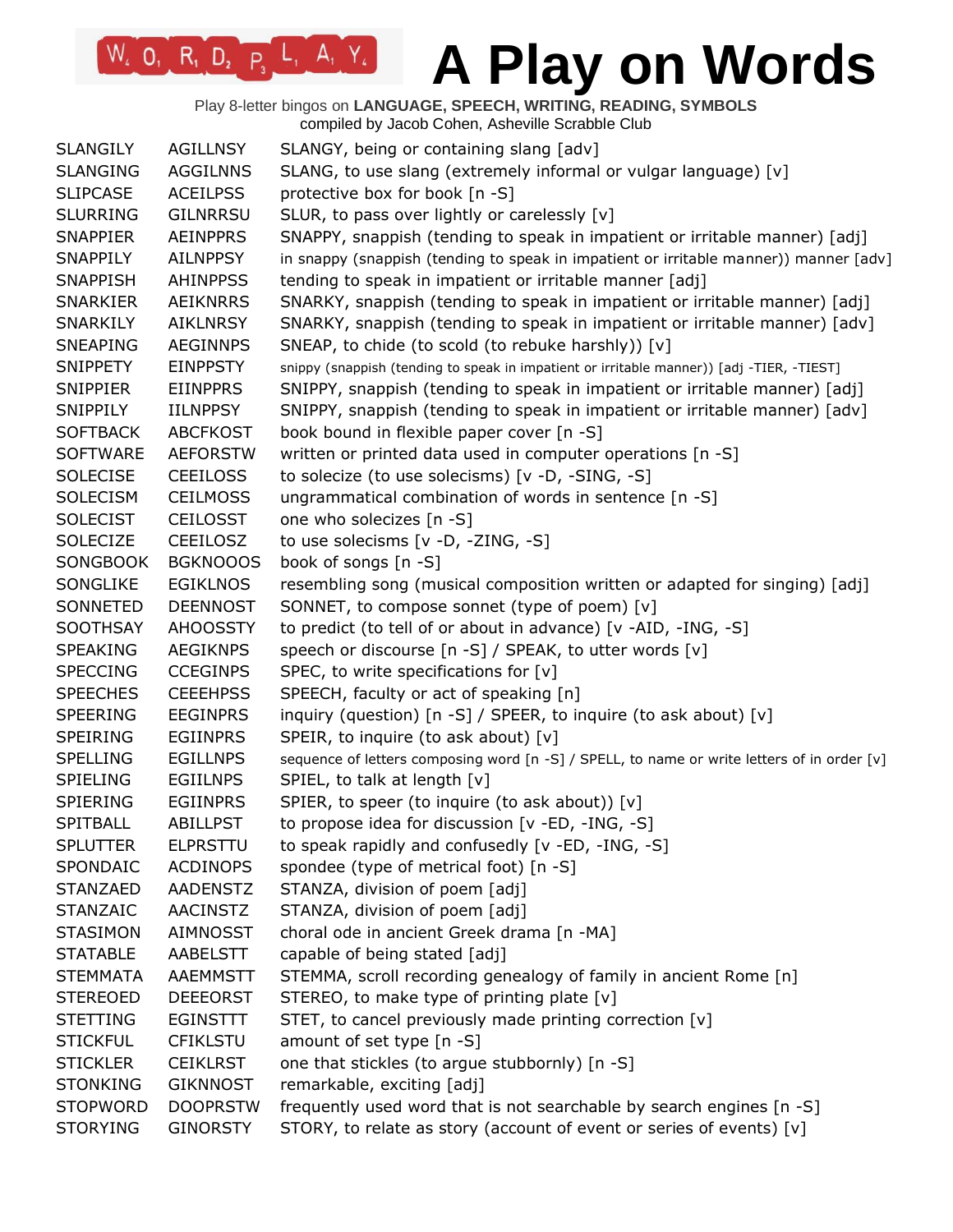Play 8-letter bingos on **LANGUAGE, SPEECH, WRITING, READING, SYMBOLS** compiled by Jacob Cohen, Asheville Scrabble Club

| <b>STROPHIC</b> | <b>CHIOPRST</b> | STROPHE, part of ancient Greek choral ode [adj]                                          |
|-----------------|-----------------|------------------------------------------------------------------------------------------|
| <b>STUDBOOK</b> | <b>BDKOOSTU</b> | record of pedigree of purebred animals [n -S]                                            |
| <b>STYLUSES</b> | <b>ELSSSTUY</b> | STYLUS, pointed instrument for writing, marking, or engraving [n]                        |
| <b>SUBFIXES</b> | <b>BEFISSUX</b> | SUBFIX, distinguishing symbol or letter written below another character [n]              |
| <b>SUBGENRE</b> | <b>BEEGNRSU</b> | subdivision of genre [n -S]                                                              |
| <b>SUBINDEX</b> | <b>BDEINSUX</b> | subfix (distinguishing symbol or letter written below another character) [n -ES, -DICES] |
| <b>SUBTHEME</b> | <b>BEEHMSTU</b> | subordinate theme [n -S]                                                                 |
| <b>SUBTITLE</b> | <b>BEILSTTU</b> | to give secondary title to [v -D, -LING, -S]                                             |
| <b>SUBTOPIC</b> | <b>BCIOPSTU</b> | secondary topic [n -S]                                                                   |
| <b>SUBTWEET</b> | <b>BEESTTUW</b> | to tweet about without referring to by name [v -ED, -ING, -S]                            |
| <b>SUBVOCAL</b> | <b>ABCLOSUV</b> | mentally formulated as words [adj]                                                       |
| <b>SUCCINCT</b> | <b>CCCINSTU</b> | clearly expressed in few words [adj -ER, -EST]                                           |
| <b>SUFFIXAL</b> | <b>AFFILSUX</b> | pertaining to or being suffix [adj]                                                      |
| <b>SUFFIXED</b> | <b>DEFFISUX</b> | SUFFIX, to add as suffix (form affixed to end of end of word) [v]                        |
| <b>SUFFIXES</b> | <b>EFFISSUX</b> | SUFFIX, to add as suffix (form affixed to end of end of word) [v]                        |
| <b>SUPERFIX</b> | <b>EFIPRSUX</b> | recurrent pattern of stress in speech [n -ES]                                            |
| <b>SUPERING</b> | <b>EGINPRSU</b> | SUPER, to reinforce with thin cotton mesh, as book [v]                                   |
| <b>SURNAMER</b> | <b>AEMNRRSU</b> | one that surnames (to give family name to) [n -S]                                        |
| <b>SURPRINT</b> | <b>INPRRSTU</b> | to print over something already printed [v -ED, -ING, -S]                                |
| <b>SURTITLE</b> | <b>EILRSTTU</b> | translation of foreign-language dialogue displayed above screen or stage [n -S]          |
| SWANNING        | AGINNNSW        | SWAN, to swear (to utter solemn oath) [v]                                                |
| <b>SWASTICA</b> | <b>AACISSTW</b> | swastika (geometrical figure used as symbol or ornament) [n -S]                          |
| <b>SWASTIKA</b> | <b>AAIKSSTW</b> | geometrical figure used as symbol or ornament [n -S]                                     |
| <b>SWEARING</b> | <b>AEGINRSW</b> | act of uttering solemn oath [n -S] / SWEAR, to utter solemn oath [v]                     |
| <b>SYLLABIC</b> | <b>ABCILLSY</b> | speech sound of high sonority [n -S]                                                     |
| <b>SYLLABLE</b> | <b>ABELLLSY</b> | to pronounce syllables (units of spoken language) [v -D, -LING, -S]                      |
| <b>SYLLABUS</b> | <b>ABLLSSUY</b> | outline of course of study [n -BI, -ES]                                                  |
| <b>SYMBOLED</b> | <b>BDELMOSY</b> | SYMBOL, to serve as symbol (representation) of [v]                                       |
| <b>SYMBOLIC</b> | <b>BCILMOSY</b> | pertaining to symbol [adj]                                                               |
| <b>SYMPOSIA</b> | <b>AIMOPSSY</b> | conferences for purpose of discussion [n SYMPOSIA]                                       |
| <b>SYNCOPAL</b> | <b>ACLNOPSY</b> | SYNCOPE, contraction of word by omitting one or more sounds from middle [adj]            |
| <b>SYNCOPIC</b> | <b>CCINOPSY</b> | SYNCOPE, contraction of word by omitting one or more sounds from middle [adj]            |
| SYNONYME        | <b>EMNNOSYY</b> | synonym (word having same meaning as another) [n -S]                                     |
| <b>SYNONYMY</b> | <b>MNNOSYYY</b> | equivalence of meaning [n -MIES]                                                         |
| <b>SYNOPSIS</b> | <b>INOPSSSY</b> | summary (short restatement) [n -SES]                                                     |
| <b>SYNOPTIC</b> | <b>CINOPSTY</b> | SYNOPSIS, summary (short restatement) [adj]                                              |
| <b>SYNTAGMA</b> | <b>AAGMNSTY</b> | syntactic element [n -S or -TA]                                                          |
| <b>SYNTAGMS</b> | <b>AGMNSSTY</b> | SYNTAGM, syntagma (syntactic element) [n]                                                |
| <b>SYNTAXES</b> | <b>AENSSTXY</b> | SYNTAX, way in which words are put together to form phrases and sentences [n]            |
|                 |                 | <b>T</b> 8s                                                                              |
| <b>TABLETED</b> | ABDEELTT        | TABLET, to inscribe on small, flat surface [v]                                           |
| <b>TABULATE</b> | AABELTTU        | to arrange in list [v -D, -TING, -S]                                                     |
| <b>TAGBOARD</b> | AABDGORT        | material for making shipping tags [n -S]                                                 |
| <b>TAGMEMIC</b> | <b>ACEGIMMT</b> | pertaining to grammar in which tagmeme is basic unit [adj]                               |
| <b>TALKABLE</b> | <b>AABEKLLT</b> | able to be talked about [adj]                                                            |
| <b>TALKBACK</b> | <b>AABCKKLT</b> | one-way communications link between control booth and recording studio [n -S]            |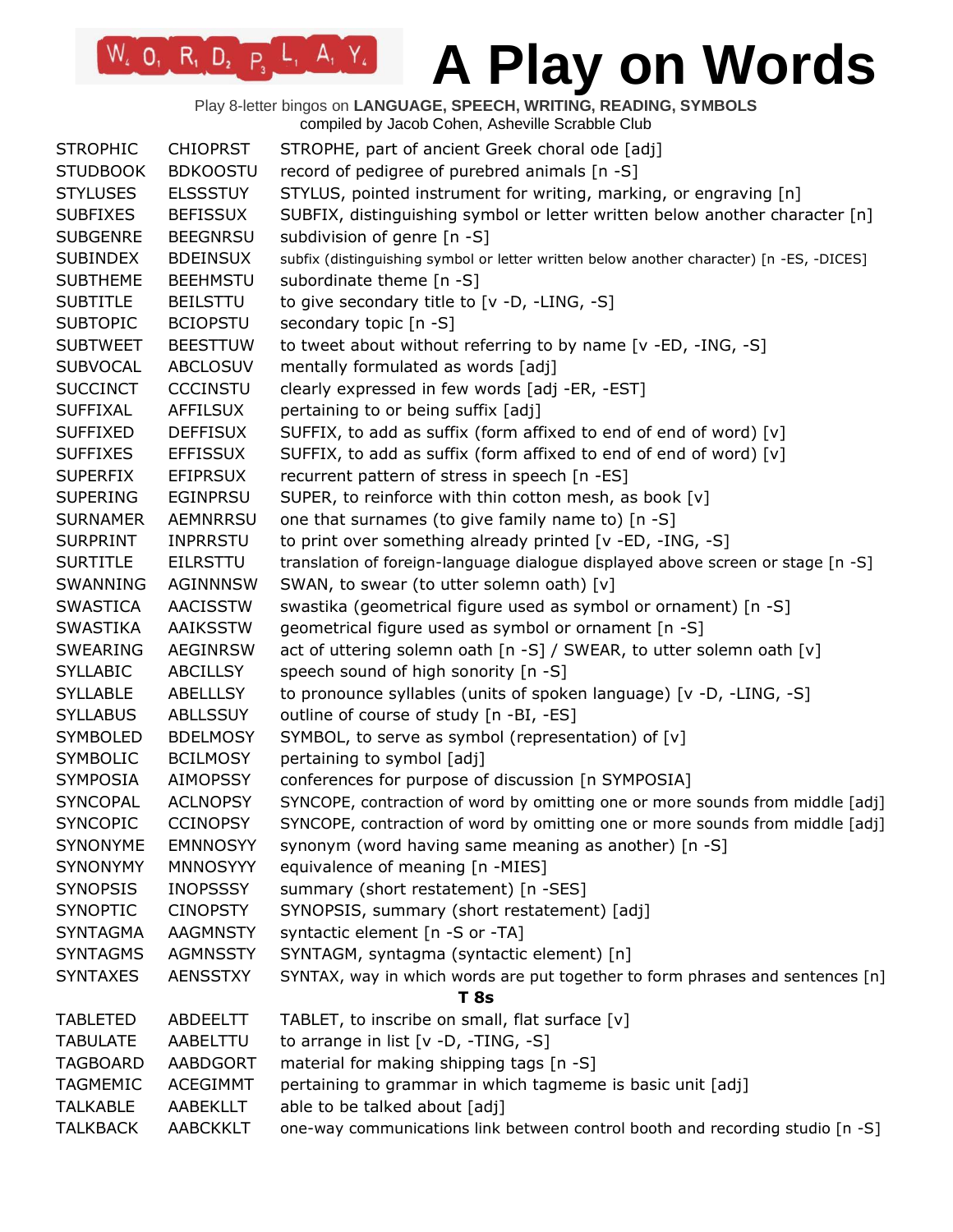Play 8-letter bingos on **LANGUAGE, SPEECH, WRITING, READING, SYMBOLS** compiled by Jacob Cohen, Asheville Scrabble Club

| <b>TALKFEST</b> | <b>AEFKLSTT</b> | gabfest (informal gathering for general talk) [n -S]                                       |
|-----------------|-----------------|--------------------------------------------------------------------------------------------|
| <b>TALKIEST</b> | AEIKLSTT        | TALKY, tending to talk great deal [adj]                                                    |
| <b>TALMUDIC</b> | <b>ACDILMTU</b> | pertaining to body of Jewish civil and religious law [adj]                                 |
| <b>TAUNTING</b> | AGINNTTU        | TAUNT, to challenge or reproach sarcastically [v]                                          |
| <b>TAUTONYM</b> | <b>AMNOTTUY</b> | type of taxonomic designation [n -S]                                                       |
| <b>TELEGRAM</b> | <b>AEEGLMRT</b> | to send message by telegraph [v -MMED, -MMING, -S]                                         |
| <b>TELEPATH</b> | AEEHLPTT        | one who can communicate with another by some means other than senses [n -S]                |
| <b>TELEPLAY</b> | <b>AEELLPTY</b> | play written for television [n -S]                                                         |
| <b>TELESTIC</b> | <b>CEEILSTT</b> | type of acrostic (poem in which certain letters taken in order form word or phrase) [n -S] |
| <b>TELETEXT</b> | <b>EEELTTTX</b> | communications system in which printed matter is telecast to subscribers [n -S]            |
| <b>TELETYPE</b> | <b>EEELPTTY</b> | to send by teletypewriter [v -D, -PING, -S]                                                |
| <b>TELEXING</b> | <b>EEGILNTX</b> | TELEX, to send message by type of telegraphic system [v]                                   |
| <b>TELLABLE</b> | ABEELLLT        | TELL, to give detailed account of [adj]                                                    |
| <b>TEXTBOOK</b> | <b>BEKOOTTX</b> | book used in study of subject [n -S]                                                       |
| <b>TEXTLESS</b> | <b>EELSSTTX</b> | having no text [adj]                                                                       |
| <b>TEXTUARY</b> | <b>AERTTUXY</b> | specialist in study of Scriptures [n -RIES]                                                |
| <b>THANKING</b> | <b>AGHIKNNT</b> | THANK, to express gratitude to [v]                                                         |
| <b>THESAURI</b> | AEHIRSTU        | dictionaries of synonyms and antonyms [n]                                                  |
| <b>THINGIES</b> | <b>EGHIINST</b> | THINGY, something whose name is unknown or forgotten [n]                                   |
| <b>THREAPED</b> | ADEEHPRT        | THREAP, to dispute (to argue about) [v]                                                    |
| <b>THREAPER</b> | <b>AEEHPRRT</b> | one that threaps (to dispute (to argue about)) [n -S]                                      |
| <b>THREEPED</b> | <b>DEEEHPRT</b> | THREEP, to threap (to dispute (to argue about)) [v]                                        |
| <b>TIPSHEET</b> | <b>EEHIPSTT</b> | publication with tips for betting on races or investing in stocks [n -S]                   |
| <b>TITULARY</b> | <b>AILRTTUY</b> | titular (one who holds title) [n -RIES]                                                    |
| <b>TOASTING</b> | AGINOSTT        | adding of rhythmic speech to reggae music [n -S]                                           |
| <b>TOMMYROT</b> | <b>MMOORTTY</b> | nonsense (behavior or language that is meaningless or absurd) [n -S]                       |
| <b>TONETICS</b> | <b>CEINOSTT</b> | phonetic study of tone in language [n]                                                     |
| <b>TOPONYMY</b> | <b>MNOOPTYY</b> | study of toponyms [n - MIES]                                                               |
| <b>TRACTATE</b> | AACERTTT        | treatise (formal and systematic written account of subject) [n -S]                         |
| <b>TRADUCER</b> | ACDERRTU        | one that traduces (to defame (to attack good name of)) [n -S]                              |
| <b>TRAVESTY</b> | <b>AERSTTVY</b> | to parody (to imitate serious literary work for comic effect) [v -TIED, --ING, -TIES]      |
| <b>TREATISE</b> | <b>AEEIRSTT</b> | formal and systematic written account of subject [n -S]                                    |
| <b>TRIBRACH</b> | <b>ABCHIRRT</b> | type of metrical foot [n -S]                                                               |
| <b>TRIGRAPH</b> | <b>AGHIPRRT</b> | group of three letters representing one sound [n -S]                                       |
| <b>TRIMETER</b> | <b>EEIMRRTT</b> | verse of three metrical feet [n -S]                                                        |
| <b>TRIPTYCA</b> | <b>ACIPRTTY</b> | triptych (ancient writing tablet) [n -S]                                                   |
| <b>TRIPTYCH</b> | <b>CHIPRTTY</b> | ancient writing tablet [n -S]                                                              |
| TRISEMIC        | <b>CEIIMRST</b> | TRISEME, type of metrical foot [adj]                                                       |
| <b>TRISTICH</b> | <b>CHIIRSTT</b> | stanza of three lines [n -S]                                                               |
| <b>TROCHAIC</b> | <b>ACCHIORT</b> | trochee (type of metrical foot) [n -S]                                                     |
| <b>TROPHIED</b> | <b>DEHIOPRT</b> | TROPHY, to honor with trophy (symbol of victory) [v]                                       |
| <b>TROPHIES</b> | <b>EHIOPRST</b> | TROPHY, to honor with trophy (symbol of victory) [v]                                       |
| <b>TROUVERE</b> | <b>EEORRTUV</b> | medieval poet [n -S]                                                                       |
| <b>TROUVEUR</b> | <b>EORRTUUV</b> | trouvere (medieval poet) [n -S]                                                            |
| <b>TWADDLER</b> | <b>ADDELRTW</b> | one that twaddles (to talk foolishly) [n -S]                                               |
| <b>TYPEABLE</b> | ABEELPTY        | TYPE, to write with typewriter [adj]                                                       |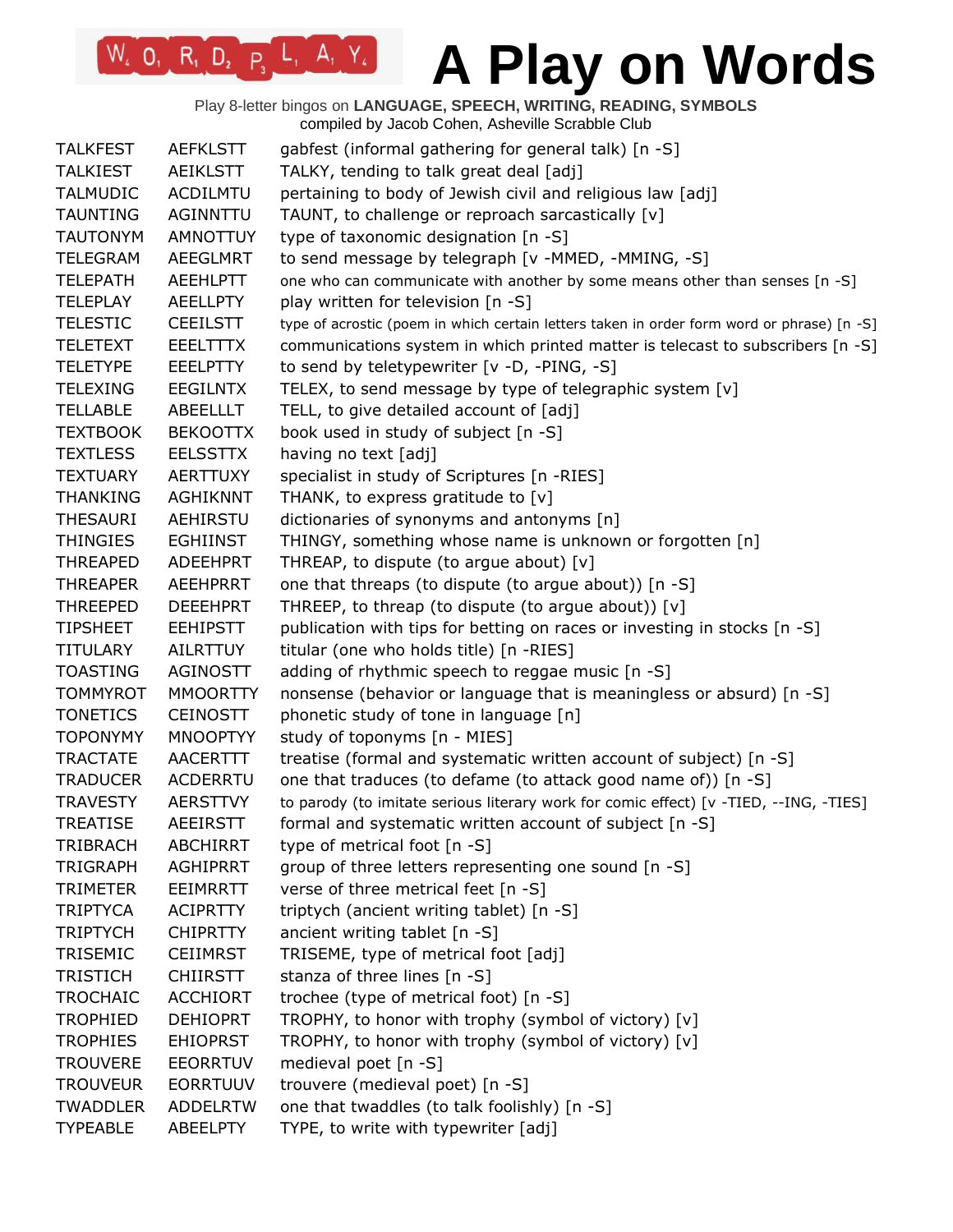Play 8-letter bingos on **LANGUAGE, SPEECH, WRITING, READING, SYMBOLS** compiled by Jacob Cohen, Asheville Scrabble Club

| complied by Jacob Corien, Astieville Octabble Cit |  |  |  |
|---------------------------------------------------|--|--|--|
|                                                   |  |  |  |

| <b>TYPECASE</b> | <b>ACEEPSTY</b> | tray for holding printing type [n -S]                                                          |  |  |
|-----------------|-----------------|------------------------------------------------------------------------------------------------|--|--|
| <b>TYPEFACE</b> | <b>ACEEFPTY</b> | face of printing type [n -S]                                                                   |  |  |
|                 |                 | <b>U</b> 8s                                                                                    |  |  |
| <b>UNARGUED</b> | ADEGNRUU        | not argued (to present reasons for or against) [adj]                                           |  |  |
| <b>UNAVOWED</b> | ADENOUVW        | not avowed (to declare openly) [adj]                                                           |  |  |
| <b>UNCIALLY</b> | <b>ACILLNUY</b> | in uncial style [adv]                                                                          |  |  |
| <b>UNDELETE</b> | <b>DEEELNTU</b> | to cancel deletion of [v -D, -TING, -S]                                                        |  |  |
| <b>UNEDITED</b> | <b>DDEEINTU</b> | EDIT, to correct and prepare for publication [adj]                                             |  |  |
| <b>UNFRIEND</b> | DEFINNRU        | to defriend (to remove (person's name) from list of friends) [v -ED, -ING, -S]                 |  |  |
| <b>UNIRONIC</b> | CIINNORU        | IRONIC, pertaining to irony (use of words to express opposite of what is literally said) [adj] |  |  |
| <b>UNIVOCAL</b> | <b>ACILNOUV</b> | word having only one meaning [n -S]                                                            |  |  |
| <b>UNJUDGED</b> | DDEGJNUU        | not judged (to decide on critically) [adj]                                                     |  |  |
|                 |                 |                                                                                                |  |  |
| <b>UNLISTED</b> | <b>DEILNSTU</b> | LIST, to write down in particular order [adj]                                                  |  |  |
| <b>UNPOETIC</b> | <b>CEINOPTU</b> | not poetic (pertaining to poetry (literary work in metrical form)) [adj]                       |  |  |
| <b>UNPOSTED</b> | <b>DENOPSTU</b> | not posted (to affix in public place) [adj]                                                    |  |  |
| <b>UNRHYMED</b> | <b>DEHMNRUY</b> | not rhymed (to compose verse with corresponding terminal sounds) [adj]                         |  |  |
| <b>UNRIDDLE</b> | <b>DDEILNRU</b> | to solve (to find answer or explanation for) [v -D, -LING, -S]                                 |  |  |
| <b>UNSAYING</b> | AGINNSUY        | UNSAY, to retract something said [v]                                                           |  |  |
| <b>UNSIGNED</b> | <b>DEGINNSU</b> | SIGN, to write one's name on [adj]                                                             |  |  |
| <b>UNSOLVED</b> | <b>DELNOSUV</b> | not solved (to find answer or explanation for) [adj]                                           |  |  |
| <b>UNSTRESS</b> | <b>ENRSSSTU</b> | syllable having relatively weak stress [n -ES]                                                 |  |  |
| <b>UNTAGGED</b> | ADEGGNTU        | not tagged (to provide with tag (identifying marker)) [adj]                                    |  |  |
| <b>UNTITLED</b> | DEILNTTU        | not titled (to furnish with title (distinctive appellation)) [adj]                             |  |  |
| <b>UNVERSED</b> | <b>DEENRSUV</b> | not versed (to versify (to change from prose into metrical form)) [adj]                        |  |  |
| <b>UPTALKED</b> | ADEKLPTU        | UPTALK, to speak with rising intonation [v]                                                    |  |  |
| <b>UROBORIC</b> | <b>BCIOORRU</b> | UROBOROS, circular symbol of snake or dragon swallowing its own tail [adj]                     |  |  |
| <b>UROBOROS</b> | <b>BOOORRSU</b> | circular symbol of snake or dragon swallowing its own tail [n -ES]                             |  |  |
| <b>USERNAME</b> | <b>AEEMNRSU</b> | identifying sequence of characters used for logging on to computer system [n -S]               |  |  |
| <b>UTTERING</b> | EGINRTTU        | UTTER, to give audible expression to [v]                                                       |  |  |
| <b>V 8s</b>     |                 |                                                                                                |  |  |
| VAPORING        | <b>AGINOPRV</b> | boastful talk [n -S]                                                                           |  |  |
| VARIORUM        | AIMORRUV        | edition containing various versions of text [n -S]                                             |  |  |
| VAUNTING        | <b>AGINNTUV</b> | VAUNT, to brag (to speak vainly of one's deeds) [v]                                            |  |  |
| VELARIZE        | AEEILRVZ        | to pronounce with back of tongue touching soft palate [v -D, -ZING, -S]                        |  |  |
| <b>VERBALLY</b> | ABELLRVY        | in spoken manner [adv]                                                                         |  |  |
| VERBATIM        | ABEIMRTV        | word for word [adv]                                                                            |  |  |
| VERBIAGE        | ABEEGIRV        | excess of words [n -S]                                                                         |  |  |
| <b>VERBLESS</b> | <b>BEELRSSV</b> | lacking verb [adj]                                                                             |  |  |
| <b>VERSELET</b> | <b>EEELRSTV</b> | short group of lines that form unit in poem or song [n -S]                                     |  |  |
| <b>VERSEMAN</b> | <b>AEEMNRSV</b> | one who versifies [n -MEN]                                                                     |  |  |
| <b>VERSICLE</b> | <b>CEEILRSV</b> | short line of metrical writing [n -S]                                                          |  |  |
| VIEWBOOK        | <b>BEIKOOVW</b> | promotional booklet with pictures that is published by college or university [n -S]            |  |  |
| <b>VIGNETTE</b> | <b>EEGINTTV</b> | to describe briefly [v -D, -TTING, -S]                                                         |  |  |
| VILIFIED        | DEFIIILV        | VILIFY, to defame (to attack good name of) [v]                                                 |  |  |
| <b>VILIFIER</b> | EFIIILRV        | one that vilifies (to defame (to attack good name of)) [n -S]                                  |  |  |
| <b>VILIFIES</b> | <b>EFIIILSV</b> | VILIFY, to defame (to attack good name of) [v]                                                 |  |  |